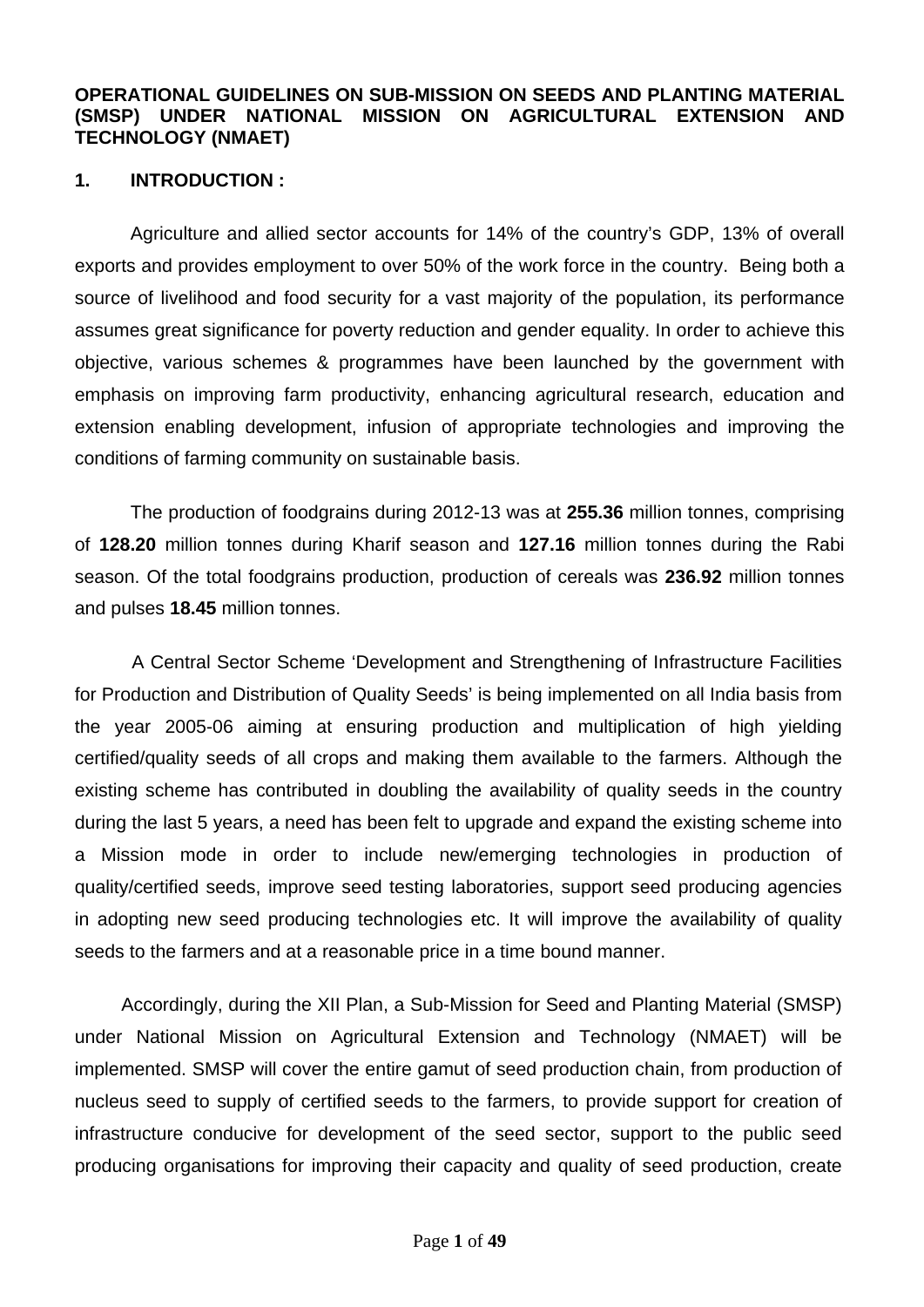dedicated seed bank to meet unforeseen circumstances of natural calamities, etc. The other Central Sector Scheme implemented by Seed Division, viz., Implementation of PVP Legislation has also been subsumed under the SMSP.

# **2. MISSION TARGETS**

- Increasing production of certified/ quality seed
- Increasing SRR more particularly to achieve higher SRR in crops like paddy, gram, groundnut, cotton etc. As follow-up of the recommendations of Consultative Group of the Ministry of Agriculture, the increase in SRR is proposed below:-

(Quantity in lakh quintal)

| No. | Type                   | <b>Existing SRR</b> | <b>Proposed SRR</b> |
|-----|------------------------|---------------------|---------------------|
|     | Self-pollinated crops  | 25%                 | 33%                 |
|     | Cross-pollinated crops | 33%                 | 50%                 |
|     | <b>Hybrids</b>         | 100%                | 100%                |

- Upgrading the quality of farm saved seeds with specific objective to cover 10% villages and produce 100 lakh quintals of seed each year through farmers participatory seed production.
- Encouraging seed treatment particularly for farm saved seed.
- Strengthening the seed multiplication chain through assistance to public and private sector.
- Popularizing new varieties to encourage varietal replacement.
- Promoting new technologies and methodologies in seed production, processing, testing etc.
- Strengthening and modernizing infrastructure for seed production, storage, certification and quality control particularly to ensure compliance with the provisions of the Seeds Bill 2004/ISTA standards, OECD certification.
- Facilitating movement of seed from India in international trade and increase its share to 10% by 2020 as envisaged in the new policy on seed development.
- Assisting and supporting public and private seed producing organizations in seed sector and encourage partnerships.
- Ensuring availability of seed in contingent situations.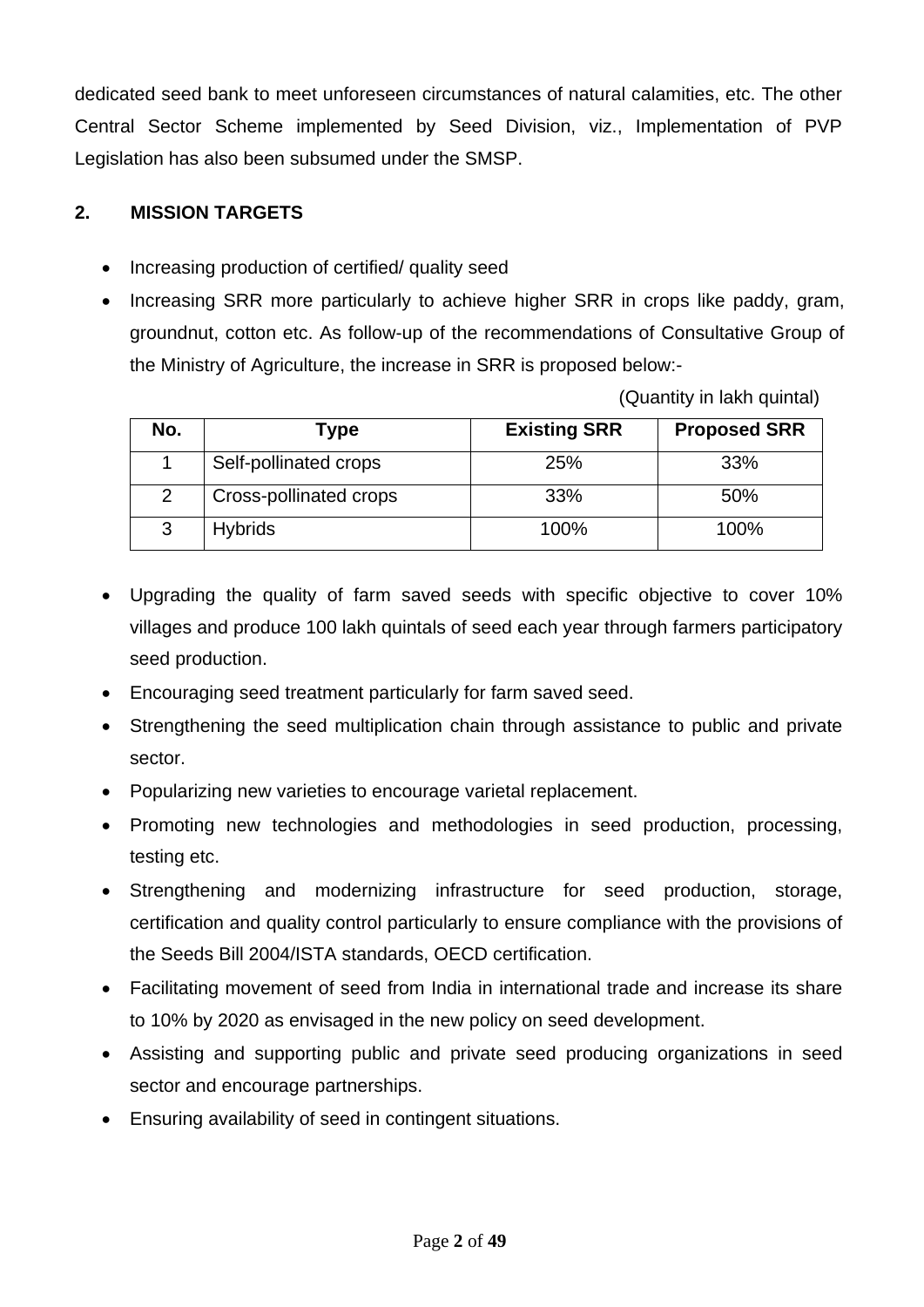- Facilitating dissemination of seed related information through information, education and communication.
- To provide an effective system for protection of plant varieties, the rights of farmers as well as plant breeders and to encourage the development of new varieties of plants, through PPV&FRA.

## **3. MISSION IMPLEMENTATION STRUCTURES**

The proposed Seed Scheme will be implemented in a Mission Mode. The Mission structure at GOI level will comprise of a General Council under the Chairpersonship of Agriculture Minister, Executive Committee for Seeds (ECS) under the Chairpersonship of the Secretary (DAC) and a Sub-Mission Monitoring Committee (SMMC) with Joint Secretary (Seeds) as the Director (SMSP). At the State level, the State Level Seed Mission Executive Committee will be constituted under the Chairmanship of Agriculture Production Commissioner (APC)/Principal Secretary (Agriculture) or Secretary (Agriculture) of the concerned State with the representatives from other concerned Departments and stake holders. Appropriate structures will be created at the district level as per need. Project Management Teams will be constituted at the National Level and State Level. The State Government will have to designate a suitable Nodal agency for implementation and coordination among different Departments/ agencies. However, central agencies like NSC, SFCI, ICAR institutes, etc. will be funded directly by the Department of Agriculture & Cooperation, Ministry of Agriculture or through the Central Agency as decided by ECS.

**GC ECS SMMC SLEC** 

The implementation arrangements for the Mission shall be as under:-

## **3.1 National Level**

## **3.1.1 General Council**

The Sub-Mission will have a General Council (GC) at the National level under the Chairpersonship of the Union Agriculture Minister. The General Council will be the policy making body giving overall direction and guidance to Sub-Mission and will monitor and review its progress and performance. The GC will be empowered to lay down and amend the operational guidelines regarding day to day operation of the Sub-Mission. GC will be empowered to include /exclude a new agency/organization.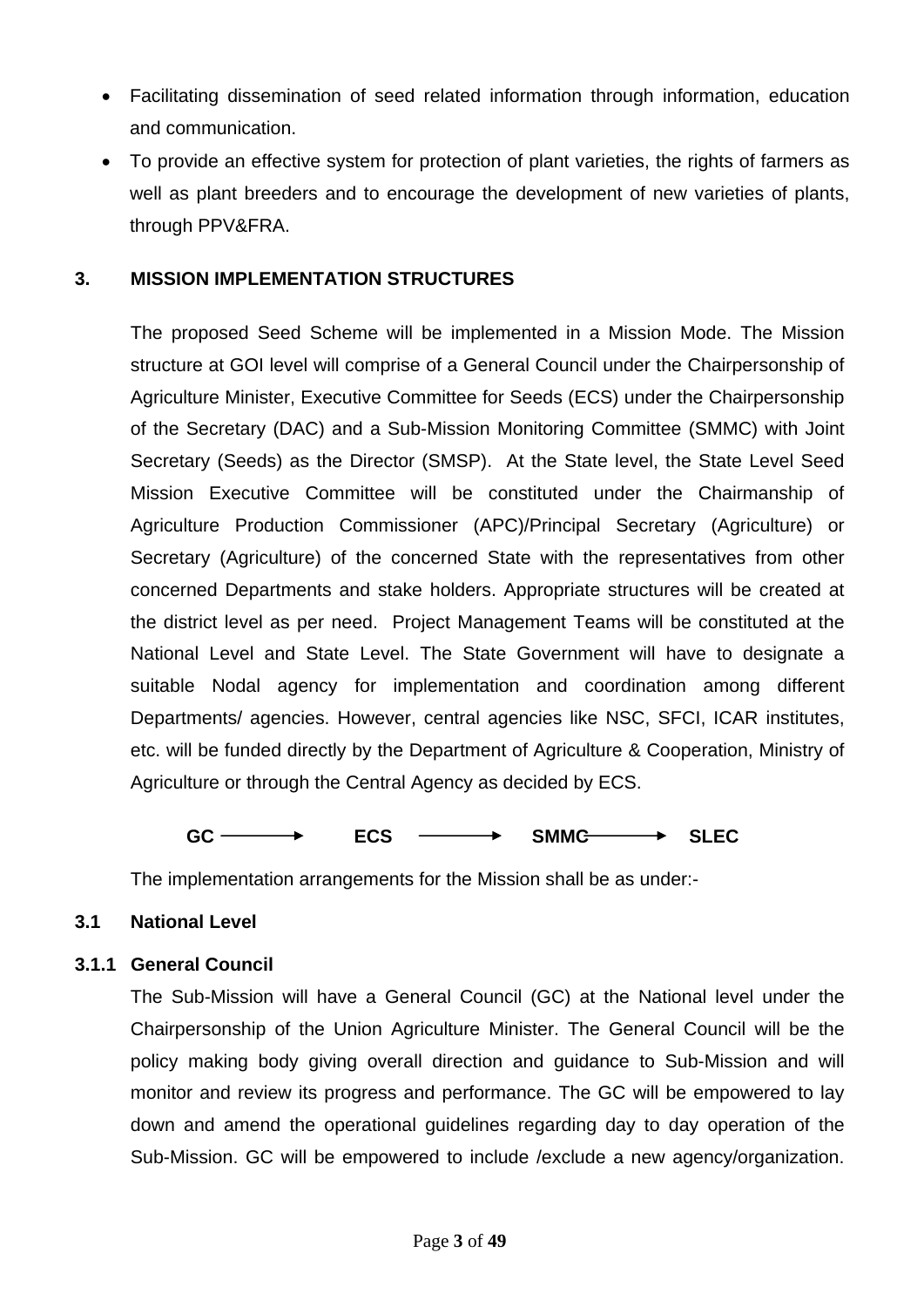The Chairman, GC would be empowered to take decision on file subject to ratification by the Council. GC will also be empowered to amend/ratify the decisions taken by the ECS. The GC will meet at least twice a year. The Chairperson of GC may nominate more members to the Council as per requirement. The constitution of the General Council is as under:

| <b>Agriculture Minister</b>                         | Chairperson             |
|-----------------------------------------------------|-------------------------|
| Secretary (A&C)                                     | <b>Vice Chairperson</b> |
| Secretary, DARE & DG, ICAR                          | Member                  |
| Chairperson, PPV&FRA                                | Member                  |
| Additional Secretary looking after Seed Division    | Member                  |
| <b>Additional Secretary &amp; Financial Advisor</b> | Member                  |
| Agriculture Commissioner, DAC                       | Member                  |
| Deputy Director General (Crop Science), ICAR        | Member                  |
| Deputy Director General (Horticulture), ICAR        | Member                  |
| Joint Secretary (National Horticulture Mission)     | Member                  |
| <b>Horticulture Commissioner</b>                    | Member                  |
| Joint Secretary (Seeds)                             | <b>Member Secretary</b> |

# **3.1.2 Executive Committee on Seeds**

There will be a Executive Committee on Seeds (ECS) headed by the Secretary, Department of Agriculture & Cooperation to oversee the activities of the Mission and to approve the State Seed Plans. ECS will comprise the following:

| Secretary (A&C)                                          | Chairperson    |
|----------------------------------------------------------|----------------|
| Secretary, DARE & DG, ICAR                               | Member         |
| Secretary, Department of Animal Husbandry                | Member         |
| Chairperson, PPV&FRA                                     | Member         |
| Chairperson, NABARD                                      | Member         |
| Additional Secretary (looking after Seeds Division), DAC | Member         |
| Additional Secretary & Financial Adviser, DAC            | Member         |
| Agriculture Commissioner, DAC                            | Member         |
| Three Experts (SMSP)                                     | <b>Members</b> |
| Joint Secretary (Seeds) & Director (SMSP)                | Member         |
|                                                          | Secretary      |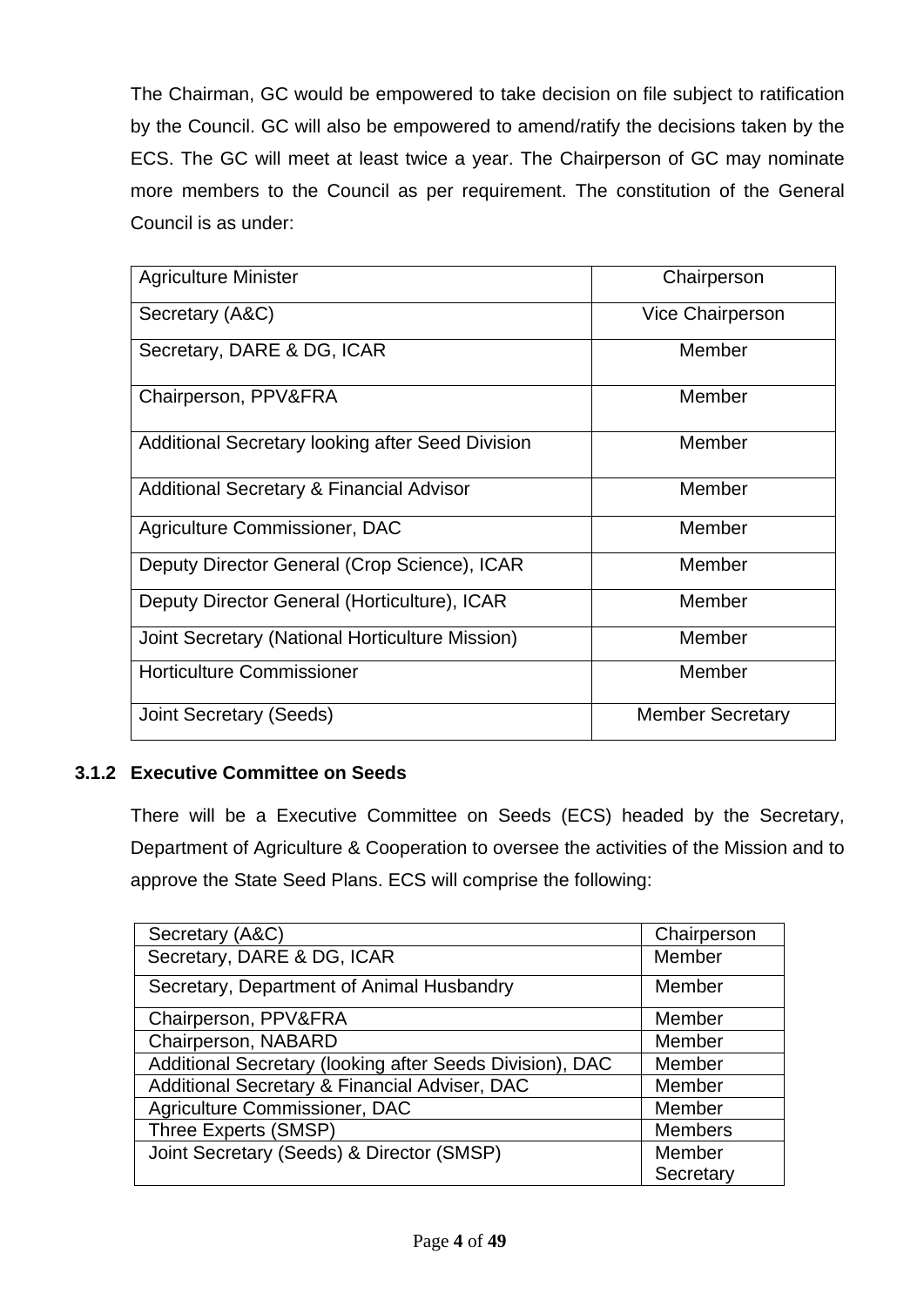ECS will be empowered to approve projects on the basis of the approved norms. ECS shall meet every half yearly. The Chairman may nominate more members to the Committee as per requirement.

# **3.1.3 Sub-Mission Monitoring Committee (SMMC)**

The Sub-Mission Monitoring Committee (SMMC) under the Chairmanship of JS(Seeds) will monitor the implementation of the SMSP and will comprise the officials given below:

| <b>Joint Secretary (Seeds)</b>                    | Chairperson             |
|---------------------------------------------------|-------------------------|
| <b>Horticulture Commissioner</b>                  | Member                  |
| Deputy Commissioner (Seeds)                       | Member                  |
| Deputy Commissioner (Quality Control)             | Member                  |
| ADG (Seeds), ICAR                                 | Member                  |
| ADG (Horticulture), ICAR                          | Member                  |
| Additional Commissioner (Seeds)/ Director (Seeds) | <b>Member Secretary</b> |

SMMC will be assisted by technical experts to be appointed on contractual basis for implementation of the Sub-Mission. It will have the responsibility to ensure collaboration among various line departments in the Centre/State to achieve the targets. The Mission HQ will be strengthened by hiring of contractual manpower for technical services and database development, etc. The appointment of technical manpower will be made on contractual basis. The qualifications/ experience/ honorarium for the candidates to be appointed for contractual services shall be decided by the ECS.

The SMMC will guide States / Agencies :

- Publicity/campaign to promote the Mission objectives.
- Organizational and technical matters.
- Implementation and monitoring.
- Capacity building programmes.
- Concurrent/impact evaluation of the programmes.
- Documentation and dissemination of the success stories.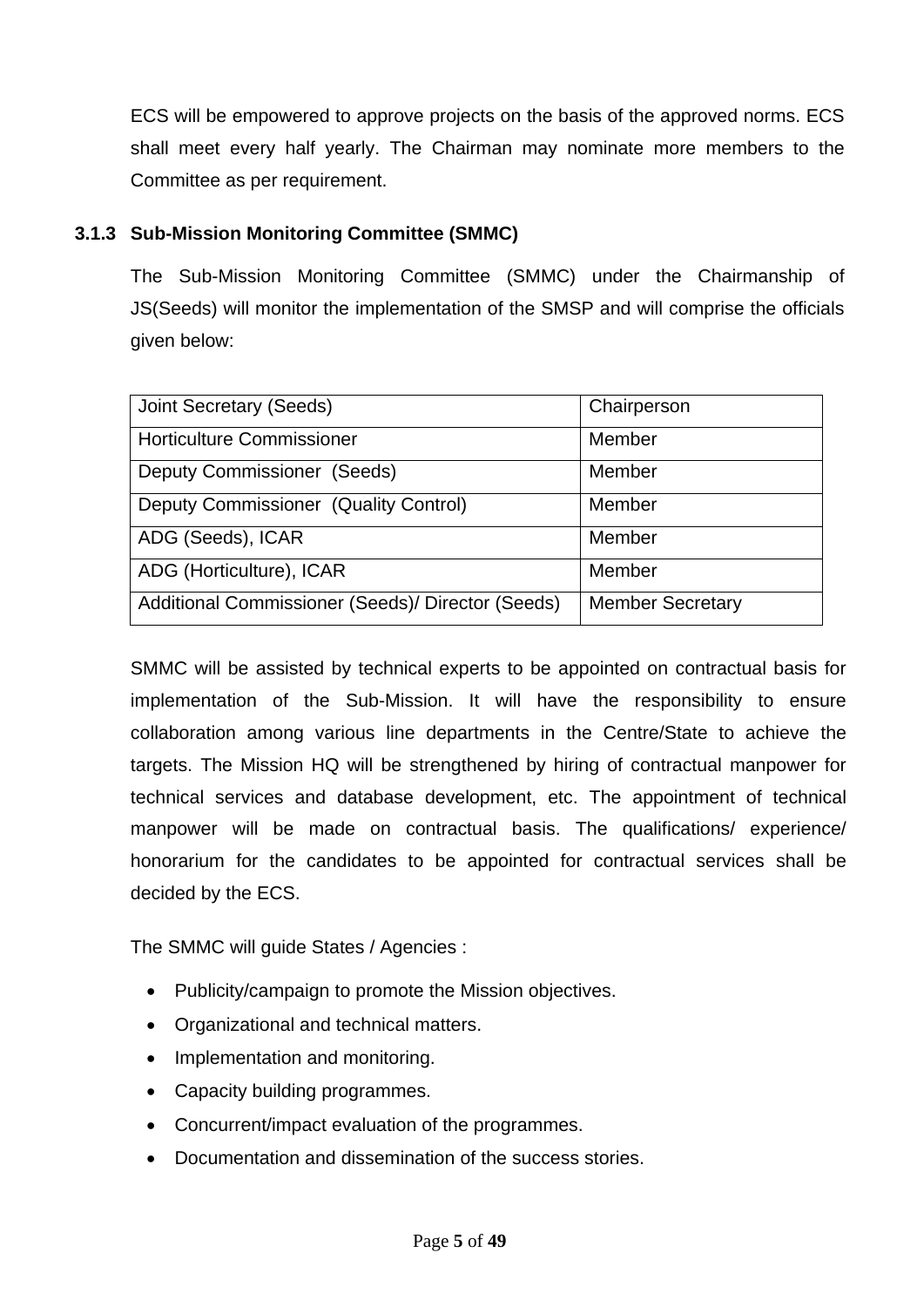# **3.2 State Level Seed Mission (SLSM)**

## **3.2.1 State Level - Executive Committee of Seeds (SLEC)**

A State Level Seed Mission - Executive Committee (SLEC) will be constituted by the State Government under the Chairpersonship of the Agricultural Production Commissioner/ Principal Secretary/Secretary (Agriculture) having representatives from other concerned Departments and stakeholders for planning and overseeing the implementation of the programmes. DAC may also nominate its representative who will be a member in the SLEC. The State Mission Director to be appointed by the State Government will be the Member Secretary of SLEC. The Committee will meet at least once in every quarter.

## **4. FUNDING PATTERN**

### **4.1 Mechanism of Fund Flow:**

Some of the components under the SMSP are existing/ upgraded version of ongoing schemes with 100% Government of India Share. New components have been added mostly with 75% Central: 25% State share.

Annual Action Plans of States/Implementing Agencies will be approved by the Executive Committee on Seeds (ECS). ECS should also decide the allocation of funds to the States/ Implementing Agencies based on the approved Annual Action Plan. The release of funds shall be done by the DAC and routed through respective State Governments which may transfer funds to designated implementing agencies alongwith the State share of funds. However, funds under PPP project would be released as under:

- i) First Installment on completion of 25% of project----- 15% of the approved subsidy.
- ii) Second Installment on completion of 50% of project----- 20% of the approved subsidy.
- iii) Third Installment on completion of 75% of project----- 25% of the approved subsidy.
- iv) Fourth Installment on completion of 100% of project----- 30% of the approved subsidy.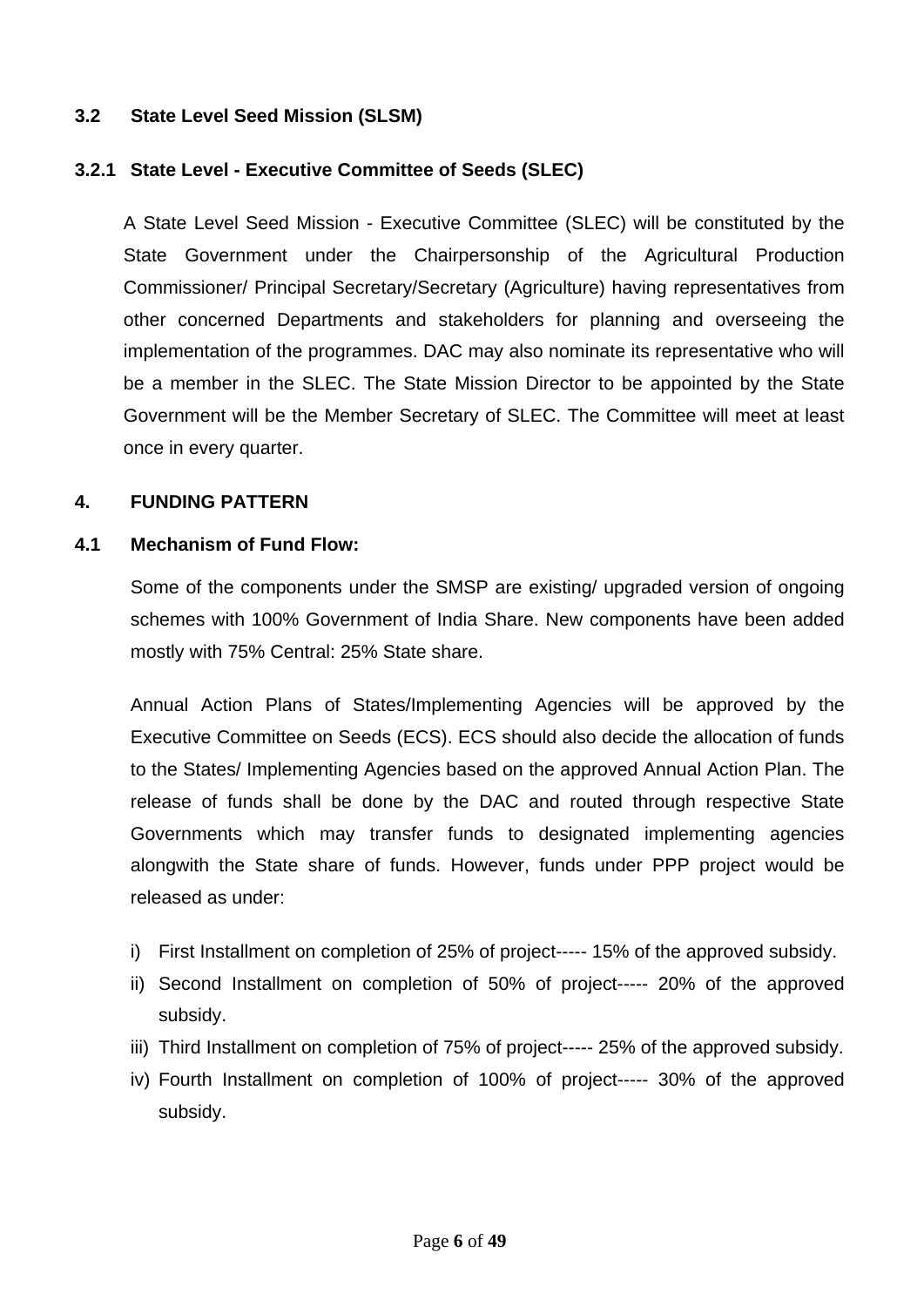v) Fifth Installment on completion of one year of operation of project----10% of the approved subsidy.

The States would ensure implementation of the programmes, in a time bound manner and would make funds available to the implementing agencies in accordance with their approved programmes. Funds would be released based on the progress reports and submission of utilization certificates.

The implementing agencies will submit the utilization certificate to the State, which will be compiled and a consolidated utilization certificate, duly authenticated by the State Level Seed Mission Executive Committee (SLEC) will be submitted to the Ministry of Agriculture, for further releases. No amount shall be released to any State Government which defaults in furnishing utilisation certificates and physical progress reports for grants-in-aid released by the Central Government. The unspent balance available with the States and implementing agencies have to be taken into account before further releases are made.

Implementation agencies must ensure that activities undertaken are within funds released by GOI and corresponding state share.

*The utilisation certificate shall be submitted in the following prescribed proforma as per GFR -19.* 

# **4.2 Procedure for approval :**

The Department of Agriculture & Cooperation, Government of India would communicate the tentative annual outlay to each State. States could engage the technical consultants for preparing the State Seed Plans. The State Level Agency will get the State Seed Plan approved by the State Level Seed Mission Executive Committee and furnish the same to the Ministry of Agriculture for consideration by the ECS. However, proposals by national level agencies like NSC, SFCI and also for agencies/components to be funded directly by GOI will be submitted directly to Ministry of Agriculture for consideration by ECS. The implementing agencies shall ensure extensive use of the Aadhaar number, other documents, for identification of beneficiaries and maintaining data under the Sub-Mission.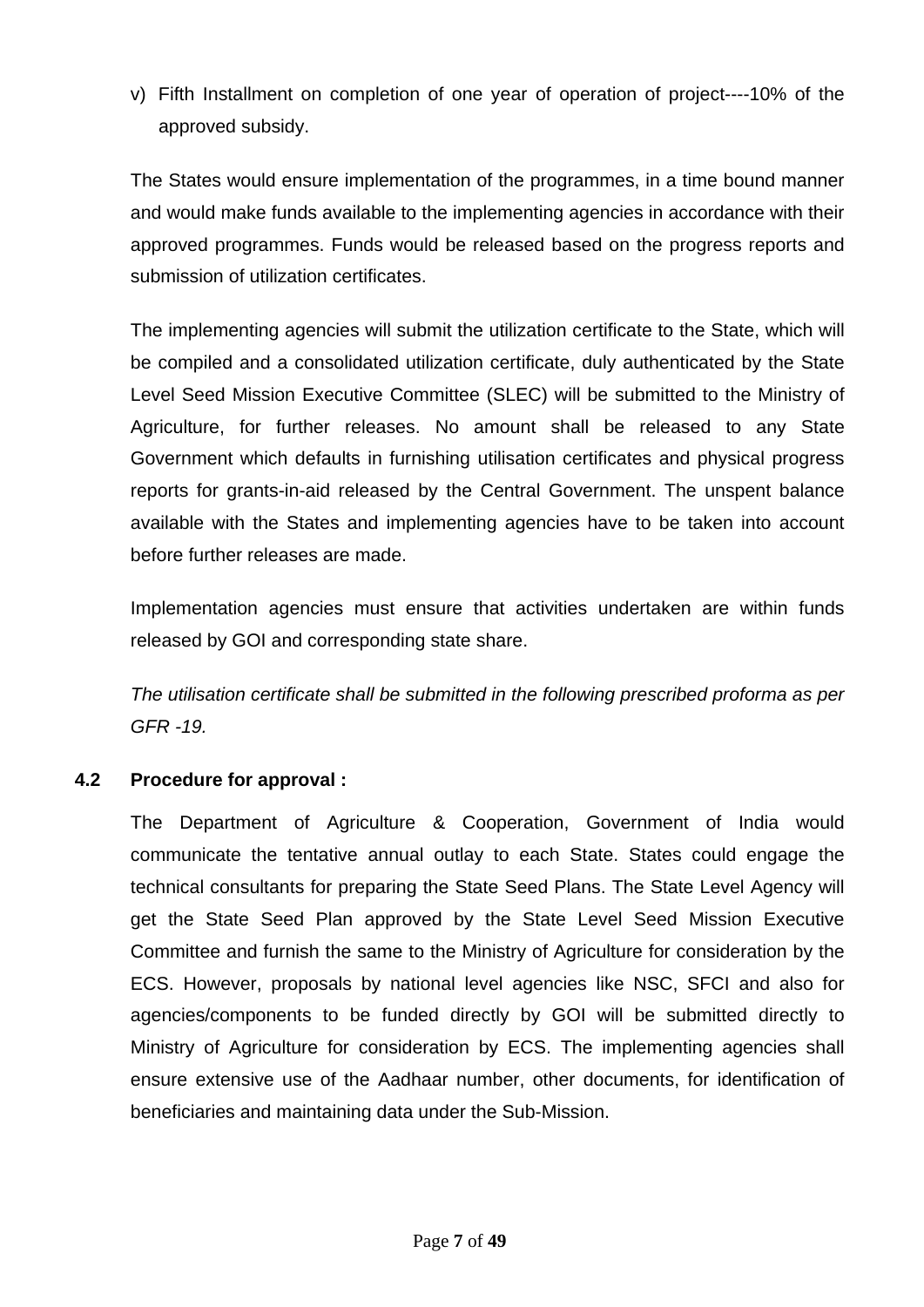# **5. MONITORING, REPORTING AND EVALUATION**

# **5.1 Monitoring :**

Close monitoring of the physical and the financial targets of various program interventions would be done by the SMMC. A format for monitoring of the implementation of the scheme will be made online with the help of NIC. It will be the responsibility of the SLEC to furnish the information in prescribed format within stipulated time. At the State level, the activities of the Mission will be monitored by a Committee to be constituted under the Chairmanship of the State Mission Director with members from the line Departments, SAUs, lead banks, ICAR institutes etc.

## **5.2 Reporting System**

Apart from furnishing online report, detailed Progress Report should be sent to the Ministry of Agriculture for each quarter followed by Annual Progress Report alongwith UC. Illustrative format appended with the guidelines could be modified later on as per emerging needs.

## **5.3 Evaluation**

A baseline survey will be conducted by engaging a third party on project basis. Concurrent evaluation will be done every year to assess the performance of the scheme in terms of its objectives.

A mid-term evaluation at the National Level will be undertaken through an independent agency/organization on its performance and shortcomings so as to take the remedial measures / make required changes in the scheme and its method of implementation.

An Impact Evaluation Study at the National Level will also be undertaken through an independent agency before the last year of implementation to assess the impact of the SMSP in achieving its objectives.

Information Communication Technology (ICT) will be used for monitoring and evaluation of the Mission. Specialized tool/format/ software for the monitoring and evaluation of the Mission's activities would be developed.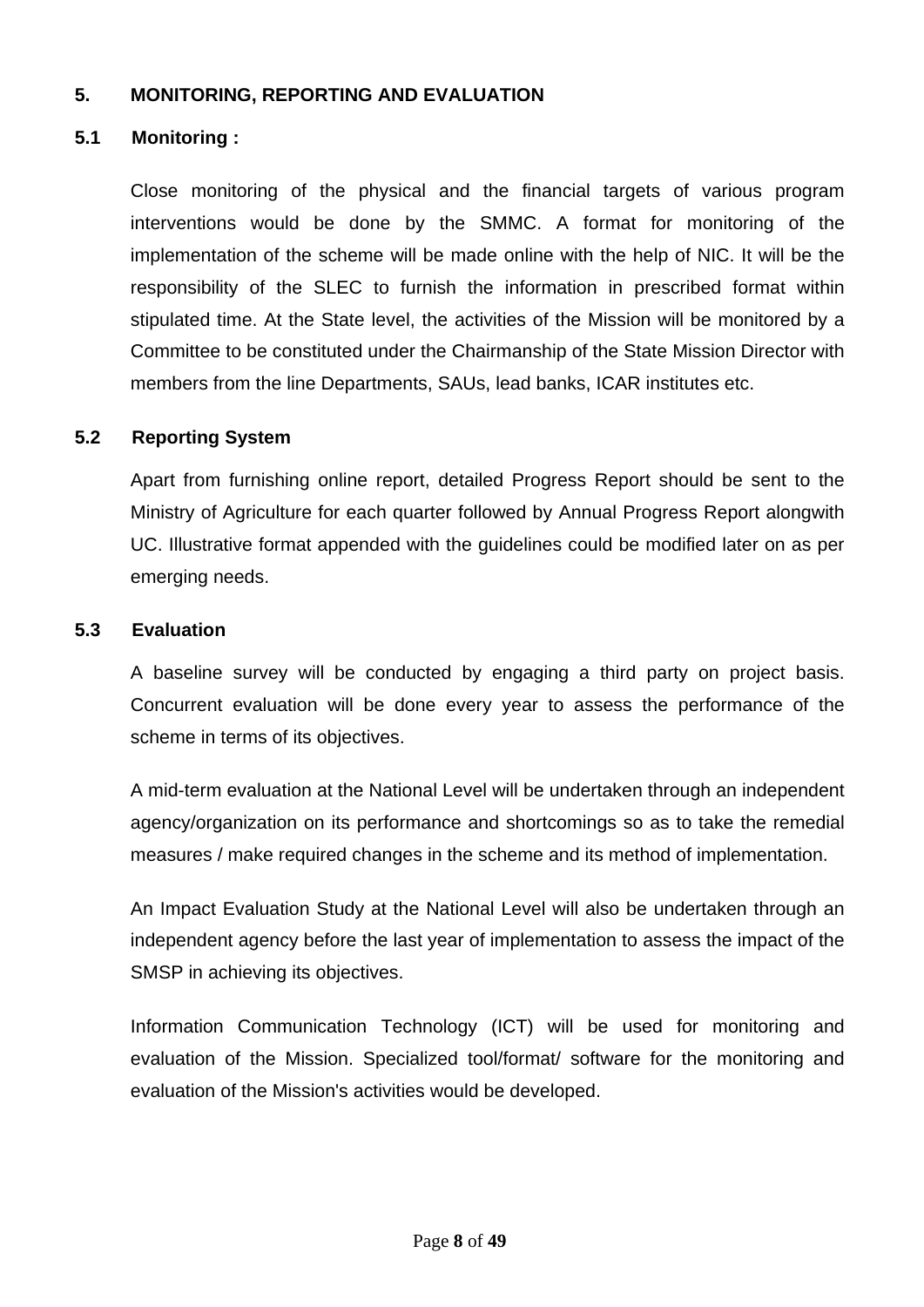# 6. **ROLE OF PANCHYAT RAJ INSTITUTION:**

The State Governments may have in place a sound mechanism for involvement of PRIs in the formulation, prioritization of activities & identification of beneficiaries at grass root level and ensure involvement of Panchayati Raj Institutions for various subcomponents under SMSP. An illustrative Activity Mapping for involvement of PRI is given below:

| <b>Activity</b><br>Category | Union Govt. (MOA,<br>DAC)                                                                                      | <b>State Government</b>                                                                                                                                                                      | <b>District</b><br>Level |                                                                                                                                                                                                                                                                                                                 | <b>LOCAL GOVERNMENTS AND</b><br><b>PLANNING BODIES</b> |                                  |
|-----------------------------|----------------------------------------------------------------------------------------------------------------|----------------------------------------------------------------------------------------------------------------------------------------------------------------------------------------------|--------------------------|-----------------------------------------------------------------------------------------------------------------------------------------------------------------------------------------------------------------------------------------------------------------------------------------------------------------|--------------------------------------------------------|----------------------------------|
|                             |                                                                                                                |                                                                                                                                                                                              |                          |                                                                                                                                                                                                                                                                                                                 | Panchayati Raj System                                  |                                  |
|                             |                                                                                                                |                                                                                                                                                                                              |                          | Distt.<br>Panchayat                                                                                                                                                                                                                                                                                             | Intermediate<br>Panchayat                              | <b>Village</b><br>Panch-<br>ayat |
| Setting<br>Standard         | Formulation and<br>circulation of<br>guidelines for<br>implementation.                                         | <b>Constitution of State</b><br>level Committee<br>headed by APC/PSA<br>to decide the priorities,<br>consider Annual Action<br>Plan (AAP) and to<br>review the progress of<br>SMSP of NMAET. |                          | <b>Constitution of a Project Management</b><br>Team at District level in consultation with                                                                                                                                                                                                                      | PRI.                                                   |                                  |
| Implementation              | Release of funds<br>against the<br>approved AAPs.                                                              | Release of funds to<br>State Department of<br>Agriculture / NSC /<br>SSCs / SSCAs &<br>SAU <sub>s</sub> .                                                                                    |                          | Identification of areas of seed production in                                                                                                                                                                                                                                                                   | consultation with PRIs.                                |                                  |
| Operation &<br>Maintenance  | Review of<br>physical and<br>financial progress<br>by Mission<br>Monitoring<br>Committee at<br>National level. | Coordination and<br>convergence with the<br>Line Department/<br>Agencies.                                                                                                                    |                          | Prioritization of resources for construction<br>of seed storage, establishment of seed<br>processing units, loading & unloading of<br>seeds, processing & packing activities,<br>fumigation & spraying etc. (wherever labour<br>work involved through the Gram Panchayat<br>institutions and their maintenance. |                                                        |                                  |
| Monitoring &<br>Evaluation  | Monitoring by the<br><b>Project Monitoring</b><br>Committee.                                                   | Reporting of progress<br>through quarterly<br>progress report.                                                                                                                               |                          | Involvement of PRI in<br>review of progress of<br>implementation and<br>feedback about the<br>programme.                                                                                                                                                                                                        |                                                        | Social Audit by<br>Gram Sabha.   |

**7. AREA OF OPERATION:** All the components of the SMSP will be implemented in all states/ UTs of the country. Sub-components of PPV&FRA will be implemented by itself.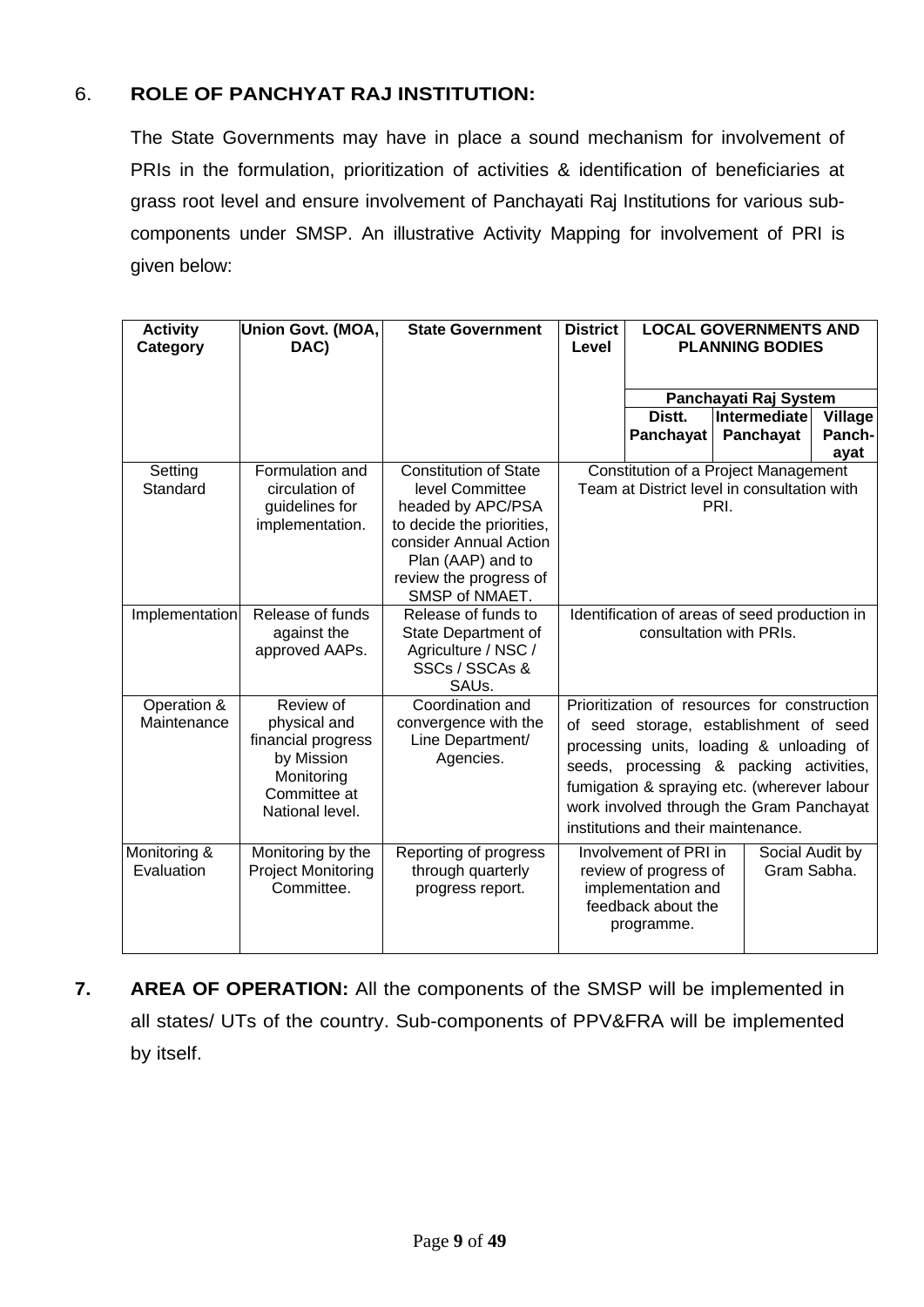## **8. MISSION INTERVENTIONS:**

**8.1 Strengthening of Seed Quality Control (Share 100% GOI, except 8.1.2 where 75% GOI and 25% State):** The strengthening of Seed Quality Control System covers the following aspects:

## **8.1.1 Seed Testing Laboratories:**

Seed Testing Laboratories of Departments of Agriculture of State Governments/UTs, State Seeds corporations, State Seed Certification Agencies, NSC, SFCI, Cooperative and Notified Lab of State Agricultural Universities shall be eligible for financial assistance as per details given below:

## **8.1.1.1 Equipments for Seed Testing Laboratories**

The financial support available in the scheme for laboratory equipments shall not exceed Rs.60 lakh per laboratory. Details of equipments and estimated cost involved therein for handling approximately 10,000 samples per year in a laboratory are given at **Annexure-I.** However, the financial support will be available on the actual cost basis which should not exceed the earmarked amount of Rs. 60.00 lakh.

## **8.1.1.2 Renovation of Seed Testing Laboratory:**

The total estimated cost for renovation of a seed testing laboratory with capacity of 10,000 seed samples with area of 250 Square meters is Rs. 20.00 lakh. Financial Assistance of Rs. 10.00 lakh for civil work, Rs.3.00 for electrical work, Rs.3.00 lakh for water supply and Rs. 4.00 lakh for other miscellaneous work will be provided for one seed testing laboratory, as per the requirements.

# **8.1.1.3 Equipments for DNA Finger Printing / Varietal Purity-Testing Laboratory**

Financial assistance of Rs.70 lakh will be available for DNA finger-printing facility at one notified seed testing laboratory in a State/UT for determining genetic purity of seed samples. A list of equipments along with cost for setting up of a DNA fingerprinting facility is at **Annexure-II.** However, the financial support will be available on the actual cost basis which should not exceed the earmarked amount of Rs. 70.00 lakh.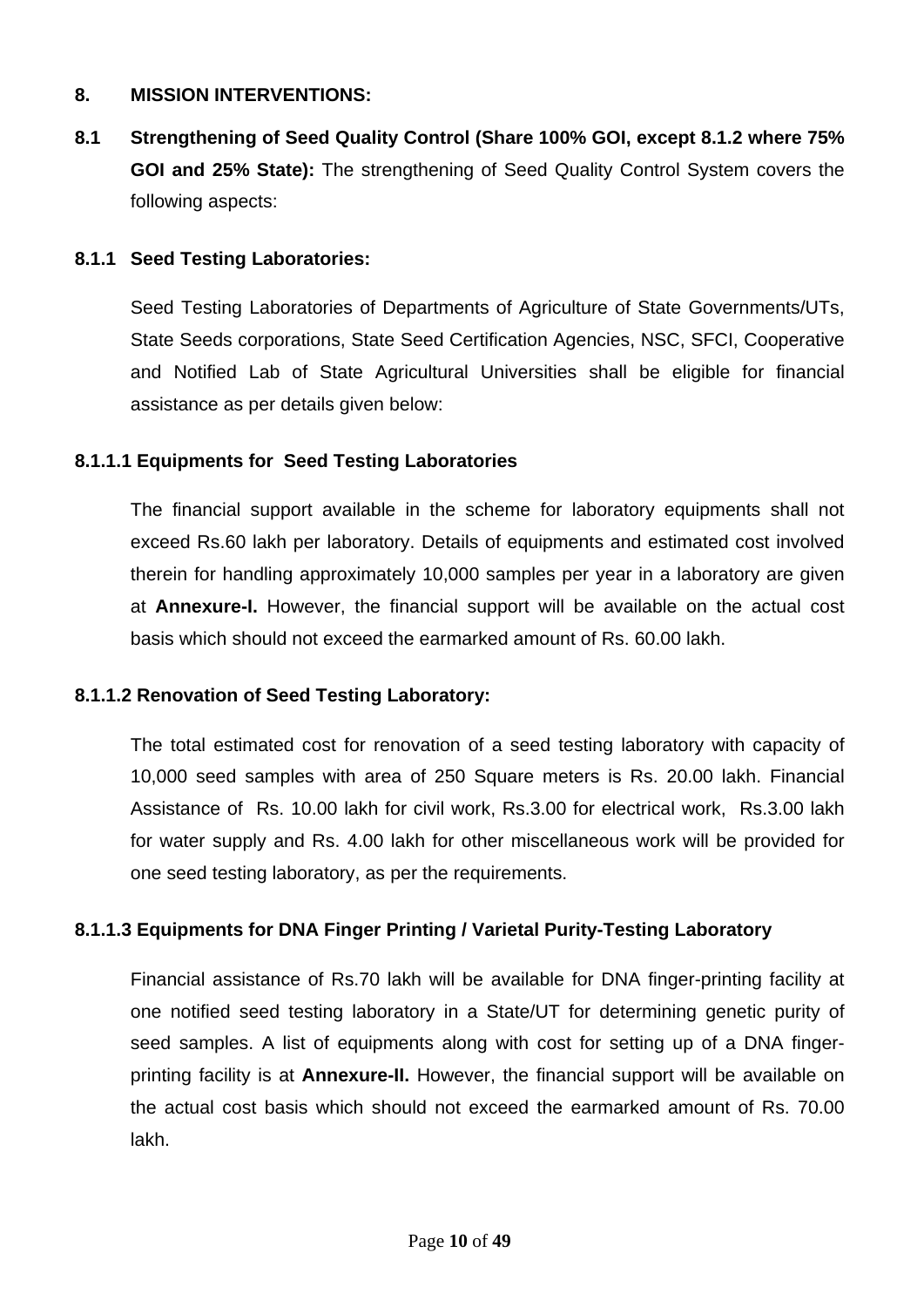## **8.1.1.4 Specialised seed health testing units**

An amount of Rs. 55.00 lakh will be available to establish/strengthen one specialized seed health testing laboratory under the Sub-Mission. The detail of the facilities to be supported is at **Annexure III**. However, the financial support will be available on the actual cost basis which should not exceed the earmarked amount of Rs. 55.00 lakh.

## **8.1.1.5 Payment of ISTA fee**

Financial assistance of Rs.15 lakh will be available to the maximum 5 Seed Testing Laboratories functioning under NSRTC, State Government/Union Territories, Seeds Corporations, and Seed Certification Agencies to obtain / running the membership of International Seed Testing Association (ISTA). Assistance up to Rs. 5.00 lakh for membership and up to Rs. 10.00 lakh for technical audit per laboratory will be provided. Total Rs.15.00 lakh for maximum 5 STL per annum i.e. Rs. 15 lakh x 5 STL x 3year = Rs. 2.25 crore but maximum provision of Rs. 1.80 crore lumpsum).

## **8.1.2 Strengthening of Seed Law Enforcement:**

Department of Agriculture of State / UT are eligible for Financial Assistance for reimbursement of cost of seed sample @ Rs. 10.00 lakh, Travelling Allowance for notified seed inspectors of Seed Law Enforcement Authority (as per the admissible rate) for Rs.3.00 lakh per State and for creation of awareness through printing and distributing the books and pamphlets on seed quality @ Rs.2.00 lakh per State per year. Financial Assistance will be available up to 75% from Central share and 25% from the state share.

## **8.1.3 Support to the National Seed Research and Training Center (NSRTC):**

An amount of Rs. 12.00 crore will be provided to NSRTC for salary wages, maintenance of facilities and other routine activities and administrative expenditures for 3 years. An amount of Rs. 15.00 lakh per annum will be earmarked for organizing the National Seed Congress. An amount of Rs.2.00 lakh will be provided for training/workshop of 25 officials for 5 days training course. The breakup of admissible expenditure on training is at **Annexure – IV.**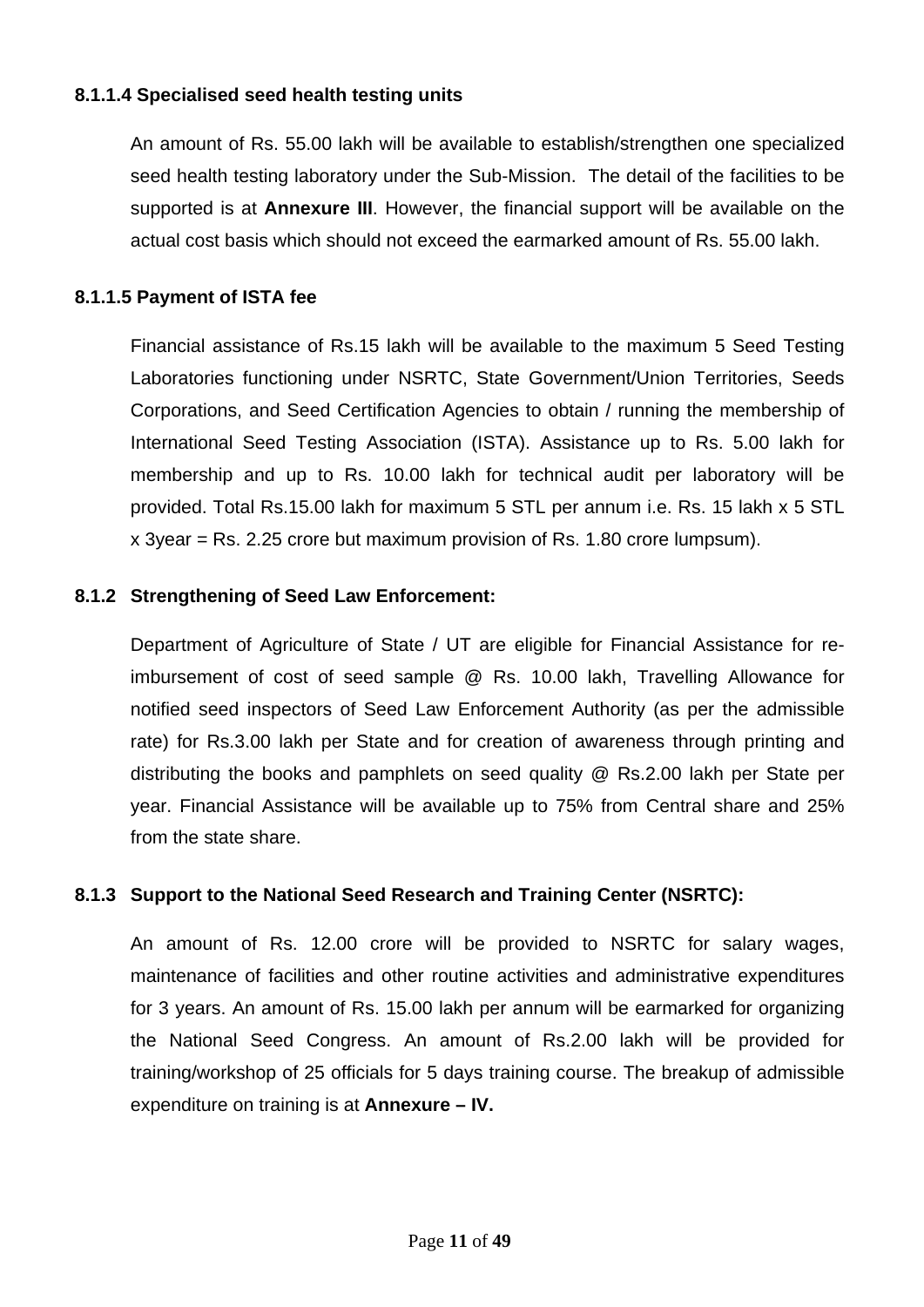# **8.1.3.1 Development of Centralised Seed Certification Portal at NSRTC**

In order to establish a Centralized Seed Certification Portal at NSRTC for giving linkage to the 25 State Seed Certification Agencies, Financial Assistance will be provided for development of software and hardware @Rs. 20.00 lakh per State Seed Certification Agency (25.00 X 20.00 lakh = Rs.5.00 crore) and 4.00 crore to NSRTC.

# **8.1.4 Training and workshop**

Training on seed related activities will be provided to the officials of State Government, Seed Corporations, Seed Certification Agencies, Cooperatives, Private Sector, Seed Dealers and Farmers according to their needs. The concerned organizations may select the targeted persons for training. The financial assistance of Rs.2.00 lakh will be available for one training of 25 persons for 5 days training course. 74 trainings per year for 28 States/ UTs will be imparted @ Rs. 2 lakh per training. This training will continue for three years.

# **8.1.5 Strengthening of Central Seed Committee (CSC) and Central Seed Certification Board (CSCB).**

 An amount of Rs.10.00 lakh per year may be provided for TA / DA for non-official members of CSC & CSCB and its sub-committees, Rs.5.00 lakh per year for Purchase of books, computers etc. for the technical staff, Rs.30.00 lakh per year for Payment of consultancy service for OECD consultant, Printing and publication of Compendium on seed Rs.25.00 lakh per year for Membership of International Organizations / Associations like OECD, ITPGFRA etc. and Rs.25.00 lakh per year for participation in international meetings, foreign travels etc. for attending meetings, trainings, seminars, conferences etc.

# **8.2 Strengthening of GOT facility (Share 100% GOI)**

This component covers two activities:

# **8.2.1 Grow-out Test Farm.**

Departments of Agriculture of State Governments/UTs, Seeds Corporations, State Seed Certification Agencies, NSRTC and State Agriculture Universities shall be eligible for financial assistance for strengthening of GOT Facility. Financial assistance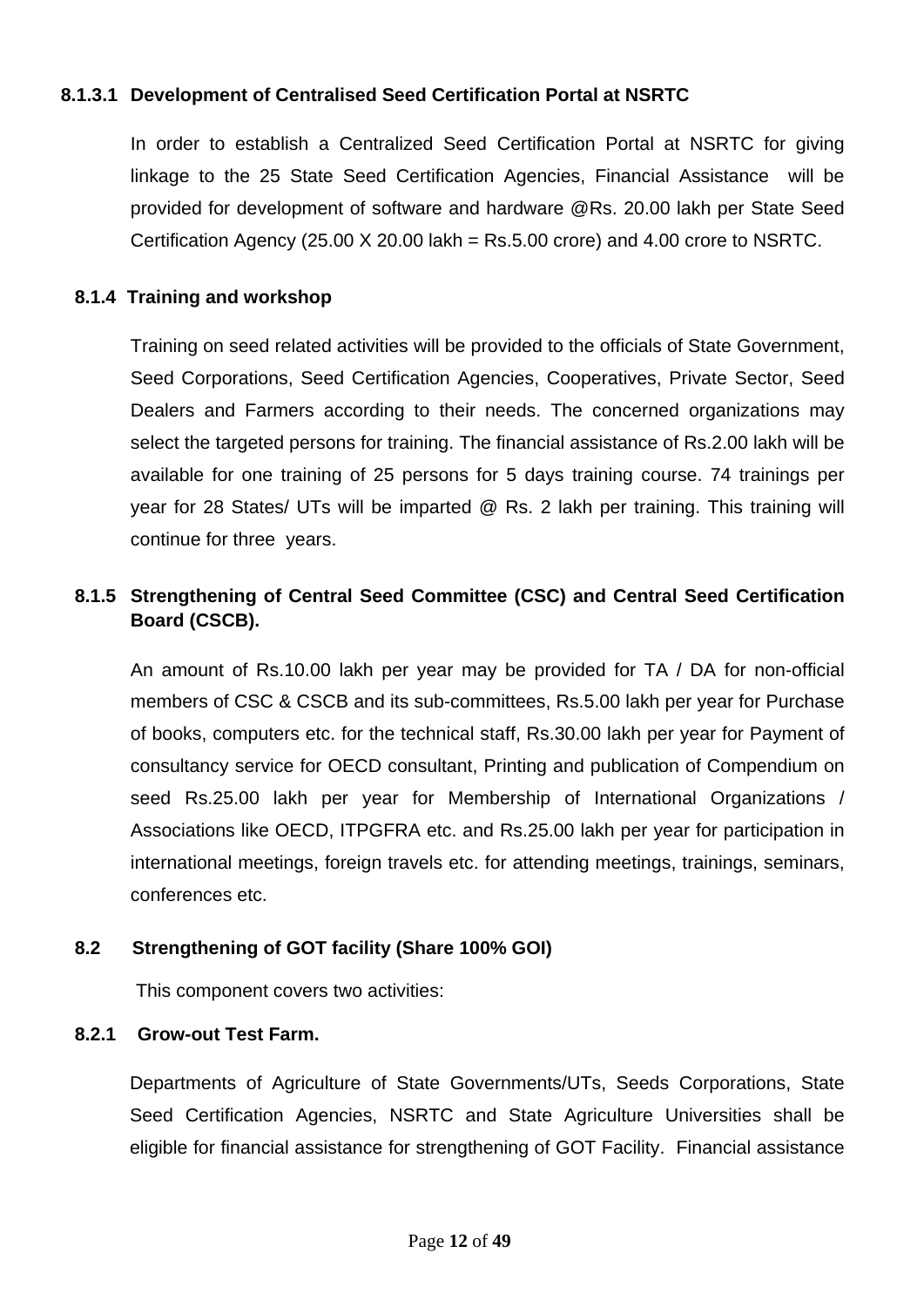of Rs.50.00 lakh (no fund for purchasing for land) will be provided for strengthening of 5 hectare of GOT farm for the activities as under:

- (i) Essential civil works at site- sheds, stores, pump houses, workshop, road, fencing, electrification, drying platforms, threshing yards buildings etc. for the Center as a whole.
- (ii) Irrigation/drainage setup, pipelines, water tanks, slab channels etc.
- (iii) Land development, leveling, mapping, topography adjustments, bounding, plot lay out, etc.
- (iv) Mould board plough, disc harrow, tillers, levelers, rigger, bund former and such other implements/farm machinery, essential tools for repair and maintenance with trolley. Tractor 35 HP-1 etc.
- (v) Mobility for field visit.

The activity wise break up details are at **Annexure-V.**

## **8.2.2 Green House facility:**

An assistance of Rs.10 lakh will be available for establishment of Green House facility to the eligible organizations. The detailed break-up of establishment of a Green house is at **Annexure-VI**.

# **8.3 Support to Seed Certification Agencies (Share 25% GOI and 75% State)**

Seed certification agencies established under Seeds Act, 1966 shall be eligible for financial assistance. The SCAs will be assisted under following three components for which 25% from Central share and 75% from State share will be provided.

## **8.3.1 Assistance for the Staff cost**

The 25% central share for staff salary up to a maximum limit of Rs.50.00 lakh, per agency, per year will be provided. The central assistance will be available for only the staff which are involved in seed management; field inspection; sampling; analysis; monitoring; evaluation, certification and pre and post harvesting supervision etc. Primary responsibility of payment of staff salary shall remain with Seed Certification Agency.

## 8.3.2 **Travelling allowance:**

For effective conduct of inspection, analysis and certification activities, the mobility of staff through jeep and motor cycle is proposed based as one for every 800 hectare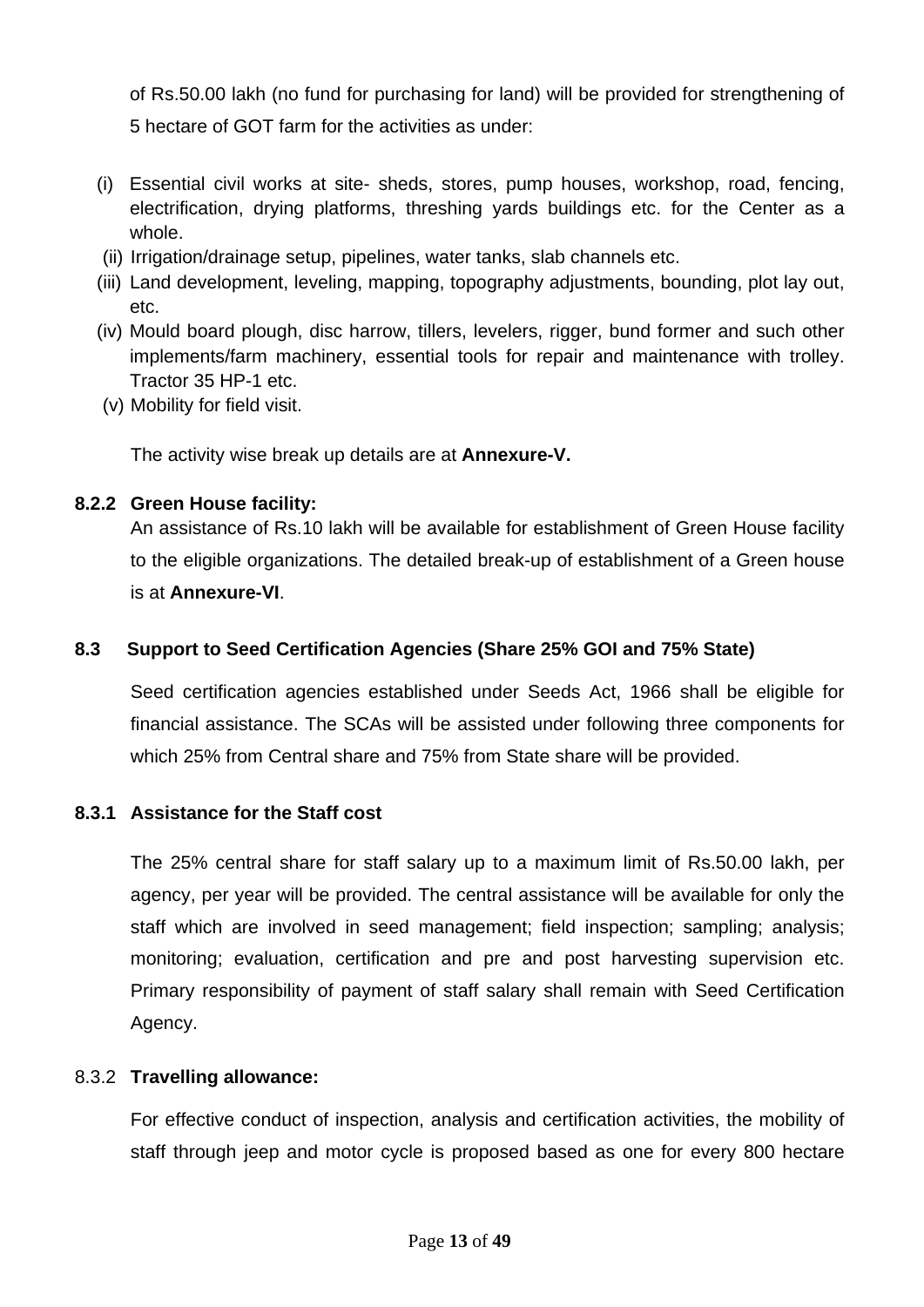and 400 hectare respectively which is average of last three years for each SCA. The Mission will bear 25% of the total cost of travelling allowance for each SCA subject to maximum limit of Rs. 10.00 lakh per agency per year.

# 8.3. 3 **Office Automation & Communication facility**

Financial assistance will be available to each seed certification agency for supporting Office automation & Communication facility up to Rs.50.00 lakh per SCA for the entire Mission period. The financial assistance will be considered on case to case basis for the following component as per requirement:

- Office automation;
- Computerization;
- Purchase of equipment including cameras; machines for printing of tag;
- Information systems;
- Communication systems;

# **8.4 Seed Treatment (Share 75% GOI and 25% State)**

State Government, Seed Corporations, and Cooperative shall be eligible for financial assistance under this. Assistance will be available up to 75% of the cost as subsidy for cost of seed treatment @ Rs.100.00 per Qntl. of seeds. The maximum central assistance permissible for one agency per year will be Rs.20 lakh. The costs are suggestive and can be revised by the Department of Agriculture & Cooperation, Government of India as per requirement to retain dynamism and flexibility.

# 8.5 **Promotion of seed export (Share 100% GOI)**

Agri-business institution/enterprise with international trade expertise will be eligible for assistance under the project. Modalities for selection of the firm will be decided by the ECS. However, rate of assistance would be as under:

- 8.5.1 Assistance of freight charges from seed store/ware house to port of exit @30% of the actual cost subject to maximum of Rs.3.00 lakh per beneficiary (20 units).
- 8.5.2 Assistance to exporter/producer/growers for set up of seed conditioning unit for conditioning the seeds for export including controlled storage unit @40% of the actual cost subject to maximum of Rs.10.00 lakh per beneficiary (19 units).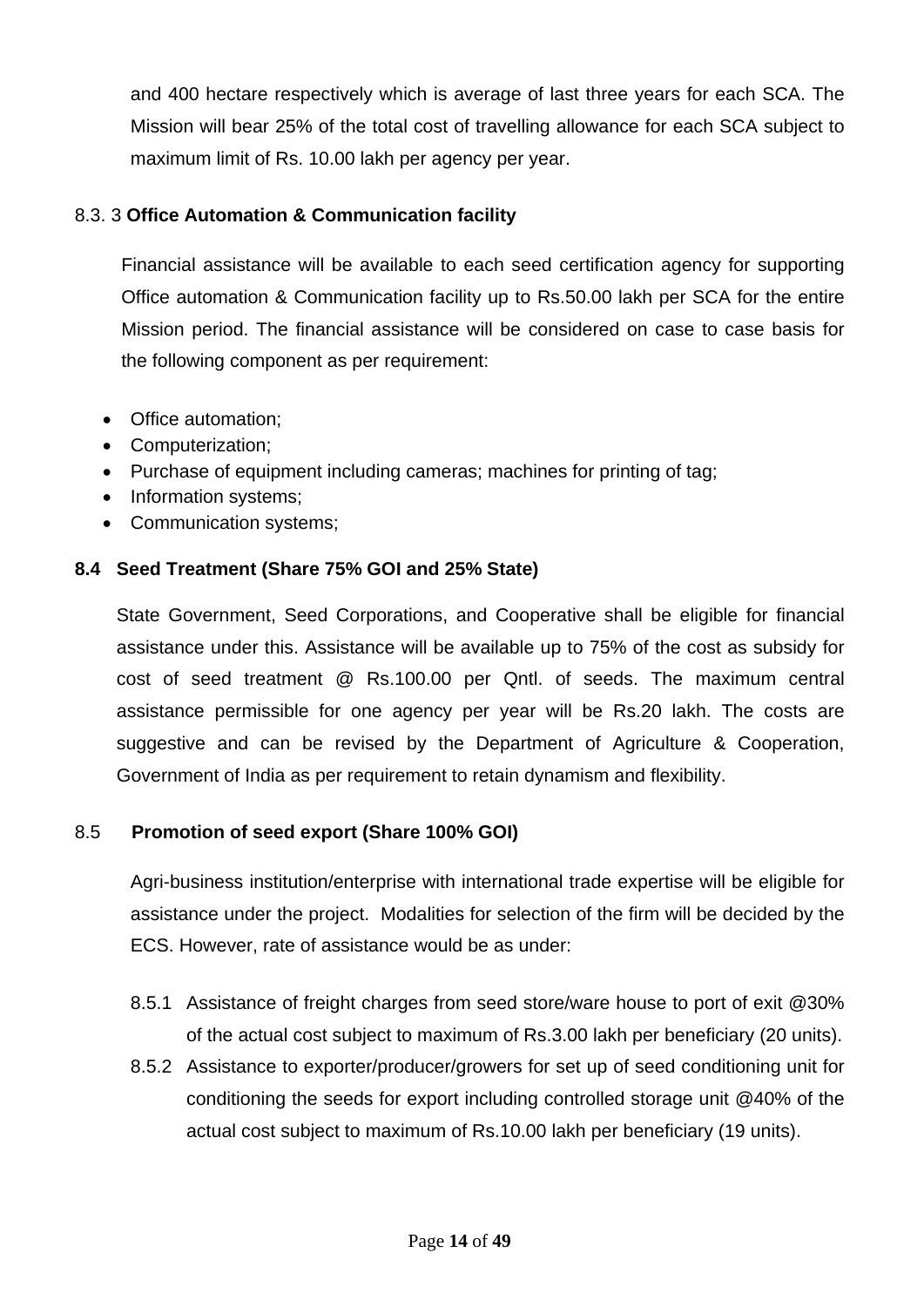8.5.3 Up-gradation of Seed Testing Laboratory upto the ISTA Standard to issue the orange certificate for international seed trade @25% of the actual cost subject to maximum of Rs.5.00 lakh per beneficiary (10 laboratories).

# **8.6. Support for R & D, Contract Research and acquisition of new varietal product (Share 60% GOI and 40% State)**

Seed Corporations and other seed producing agencies in the public sector are eligible to avail the assistance as under:

The eligible organizations will prepare a project for acquisition of new varietal product, technology, Contract Research, setting up of R&D Unit and submit to the Seed Division of DAC. The central share of assistance for such project will be limited to 60% subject to maximum of Rs.1.15 crore. The beneficiary institute has to provide the detailed financial backup of remaining 40% of the project cost. The proposal for assistance will be decided by the ECS.

- 8.7 **Strengthening of Seed Farm (Share 75% GOI and 25% State) :** The 75% financial assistance, subject to maximum project cost of Rs.80.21 lakh including State share will be provided to by GOI to implementing agencies for each farm.
- 8.7.1 **Renovation of Staff Quarters including office building etc. :** Financial assistance of Rs.5.00 lakh will be provided for renovation of Staff Quarters including office building etc. for each farm

# **8.7.2 Repairing of internal roads**

Financial assistance of Rs.3.00 lakh will be provided for repairing of internal road etc. for each farm.

- 8.7.3 **Repair, purchase of Farm Machinery & Equipments etc. :** Financial assistance of total Rs.11.00 lakh will be provided for repair, purchase of farm machinery & equipments etc. as per cost norms for each farm
- 8.7.4 **Machinery and equipments sheds :** Financial assistance of total Rs.3.00 lakh will be provided for construction of farms sheds, machinery & equipments etc. for each farm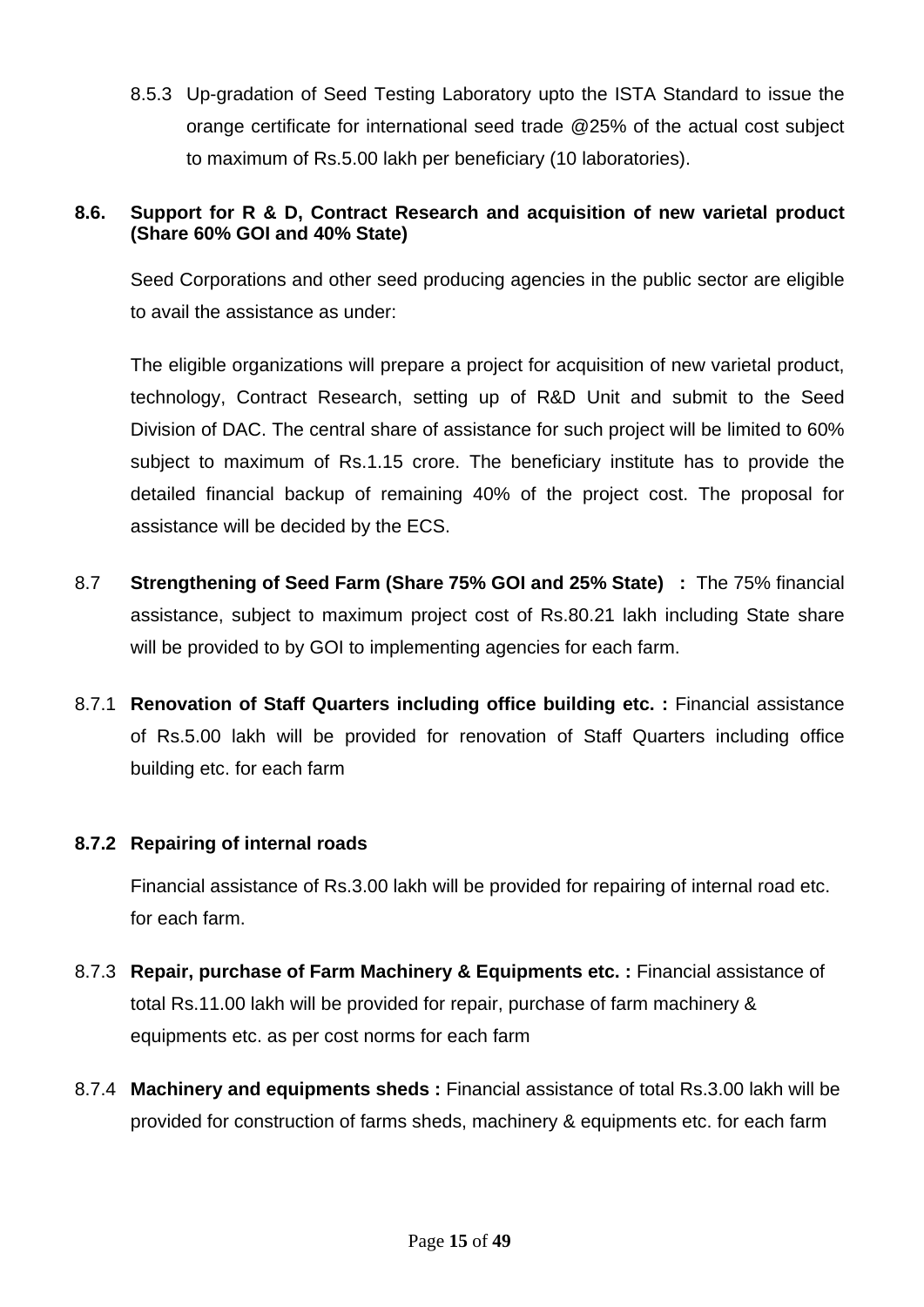- 8.7.5 **Threshing Floor:** Financial assistance of total Rs.3.65 lakh will be provided for construction /repairing of threshing floor @ Rs.730/sq. meter to a maximum of 500 sqm. for each farm
- 8.7.6 **Seed Processing Plant:** Financial assistance of total Rs.14.00 lakh will be provided for establishment of Seed Processing Plant of 200 MT capacity including Building (Rs.9.80 lakh), approach road (Rs. 2.20 lakh), Drainage (Rs.2.00 lakh).
- 8.7.7 **Seed Processing Machinery/supporting equipments etc. :**Financial assistance of total Rs.7.56 lakh will be provided for Seed Processing Machinery/supporting equipments etc. for each Farm
- 8.7.8 **Seed Storage Godown :** Financial assistance of total Rs.10.50 lakh will be provided for Pre fabricated /or other type of Seed Storage Godown of 200 MT capacity for each Farm.
- 8.7.9 **Irrigation Facilities:** Financial assistance of Rs.5.00 lakh for development of irrigation facilities will be provided as under–
	- a) Shallow tube well (70-80 feet) Rs.1.50 lakh
	- (b) Medium tube well(40 meter) Rs.3.00 lakh
	- (c) Deep tube well(75 meter) Rs.3.90 lakh
- 8.7.10 **Irrigation underground High Density Polythene (HDP) Pipeline :** Financial assistance of total Rs.7.50 lakh maximum will be provided for Irrigation underground HDP Pipeline etc. for each farm.
- 8.7.11 **Drip & Sprinkler Irrigation Facilities:** Financial assistance for Drip and Sprinkler Irrigation facilities will be provided as per National Mission on Micro Irrigation (NMMI) cost norms or actual, whichever is less upto a maximum of Rs.10.00 lakhs.

## **8.8 Seed Village Programme (Share 100 % GOI)**

## **8.8.1 Distribution of Seeds :**

**8.8.1.1 Cereal crops:** 50% assistance will be provided for distribution of foundation / certified seeds required for 1 acre area per farmer for cereal crops.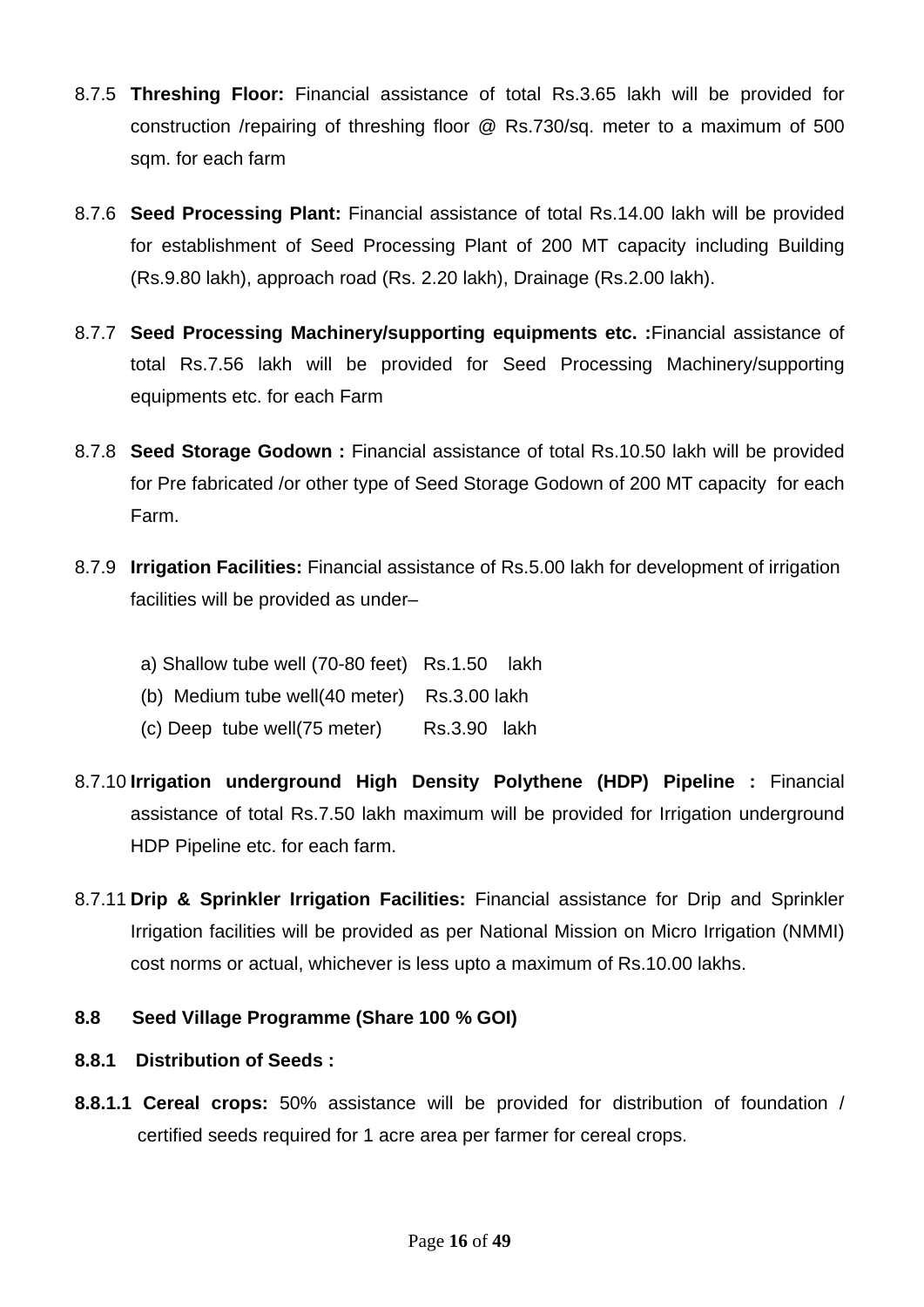- **8.8.1.2 Pulses, Oilseeds, Fodders and Green Manure Crops** : Financial assistance @ 60% cost of foundation/ certified seeds of pulses, oilseeds, Green Manure & Fodder crops etc. required for 1 acre area per farmer will be provided.
- 8.8.2 **Farmers' Trainings :** Financial assistance of Rs.15000 per group (50-150 farmers each group) will be pro`vided for farmers training on seed production and post harvest seed technology (Rs.0.15 lakh)
- 8.8.3 **Seed treating/dressing drums :** Financial assistance for treating seeds produced in the Seed Village will be available @ 3500 per seed treating drum of 20Kg capacity and Rs. 5000 per drum of 40Kg capacity.
- 8.8.4 **Seed Storage bins:** To encourage farmers to develop storage capacity of appropriate quality, financial assistance will be given to farmers for purchasing Seed Storage bins. The rate of assistance will be as under.

@33% for SC/ST farmers for 10 qtls. capacity upto maximum of Rs.1500 @33% for SC/ST farmers for 20 qtls. capacity upto maximum of Rs.3000 @25% for General farmers for 10 qtls. capacity upto maximum of Rs.1000 @25% for General farmers for 20 qtls. capacity upto maximum of Rs.2000

Assistance for purchase of only one seed bin for each identified farmer will be available in the seed village. The implementing agency may also distribute smaller size of seed bins as per demand of farmer and financial assistance will be reduced accordingly.

- **8.9. Certified Seed Production through Seed Villages (Share 75% GOI and 25% State)**
- **8.9.1 Production of seeds:** 75% financial assistance will be provided for production of certified seeds in 1 acre per farmer for pulses, oilseeds, fodder and green manure crops.
- **8.9.2 Seed certification charges:** Financial assistance @50% of seed certification actual charges or maximum of Rs.600/ha whichever is less. (Rs.0.60 lakh for 100ha. area) will be provided.
- **8.9.3 Farmers Trainings :** Financial assistance @ Rs.15000 per groups (of 50-150 farmers each groups) will be provided for farmers training on seed production and post harvest seed technology.
- **8.9.4 Seed processing and seed storage godowns:** Assistance to establish seed processing and prefabricated or other type of seed storage godowns 150 sqm. @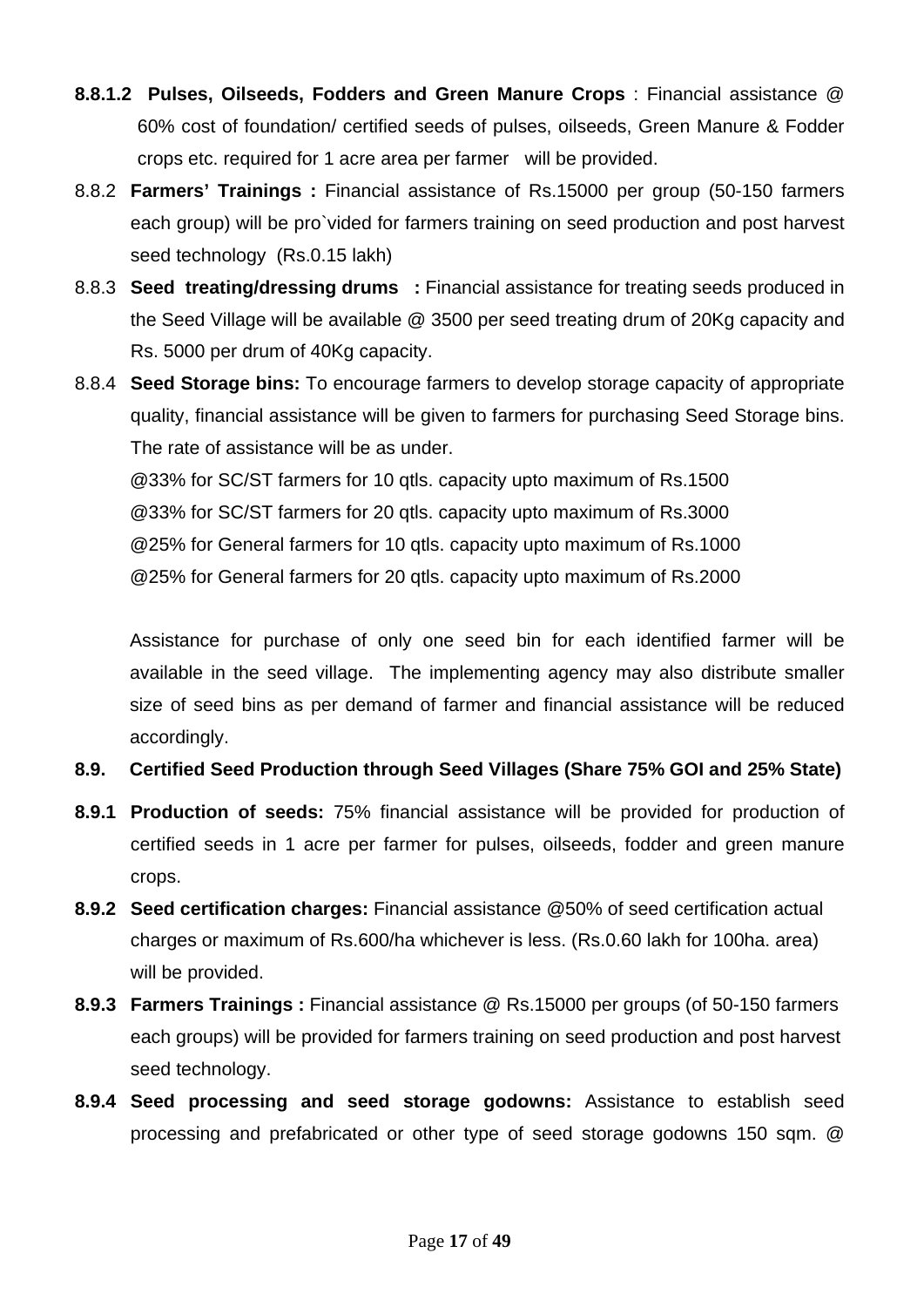Rs.10000 per sqm. to process and store 200 Mt capacity will be available for each seed village

**8.9.5** Financial assistance of Rs.7.56 lakh will be provided for seed processing machinery and supporting equipments.

# **8.10. Seed Processing Plant (Share 100 % GOI)**

**8.10.1 Establishment of Seed Processing Plants :**Grants-in-aid will be provided according to modular design of 1000 MT, 2000MT, 3000 MT, 4000MT and 5000MT annual capacity of seed processing. The grant shall be available at the following rates:

|                                    |                                         |                                                  | (Costs Rs. In lakh) |
|------------------------------------|-----------------------------------------|--------------------------------------------------|---------------------|
| <b>Annual Capacity</b><br>(in Ton) | <b>Cost of Main</b><br><b>Equipment</b> | Cost of<br><b>Supporting</b><br><b>Equipment</b> | <b>Total Cost</b>   |
| 1000                               | 27.9                                    | 9.90                                             | 37.80               |
| 2000                               | 32.90                                   | 10.10                                            | 43.00               |
| 3000                               | 47.10                                   | 13.90                                            | 61.00               |
| 4000                               | 56.20                                   | 20.70                                            | 76.90               |
| 5000                               | 62.80                                   | 21.30                                            | 84.10               |

**8.10.2 Construction of building, receiving shed, drying platform, etc:** Financial assistance for construction of building required for Seed processing plant and other supporting structure will be provided as under:

| <b>Annual</b><br><b>Capacity of</b> | <b>Plant building and</b><br>receiving shed |                  |                                   | <b>Drying Platform</b> |                  |                                         | Grand                     |
|-------------------------------------|---------------------------------------------|------------------|-----------------------------------|------------------------|------------------|-----------------------------------------|---------------------------|
| plant (Ton)                         | <b>Size</b><br>(sqm)                        | Rate<br>(Rs/Sqm) | Total<br>cost<br>(Rs in<br>lakh ) | <b>Size</b><br>(sqm)   | Rate<br>(Rs/Sqm) | <b>Total</b><br>cost<br>(Rs in<br>lakh) | total<br>(Rs. In<br>lakh) |
| 1000                                | 450                                         | 7000             | 31.50                             | 100                    | 1200             | 1.20                                    | 32.70                     |
| 2000                                | 525                                         | 7000             | 36.75                             | 200                    | 1200             | 2.40                                    | 39.15                     |
| 3000                                | 700                                         | 7000             | 49.00                             | 300                    | 1200             | 3.60                                    | 52.60                     |
| 4000                                | 800                                         | 7000             | 56.00                             | 400                    | 1200             | 4.80                                    | 60.80                     |
| 5000                                | 1000                                        | 7000             | 70.00                             | 500                    | 1200             | 6.00                                    | 76.00                     |

The implementing agency will have the flexibility to establish / seed processing unit of desired capacity as assessed by them and financial assistance will be provided on prorata basis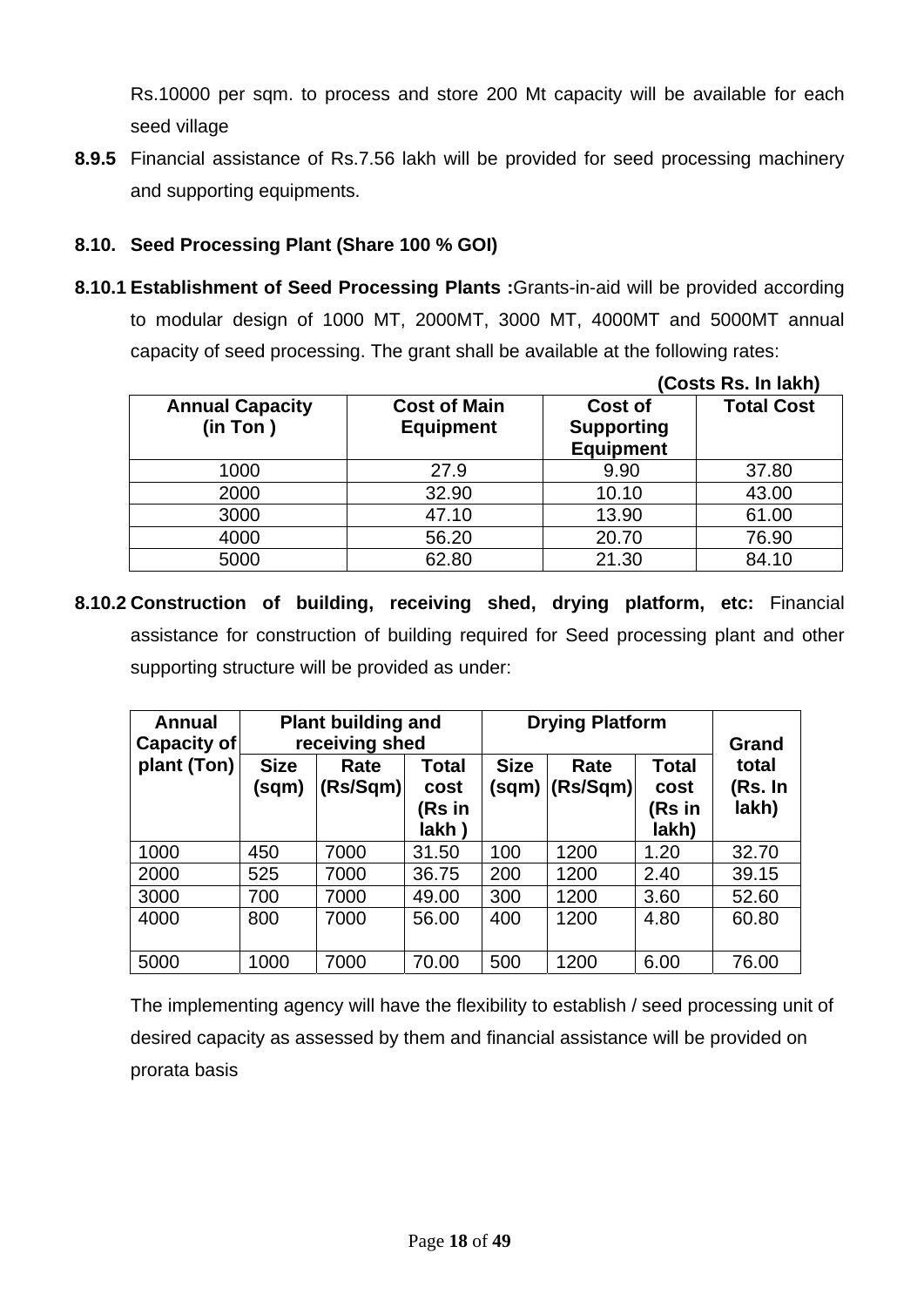# **8.11. Seed Storage (Share 100% GOI)**

**8.11.1 Seed Storage :** The financial assistance towards cost of construction for various type of seed storage godowns including pallet/ racks, cover, sprays, dusters etc. required for safe storage of seeds will be provided as under.

| <b>Particulars</b>                            | <b>Capacity</b><br>(MT) | <b>Size</b><br>sqm | Rate<br>(Rs/Sqm) | <b>Total cost</b><br>(Rs. in lakh) |
|-----------------------------------------------|-------------------------|--------------------|------------------|------------------------------------|
| Store with AC/ GI sheets                      | 1000                    | 700                | 7000             | 49.00                              |
| <b>Ventilated Flat roof stores</b>            | 1000                    | 700                | 7500             | 52.50                              |
| Dehumidified store                            | 100                     | 100                | 14000            | 14.00                              |
| Air<br>conditioned<br>&<br>dehumidified store | 100                     | 100                | 18000            | 18.00                              |

## **8.11.2. Modernization/ Strengthening of existing Seed Storage**

Financial assistance for modernization of existing Asbestos Sheet stores / ventilated flat roof stores, to dehumidified or to air conditioned & dehumidified stores will be provided at a differential cost @ Rs. 6500 per sqm. and Rs. 10500 per sqm. respectively.

The grants-in-aid @ Rs. 4000/- sqm. will also be provided for modernization of dehumidified storage to the level of air conditioned and dehumidified stores. The implementing agency will have the flexibility to establish /strengthen/modernize seed stores of desired capacities / capacity as assessed by them as per given modular pattern and financial assistance will be provided on pro-rata basis

## **8.12. Transport Subsidy (Share 100% GOI)**

The topographic and the climatic conditions in North Eastern States including Sikkim, J&K, Himachal Pradesh, Uttarakhand and hilly areas of West Bengal are not conducive for seed production. Therefore, to ensure availability of certified/quality seeds to the farmers of identified States at affordable price, this component has been initiated. Only certified/ quality seeds of cereals, oilseeds, pulses, fibres, vegetable seeds and fodder crops shall be eligible for subsidy under the scheme. Potato seed tuber and spices are excluded from the purview of this scheme.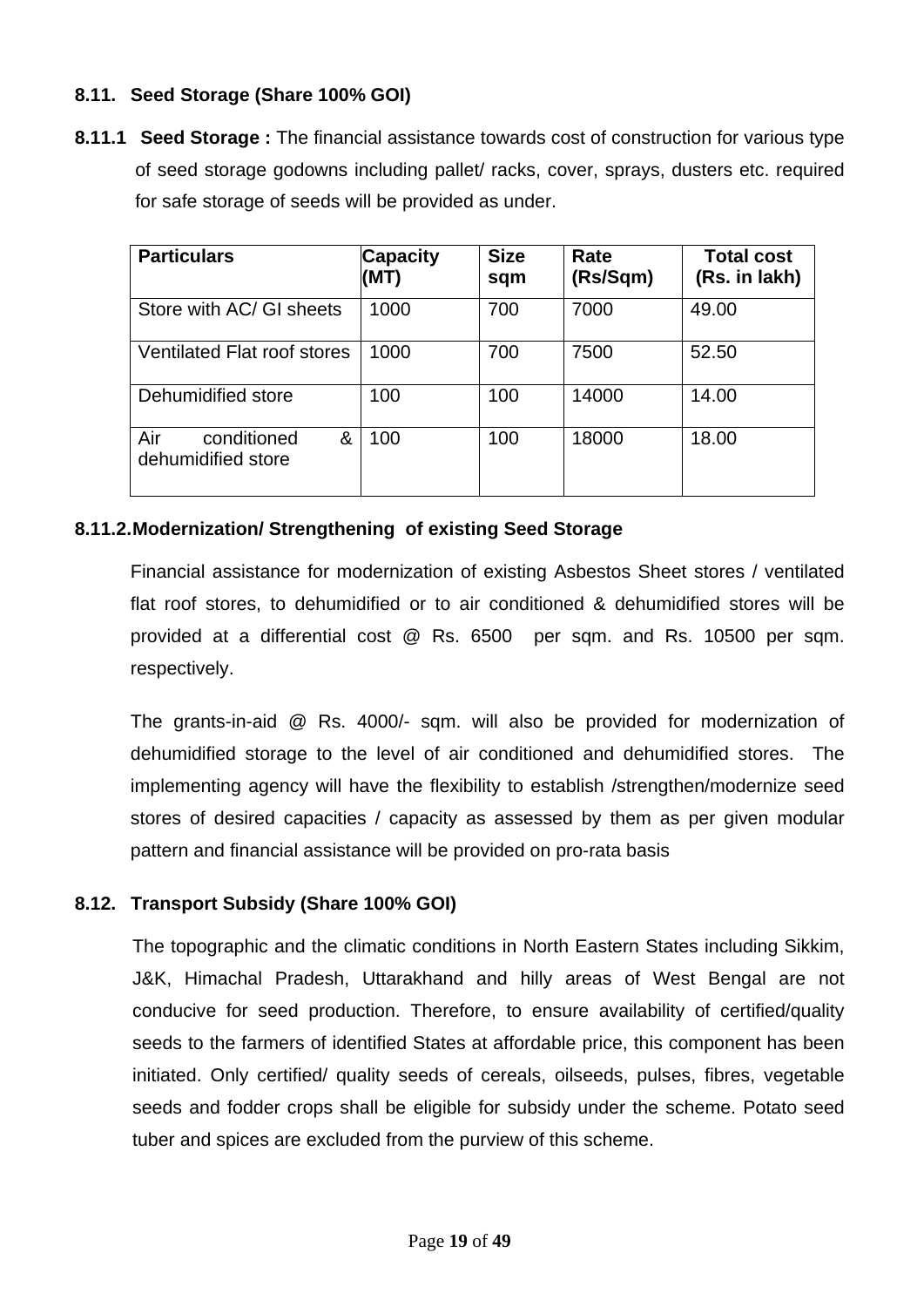# **8.12.1 Movement of Seeds from outside the States :**

100% difference between road and Rail transportation charges will be reimbursed to the implementing States/ Agencies for Movement of Seeds produced outside the States and moved to these identified States Capital / district head quarter.

- **8.12.2 Movement of Seeds with in the States :**Actual cost restricted to maximum limit of Rs.120 per qtls. whichever is less for movement of seeds transported within the State from States Capitals / District Head Quarters to sales outlets /sale counters will be reimbursed to the identified States.
- **8.13. Assistance for Maintenance of Breeder Seed (Share 75% GOI and 25% State):** The financial assistance (Recurring and Non recurring) will be provided to implementing agencies for maintenance breeding of nucleus seeds for further multiplication into breeder seeds of various agricultural crops.

Under this component infrastructure support, both recurring and non-recurring, will be provided to SAUs for maintenance breeding of nucleus seed for further multiplication into breeder seed as per State indent for a three years period. SAUs will be supported for a maximum period 3 years. There are 40 State Agricultural Universities (SAUs) in India as on date with several farms with each University where production of nucleus seed is taking place. Assistance will be provided to SAUs on case to case basis.

The details of the pattern of funding for a unit of 50 acres is given below:-

## **A. Non-Recurring Expenditure**

- (i) Road works –Rs.3.25 lakh
- (ii) Irrigation facilities-
- Bore well-Rs.5.00 lakh
- Shallow tube well (70-80 feet) Rs.1.50 lakh
- Medium tube well (40 meter) Rs.3.00 lakh
- Deep tube well (75 meter) Rs.3.90 lakh
- Underground HDP Pipeline
- 90 mm diameter @Rs.133.33/meter
- or 110 mm diameter @Rs.166.66/meter or actual whichever is less ( no concrete channel, open drain)
- -. Drip/sprinkler irrigation facilities as per NMMI or actual whichever is less. Rs.5.00 lakh
- (iii) Poly house –Rs.5.00 lakh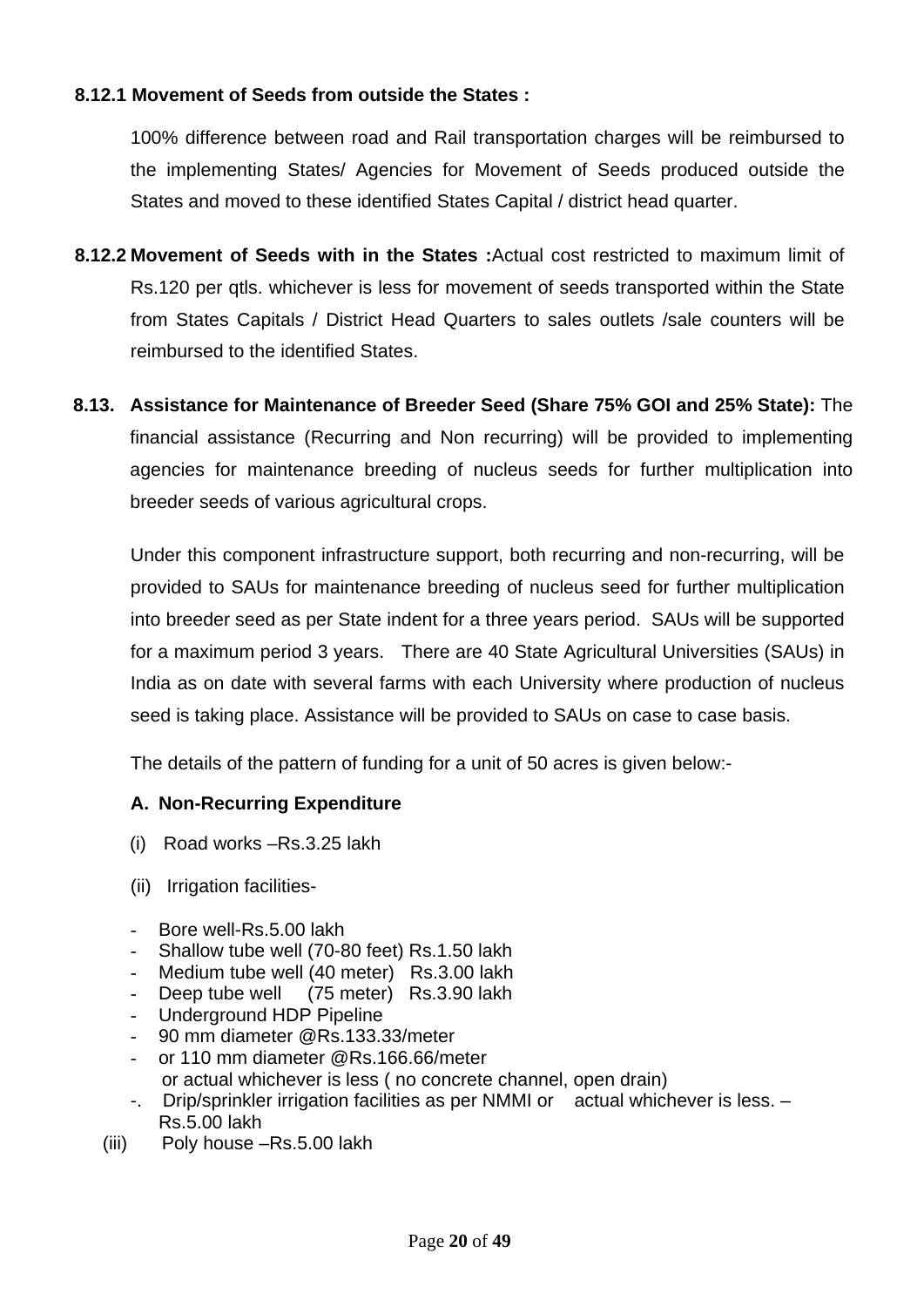- (iv) **Seed Storage Facilities:** Financial assistance of Rs.10.50 lakh will be provided for construction of prefabricated or other type of seed storage godowns of 200 MT capacity.
- (v) **Seed Processing Facilities :**Financial assistance of Rs.21.56 lakh will be provided for seed processing unit of 200 MT capacity including equipments, building approach road, drainage etc.
- (vi) **Threshing Floor :** Financial assistance of Rs.2.00 lakh will be provided @Rs.730/sqm. or actual for construction of threshing floor
- (vii) **Farm Implements :**Financial assistance of Rs.10.00 lakh will be provided for purchasing farm implements /machineries etc.

# **Total Non Recurring Expenditure – Rs.74.31 lakh**

# **B. Recurring Expenditure**

- **i. Assistance for inputs** i.e. seeds, fertilizers and chemicals etc. will be available @Rs.0.50 lakh per year- (Rs.1.50 lakh for 3 years)
- **ii. Consumables** : Financial assistance of Rs.0.25 lakh per year will be provided for paper, clothes , polythene bags, butter paper, levels etc.- (Rs.0.75 lakh for 3 years).
- **iii.** Skilled labour assistance @of Rs.3500 per months for 8 skilled labours will be available- (Rs.10.80 lakh for 3 years )
- **iv.** Financial assistance for 2 Research associate @Rs.12000+20% HRA will be provided per year. –(Rs.10.37 lakh for 3 years)
- **v.** Financial assistance of Rs.1.50 lakh will be provided for monitoring of nucleus seed production programme for 3 years.
- **vi.** Miscellaneous expenditure @Rs.0.25 lakh / year (Rs.0.75 lakh for 3 years)

# **Total recurring expenditure –Rs.25.67 lakh Grand total (Recurring and Non Recurring ) – Rs.99.98 lakh**

# **8.14 National Seed Reserve (Share 100% GOI)**

**8.14.1 Participating Agencies:** National Seed Reserve (NSR) will be implemented by the National Seeds Corporation, State Farms Corporation of India and State Seeds Corporations Viz., APSSDC, ASC, BRBN, Chhattisgarh SSC, GSSC, HSDC, KSSC , MSSC, MPSS & FDC, OSSC , PSSC ,RSSC, UPSDC UKS & TDC , WBSSC, KSSDA, Government of Tamil Nadu, and Jharkhand (Where SSCs are not in existence) will maintain the seed Reserve.

**8.14.2 Cost of Seeds (Revolving Fund):** It has been proposed that 100% of total procurement value of foundation and certified seeds will be given to the participating organizations in the form of revolving fund. The funds would be released to the participating institutions according to the quantity of seeds allocated to be produced and maintained by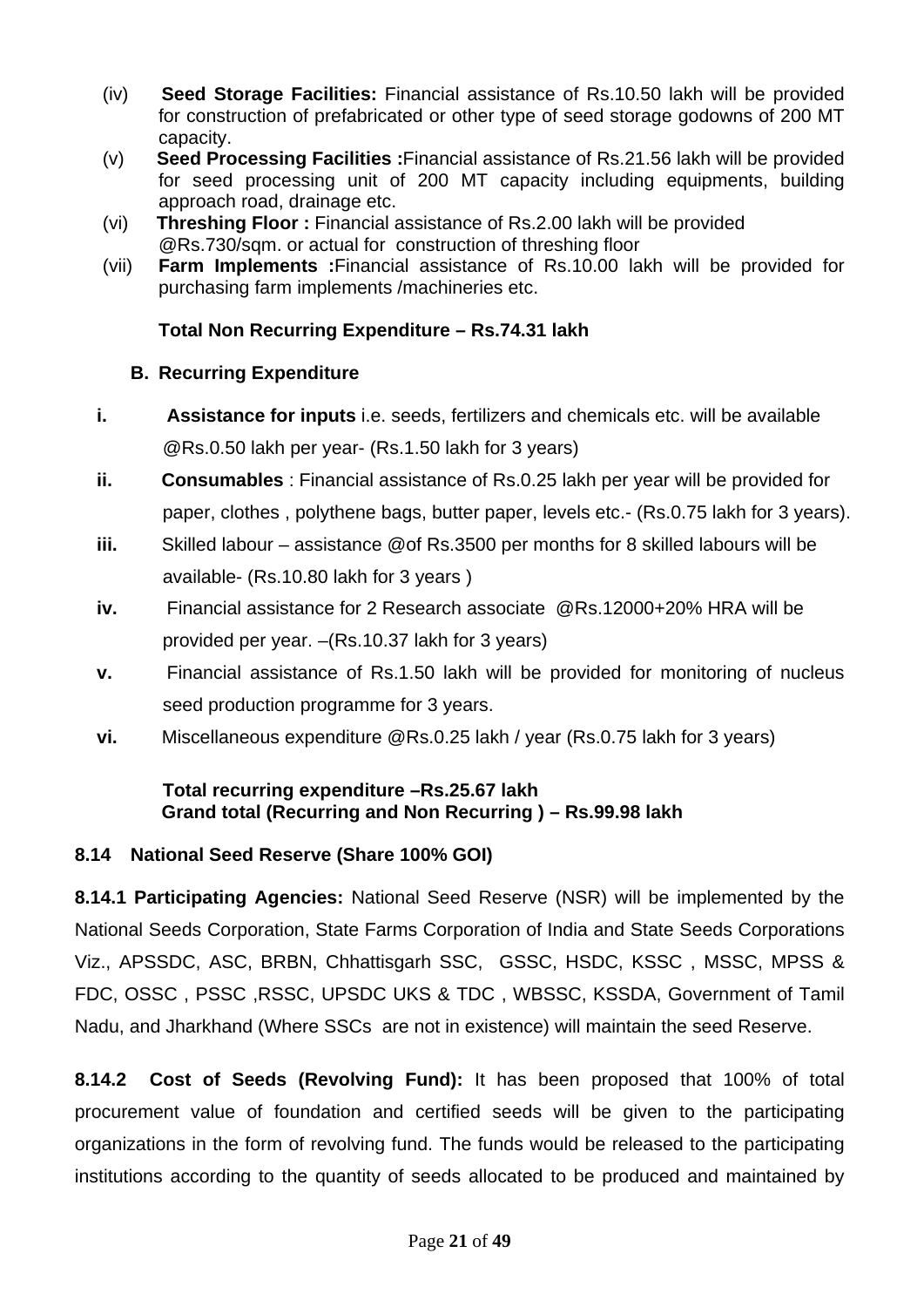them in the NSR. The revolving fund would be given to the implementing agencies as one time assistance and implementing agency would be bound to maintain the NSR at least for 5 years regularly. After receiving the revolving fund from the Government of India, organization will keep a separate account of revolving fund and this fund will be recouped from the sale proceeds of seed from NSR every year.

**8.14.3 Maintenance Cost:** Maintenance cost pertaining to Processing charges, cost of packing material, labour costs involved in the packing, cost of certification will be provided to the implementing agency up to Rs.300 per qtls. subject to actual cost incurred on these items by the implementing agencies. Besides this, transportation cost incurred on seeds will also be provided to the storage point and handling cost at each stage of the seed movement up to Rs. 200 per qtls. subject to actual cost incurred by implementing agencies will be provided.

**8.14.4 Cost of Seed Storage Infrastructure:-** The Seed Storage Infrastructure will cover construction/enlargement of building, electrification, compound wall and internal-road. Financial assistance will be provided in the enlarged proportion based on the criteria fixed/ specified in the guidelines as under:-

| <b>Particulars</b>             | <b>Capacity M.T.</b> | <b>Size</b><br>Sam | Rate<br>Rs./sqm | <b>Total cost</b><br>(Rs. In lakh) |
|--------------------------------|----------------------|--------------------|-----------------|------------------------------------|
| Ventilated Flat roof<br>stores | 1000                 | 700                | 7500            | 52.50                              |

• **Electrification-** @ 5% of cost of Rs. 52.50 lakh incurred on seed storage infrastructure for one location =  $Rs. 2.62$  lakh

• **Compound wall & internal roads** - @ 5% of cost of Seed Storage infrastructure for one location i.e.,  $=$  Rs. 2.62 lakh

Assistance will be released as per norms formulated by the Government of India. The expenditure, if any, over and the above the norms or the approved amount, will be borne by the concerned implementing agency. Costs of land, registration charges if any for the infrastructure will not be admissible. Under the Mission, Human Resources (HR) requirement for managing the infrastructure will be the responsibility of the concerned organization and no assistance will be available under the Mission.

The construction of seeds godown shall be as per the CPWD or State PWD specification or any other specification laid down in this behalf. The storage godown shall be properly ventilated, shall have well fitted doors; windows and ventilators and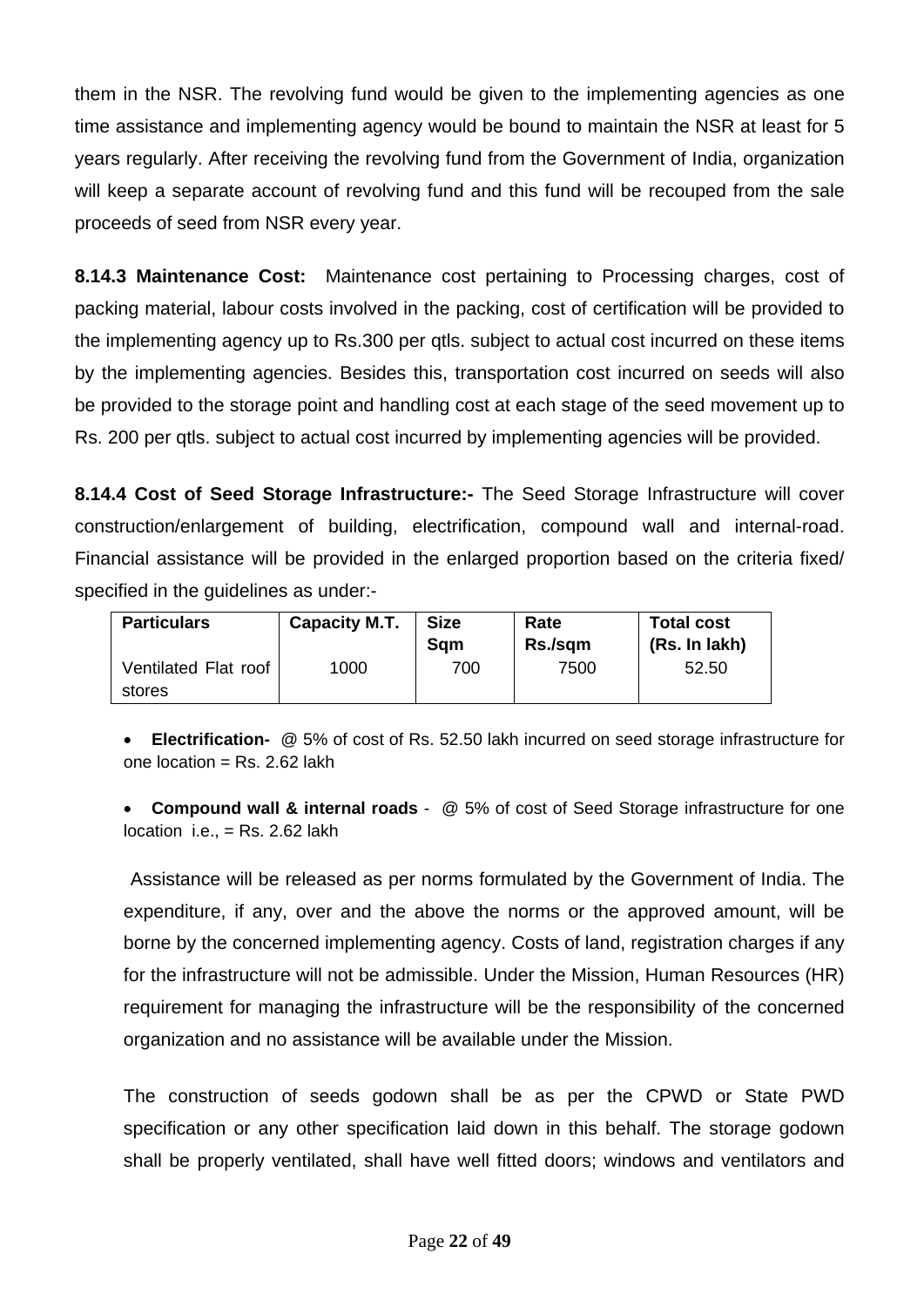shall be waterproof (control of moisture from floor, walls and roof etc.). The seeds godown structure shall have protection from rodents (high pucca elevated platform with wooden staircase. The seeds godown shall have protection form birds (windows/ventilators with jali). The openings of the seeds godown such as doors, windows, etc. shall be designed in such a manner that the seeds godown can be sealed for effective fumigation. The seeds godown complex shall have an easy approach road, pucca internal roads, proper drainage, arrangements for easy loading and unloading of stocks.

- **8.14.5 Cost of material handling equipment:** Financial assistance will be provided @ Rs. 50 per qtls to the implementing agency for purchasing of material handling equipment i.e., Lifters, fork lifters, mechanical stackers and heavy duty vacuum fumigation covers and pallets, which will be a onetime assistance and will be given on the basis of allotment of targets made to implementing agencies.
- **8.14.6 Assistance for purchase of Machinery, plant building, receiving shed and drying platform:** The maximum assistance to the implementing agencies will be given for purchase of machinery upto the capacity of 3000 tonnes per annum at the place where NSR has been maintained. The financial assistance will be provided in the enlarged proportion based on the criteria fixed/specified and shall be available at the following rates:-

| <b>Items</b>                              | <b>Capacity (in MT)</b> |       |        |  |
|-------------------------------------------|-------------------------|-------|--------|--|
|                                           | 1000                    | 2000  | 3000   |  |
| Equipment & Machinery cost (Rs. in Lakhs) | 37.80                   | 43.00 | 61.00  |  |
| Size in sqm. @ Rs. 7000/sqm.              | 450                     | 525   | 700    |  |
| Plant building cost (Rs. in lakh)         | 31.50                   | 36.75 | 49.00  |  |
| Size in sqm. @ Rs. 1200/sqm.              | 100                     | 200   | 300    |  |
| Drying platform cost (Rs. in lakh)        | 1.20                    | 2.40  | 3.60   |  |
| <b>Total</b>                              | 70.50                   | 82.15 | 113.60 |  |

The equipment/machinery can be added/modifications made as per requirement and certified by the Department from time to time. Modernization and strengthening may require replacement of machinery as per the life span of the machines.

**8.14.7 Cost of services outsourced for fumigation, spraying, maintenance of dust free environment staking, de-staking and other operations involving labour:-** Maximum assistance upto Rs. 10 per qtl or actual amount incurred (whichever is less)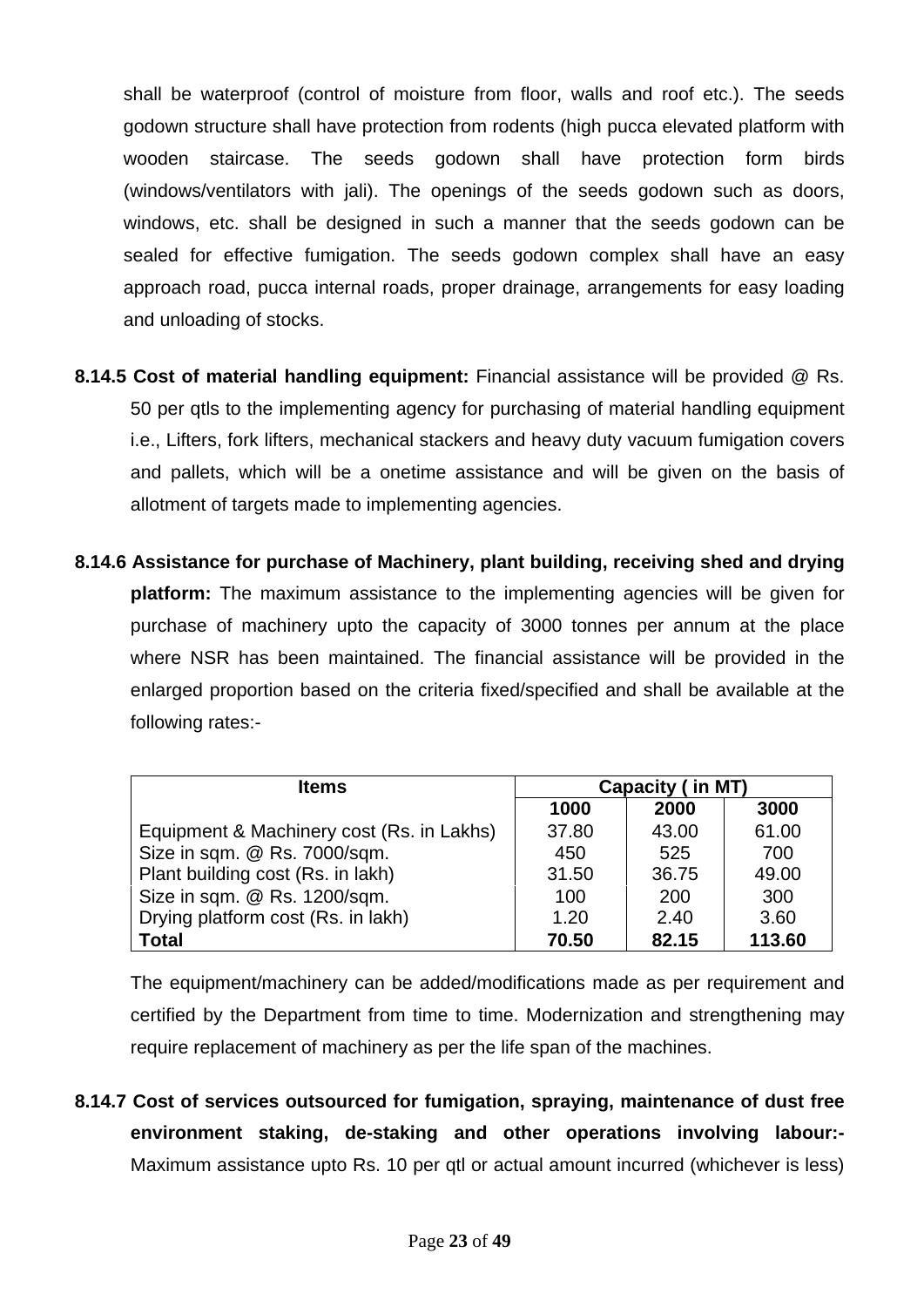would be provided to the implementing agencies every year on the qty of seeds maintained by the implementing agency.

**8.14.8 Cost of condemnation /unfit seeds:** Due to non-disposal of seed, the left over quantity of seed would be sold as grain leading to a financial loss to the Seed Corporation. It is proposed that 10% quantity of targeted stock of the National Seed Reserve, may be considered as un-disposed. For the purpose of price differential in respect of the left over 10% seed stocks declared as non-seed, the Seed Analysis Report received from the concerned State Seed Certification Agency is essentially required to be attached as evidence of unsold seed. The implementing agencies will also obtain and submit grain price from the open market in respect of unsold seeds. Cost of condemnation on unsold seeds would be calculated as under:-

**"The procurement value of the seeds of 10% of reserved qty or maintained qty (x)-value of seeds sold as commercial grain after condemnation (Y)= Reimbursable amount would be x-y".** 

- **8.14.9 Cost of computerization:** Financial assistance would be provided for development of necessary infrastructure for setting-up of a data bank and information system to be inter-connected for the purpose of inventory management for reporting to the GOI. The lump sum financial assistance on the basis of requirement of Implementing agency would be provided to maintain the information on crop wise, variety wise qty maintained by the implementing agencies under NSR against the qty allotted by GOI.
- **8.14.10 Cut off dates:** The cut off dates in respect of Kharif and Rabi Season, seeds are to be adhered to strictly by the participating agencies. For Kharif season, seed will be maintained in the Bank up to  $15<sup>th</sup>$  August before which the participating Corporations will not be able to sell these seeds on their own and clearance from the DAC will be required. After 15<sup>th</sup> August, State Government, participating Corporation/authority will be able to sell the seeds freely as per their commercial policies. Similarly, Rabi seeds will be maintained in the NSR till  $15<sup>th</sup>$  December, before which the participating agencies will be able to dispose the seeds only after getting permission from the DAC. After 15<sup>th</sup> December, participating agencies will be able to sell their seeds freely as per their commercial policies.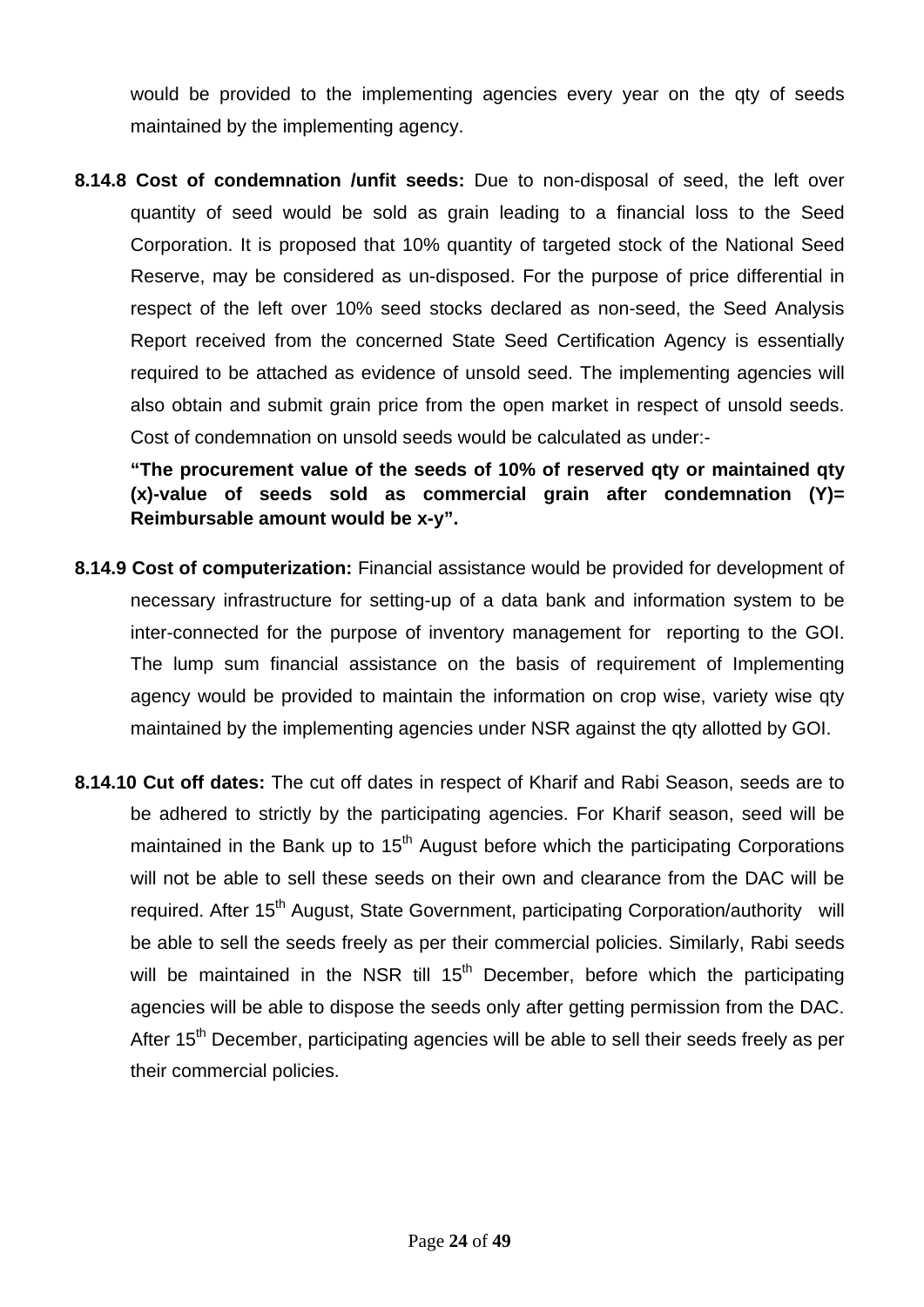## **8.15 APPLICATION OF BIOTECHNOLOGY IN AGRICULTURE (Share 100% GOI)**

8.15.1 Financial assistance for establishment of new tissue culture lab and assistance for rehabilitation/strengthening of old tissue culture Labs.

Financial Assistance up to Rs. 2.50 crores for establishment of new Tissue Culture Lab and Rs. 20 lakh for rehabilitation /strengthening of old tissue culture lab would be admissible for agricultural/forestry/medicinal crops and the crops which are not covered under National Horticulture Mission. The implementing agency would make all out efforts to produce 8.78 lakh tissue culture plants of sugarcane, forestry plant and medicinal plant in the first year and subsequently production of these plants would increase up to 11.37 lakh and 15.75 lakh in second year and third year respectively.

- 8.15.2 Capacity Building, Training of Manpower and awareness campaign for up-gradation of post release monitoring of GM Crops.
	- An intensive and integrated awareness promotion on issues relating to GM crops with active cooperation of various scientific organizations/ institutions/ State Agricultural Universities/ NGOs to generate public awareness shall be launched.
	- The campaign may be organized through workshops/ seminars/ media campaigns including through Krishi channels. Accordingly grants shall be given to various institutions/ organizations/ SAUs etc.
	- DAC will also assist National/ International Conferences/ Workshops on Agricultural Biotechnology organized by the Department/ DBT/ ICAR/ MoEF/ SAUs/ and other reputed institutions/ organizations etc. Such assistance will be considered on case to case basis.

# **8.16. Public Private Partnership (PPP) in Seed Sector (Share 50% GOI and 50% State)**

PPP Mode will be operated by the selected Private Enterprise, State Government, ICAR Institutes, State Agricultural Universities, Seeds Corporations owned by the Central and State Government and State Government and Union Territories. The Private Enterprises includes Individual or consortium, group of Indian Farmers/Producers Organizations/Producer Company, partnership/Proprietary Firms, Companies, Co-operatives, registered NGOs etc., who are engaged in production, distribution of seeds.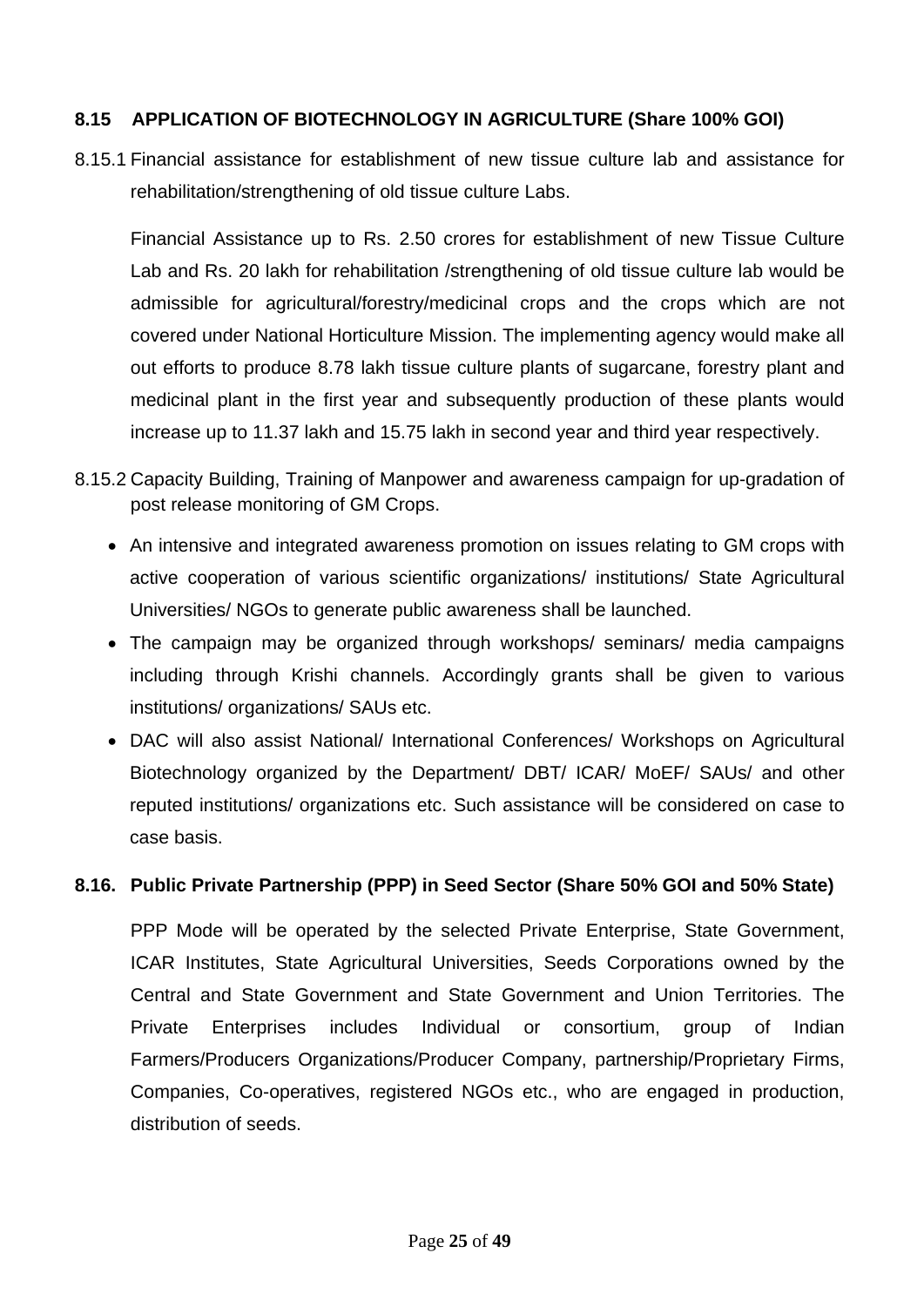The Public Private Partnership (PPP) will be governed by the following parameters.

- i. Assistance will be project based and will be considered on cost to cost basis as per technical and commercial viability of the project duly appraised by the institutions empanelled by Sub-Mission of Seed & Planting Material under National Mission on Agricultural Extension and Technology (NMAET).
- ii. The public sector partners include the State Seed Missions; ICAR; SAUs; State Seeds Corporations; national seed producing agencies such as NSC and SFCI etc and other agencies considered appropriate by State Government/ Sub-Mission of Seed & Planting Material under National Mission on Agricultural Extension and Technology (NMAET).
- iii. All proposals that involve the public sector partners at State level will be routed and recommended through the concerned State Government/State Seed Mission. Proposals relating to the national seed producing agencies such as NSC and SFCI will be routed directly to the Department.
- iv. Partnership arrangements will be based on an agreement prescribed by the Department/ Sub-Mission of Seed & Planting Material under National Mission on Agricultural Extension and Technology and signed between the two partners.
- v. The Public Sector/Private Sector will be liable for payment of revenue fees, service charges and other charges, if any, being levied by the authority.

# **8.17. Assistance for Boosting Seed Production in Private Sector (Share 100% GOI) :**

Private Companies, individual entrepreneurs, self-help groups, seed co-operatives and partnership firms are eligible for subsidy. The component is implemented through Nationalised/Commercial Banks and the National Co-operative Development Corporation (NCDC). The assistance is for creation of infrastructure facilities relating to seed cleaning, grading, processing, seed treating, packaging and storage units as well as for seed testing facilities including R&D. National Seed Corporation is the nodal agency for implementation and monitoring of this component with rate of assistance as under:

• Credit linked back ended subsidy @40% of the capital cost of the project in general areas and 50% in case of hilly and scheduled areas subject to an upper limit of Rs 150 lakhs per project. Two percent (2%) of the total fund utilized under the component will be allowed as administrative charges to the Nodal agency.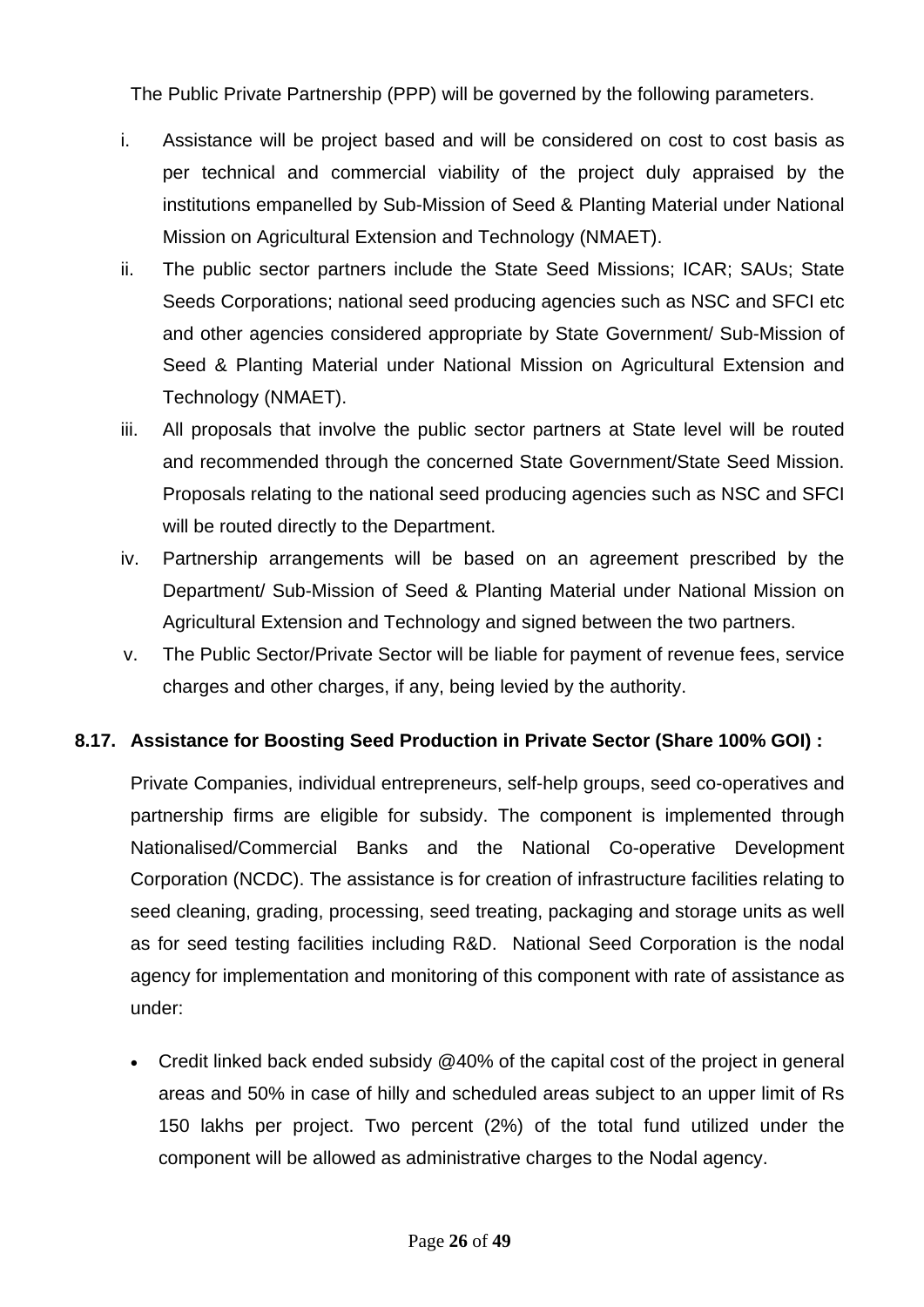## 8.18 **Support to Sub-Mission Director and Survey/Studies (Share 100% GOI)**

- 8.18.1 The Sub-Mission will be managed by the existing staff and officials of Seed Division and engaging Consultants and other supporting staff on contractual basis. Cost of contractual staff and other contingencies including cost of evaluation/ other studies would be met from the funds allocated to SMSP Headquarter.
- **8.19. PPV&FRA(Share 100% GOI) :** To fulfil the obligations under Article 27(3)(b) of Trade Related Aspects of the Intellectual Property Rights (TRIPS) Agreement of the World Trade Organization (WTO) which has been ratified by India, the Department of Agriculture and Cooperation, Govt. of India has enacted Protection of Plant Varieties and Farmers' Rights Act (PPV&FR Act), which provides for the establishment of an effective system for Protection of Plant Varieties, the Rights of Farmers and Plant Breeders and to encourage the development of new varieties of plants. This legislation intends to stimulate investment for research and development, both in public and private sector for development of new varieties for accelerated agricultural development in the country. The Act also facilitates the growth of the seed industry to ensure availability of high quality seeds of new varieties to farmers. This Scheme is being implemented by the Protection of Plant Varieties and Farmers' Rights (PPV&FR) Authority established on  $11<sup>th</sup>$  November, 2005, under the provisions of PPV&FR Act, 2001.

PPV & FR Authority has the mandate to protect plant varieties and farmers' & breeders' rights by enforcement of the provisions of the PPV & FR Act, 2001 and subordinate legislation made there under. Application of Intellectual Property Rights (IPRs) to plant varieties covering agriculture, plantation crops, trees, aromatic & medicinal plants, etc. is also being taken up by the Authority. The key objective of Plant Variety Protection (PVP), a form of Intellectual Property Rights (IPR) is to stimulate plant variety innovations. PPV & FR Authority is vested with quasi-judicial powers for implementation of various provisions of PPV&FR Act, 2001.

Funds have been allocated for the PPV&FRA for undertaking their mandated and day-to-day activities as under: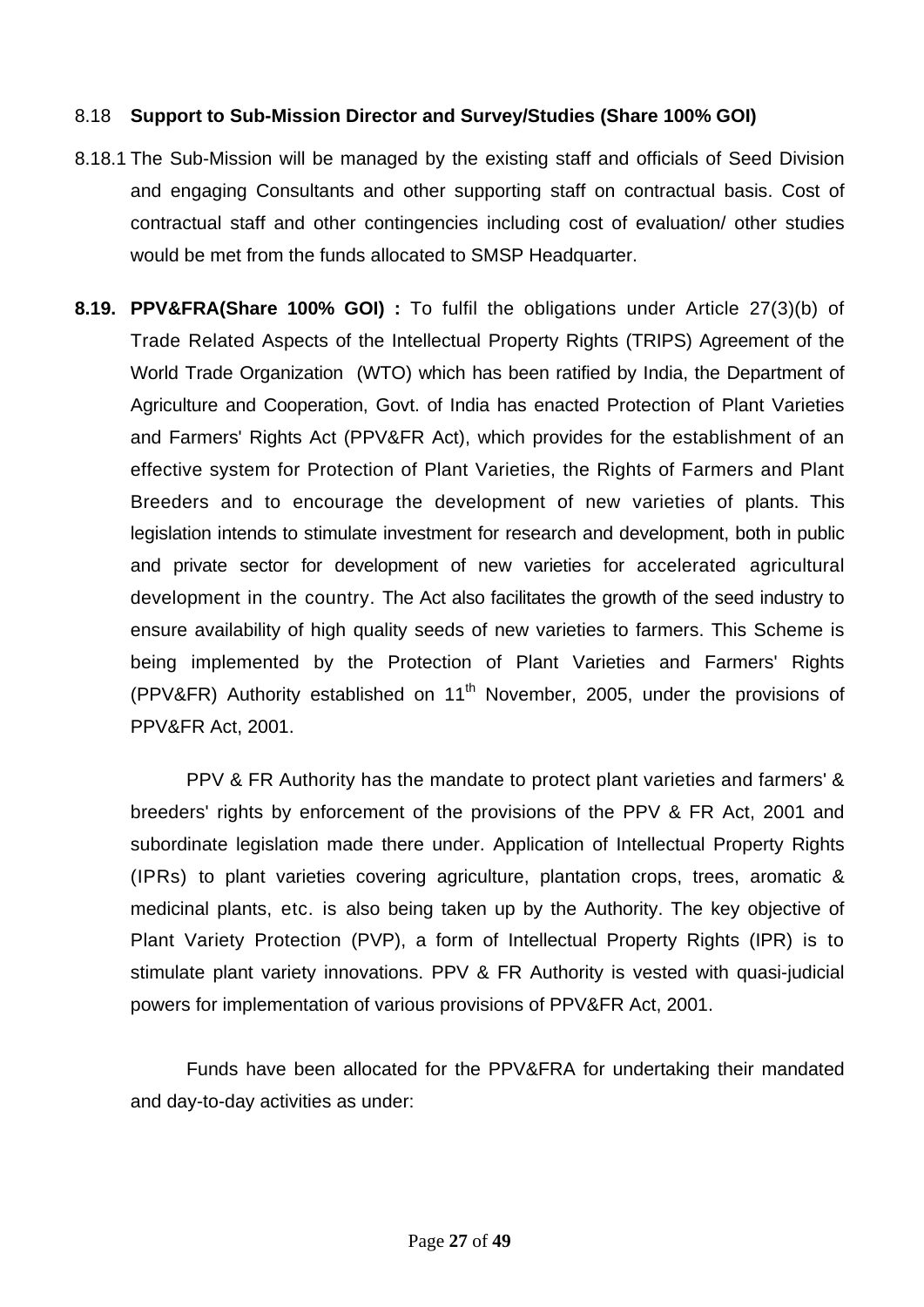| S.No.          | <b>Activities</b>                                                                |
|----------------|----------------------------------------------------------------------------------|
| 1 <sub>1</sub> | Strengthening of Headquarter and branch offices and ushering<br>in of e-         |
|                | Governance at headquarter and branches:                                          |
| 2.             | Establishment of four new branch offices of the authority.                       |
| 3.             | Construction of plant variety complex to house the PPV&FR Authority and          |
|                | Plant Variety Protection Appellate Tribunal and staff quarters.                  |
| 4.             | Maintenance of reference varieties & testing of candidate varieties.             |
| 5.             | Development of DUS tests guidelines for new crops.                               |
| 6.             | To promote awareness about farmers' rights as provided by the PPV&FR             |
|                | Act.                                                                             |
| 7 <sub>1</sub> | Programme for documentation indexing and cataloguing facility, to ensure         |
|                | availability of seeds of the varieties registered and to collect statistics with |
|                | regard to plant variety under provisions of the act                              |
| 8.             | <b>Establishment of Tribunal</b>                                                 |
| 9.             | Gene Fund to recognize the efforts of the farmers' and farmers' communities      |
|                | for their conservation efforts.                                                  |
| 10.            | Attending international seminars, workshops, meeting and membership of           |
|                | international organization etc.                                                  |
| 11.            | Strengthening of existing Gene bank/field gene banks and establishment of        |
|                | new field gene bank                                                              |
| 12.1           | Establishment of network system for DUS testing and management of                |
|                | database and information system                                                  |
| 13.            | <b>Establishment of Library</b>                                                  |
| 14.            | Human Resource Development                                                       |

9. **Summary of pattern of Assistance :** The component-wise **p**attern of assistance for SMSP under NMAET during XII Plan is summarised as under:

| <b>SI</b><br>no | <b>Intervention</b>                                | <b>Pattern of</b><br>funding                                                                            | <b>Rate of Assistance</b>                                                                                                                                                                                                                                                                                                                                                                                                                                                                                                                                                                                                                                                                                                 |
|-----------------|----------------------------------------------------|---------------------------------------------------------------------------------------------------------|---------------------------------------------------------------------------------------------------------------------------------------------------------------------------------------------------------------------------------------------------------------------------------------------------------------------------------------------------------------------------------------------------------------------------------------------------------------------------------------------------------------------------------------------------------------------------------------------------------------------------------------------------------------------------------------------------------------------------|
| $\mathbf{1}$    | Strengthening<br>Seed<br>for<br>Quality<br>Control | 100% GOI<br>share,<br>except a<br>new sub-<br>component<br>with $75$ :<br>25 Centre :<br>State<br>share | (i)<br>Seed Testing Laboratories:<br>Equipments for Seed Testing Laboratories: Assistance<br>for Rs.60 lakh per laboratory will be available for<br>laboratory equipments. Details of equipments and<br>estimated cost for handling approximately 10,000<br>samples per year in a laboratory is given at Annexure<br>-II.<br>Renovation of Seed Testing Laboratory: Rs. 20.00<br>lakh available for renovation of a seed testing<br>laboratory with capacity of 10,000 seed samples with<br>area of 250 Sqm.<br>Equipments for DNA Finger Printing / Varietal Purity-<br>Testing Laboratory: Assistance for Rs.70 lakh will be<br>available for DNA finger-printing facility at one notified<br>seed testing laboratories |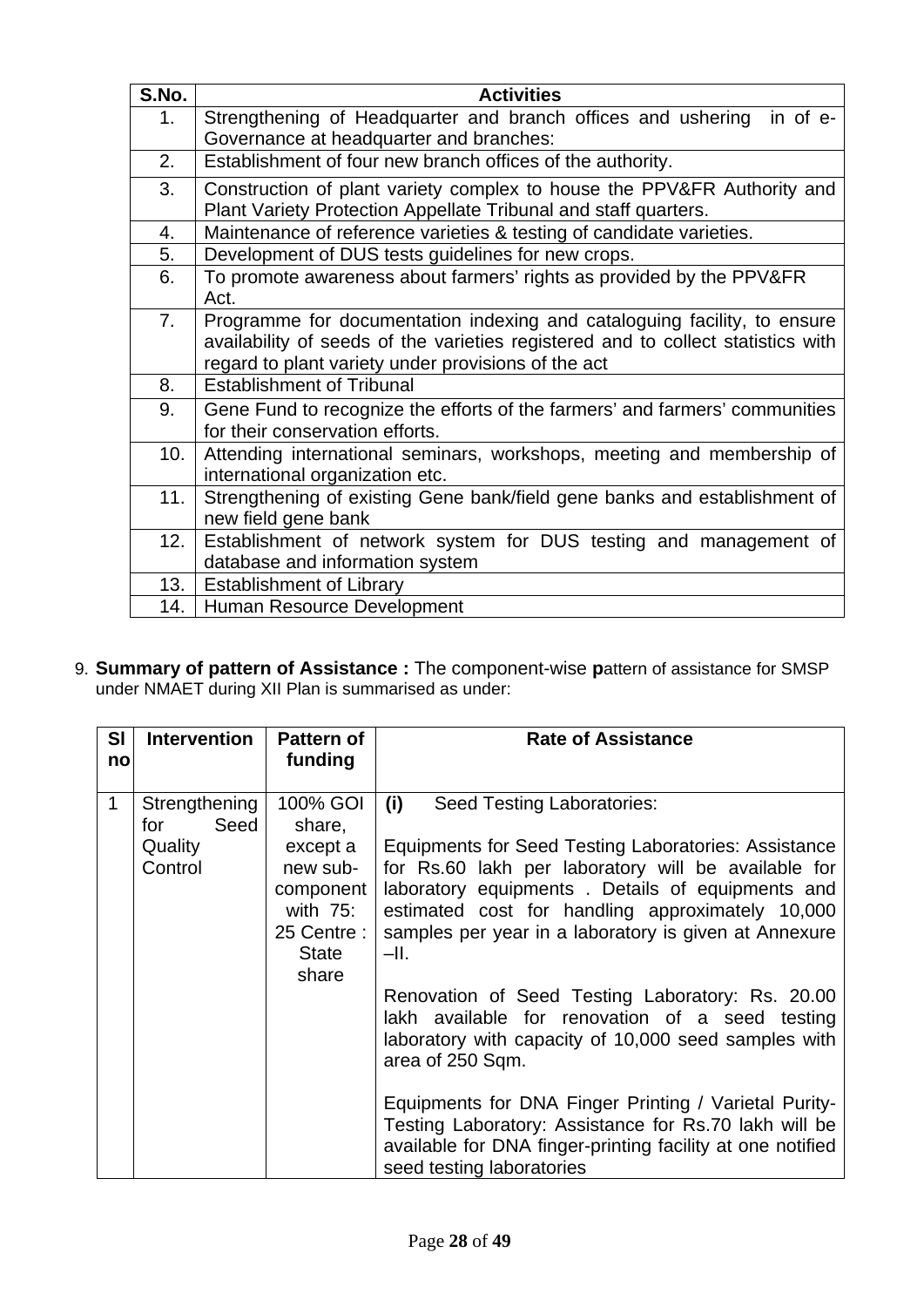|                |                                                                |                        | Specialised seed health testing units: Assistance for<br>Rs. 55.00 lakh will be available to establish/strengthen<br>one specialized seed health testing laboratory.<br>Payment of ISTA fee : Financial assistance of Rs.15<br>lakh will be available to the maximum 5 Seed Testing<br>Laboratories functioning under NSRTC, State<br>Government/Union Territories, Seeds Corporations,<br>and Seed Certification Agencies to obtain / running the<br>membership of International Seed Testing Association<br>(ISTA).<br>(ii) Strengthening of Seed Law Enforcement:<br>Assistance for re-imbursement of seed sample cost @<br>Rs. 10.00 lakh is available. (75% centre : 25 % State)<br>(iii) Support to the National Seed Research and<br>Training Center: Financial assistance of Rs. 12.00<br>crore will be provided to NSRTC for salary wages,<br>maintenance of facilities and other routine activities<br>and administrative expenditures for 3 years.<br>Development of Centralized Seed Certification Portal<br>at NSRTC : Financial Assistance will be provided for<br>development of software and hardware @Rs. 20.00<br>lakh per State Seed Certification Agency Centralized<br>Seed Certification Portal at NSRTC for giving linkage<br>to the 25 SSC |
|----------------|----------------------------------------------------------------|------------------------|--------------------------------------------------------------------------------------------------------------------------------------------------------------------------------------------------------------------------------------------------------------------------------------------------------------------------------------------------------------------------------------------------------------------------------------------------------------------------------------------------------------------------------------------------------------------------------------------------------------------------------------------------------------------------------------------------------------------------------------------------------------------------------------------------------------------------------------------------------------------------------------------------------------------------------------------------------------------------------------------------------------------------------------------------------------------------------------------------------------------------------------------------------------------------------------------------------------------------------------------------------------------|
|                |                                                                |                        | (iv) Training and workshop: Financial assistance of<br>Rs.2.00 lakh will be available for training on seed<br>related activities viz. training of 25 persons for 5 days<br>training course.                                                                                                                                                                                                                                                                                                                                                                                                                                                                                                                                                                                                                                                                                                                                                                                                                                                                                                                                                                                                                                                                        |
|                |                                                                |                        | (v) Strengthening of Central Seed Committee and<br>Central Seed Certification Board: Financial assistance<br>of Rs. 10.00 lakh per year is available for TA / DA for<br>non-official members of CSC & CSCB and its sub-<br>committees.                                                                                                                                                                                                                                                                                                                                                                                                                                                                                                                                                                                                                                                                                                                                                                                                                                                                                                                                                                                                                             |
| $\overline{2}$ | Strengthening<br>of Grow Out<br>Test(GOT)<br><b>Facilities</b> | 100% GOI               | Grow-out Test Farm: Financial assistance of<br>(i)<br>Rs.50.00 lakh for strengthening of 5 hectare of GOT<br>farm.<br>(ii)<br>Green House facility: An assistance of Rs.10<br>lakh will be available for establishment of Green<br>House facility to the eligible organizations.                                                                                                                                                                                                                                                                                                                                                                                                                                                                                                                                                                                                                                                                                                                                                                                                                                                                                                                                                                                   |
| 3              | Support<br>to<br>Seed<br>Certification<br>Agencies             | 25 % GOI:<br>75% State | (i) Salary for the Staff: Rs.50.00 lakh, per agency, per<br>year. will be available for staff which are involved in<br>seed<br>management; field inspection;<br>sampling;<br>analysis; monitoring; evaluation, certification and pre<br>and post harvesting supervision etc.                                                                                                                                                                                                                                                                                                                                                                                                                                                                                                                                                                                                                                                                                                                                                                                                                                                                                                                                                                                       |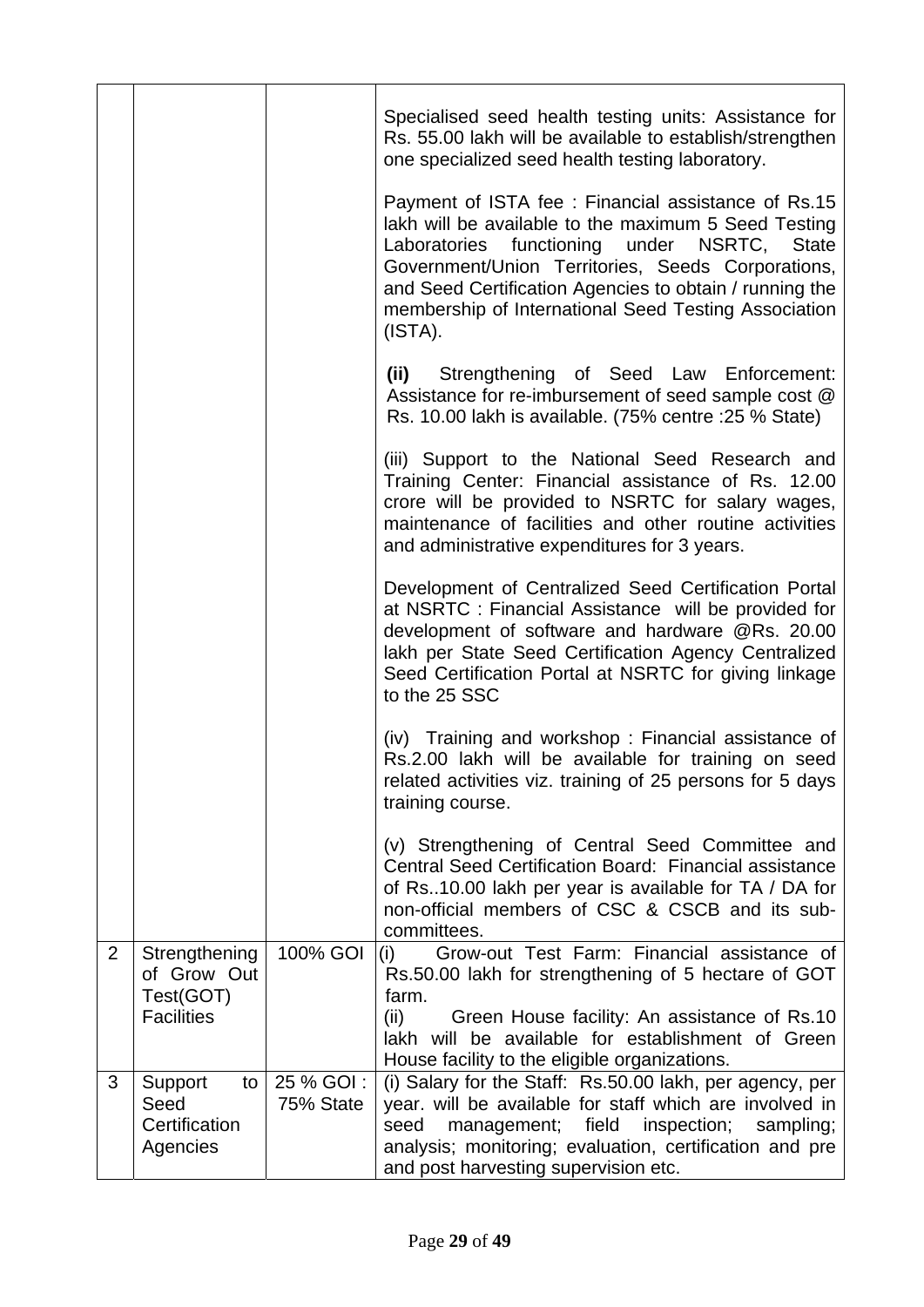|                |                                                                                             |                           | (ii) Travelling allowance: 25% of the total cost of<br>travelling allowance subject to maximum limit of Rs.<br>10.00 lakh per agency to conduct of inspection,<br>analysis and certification activities, the mobility of staff<br>through jeep and motor cycle is proposed based as<br>one for every 800 hectare and 400<br>hectare<br>respectively.                                                                                                                                                                                                                                                                                                                                                        |
|----------------|---------------------------------------------------------------------------------------------|---------------------------|-------------------------------------------------------------------------------------------------------------------------------------------------------------------------------------------------------------------------------------------------------------------------------------------------------------------------------------------------------------------------------------------------------------------------------------------------------------------------------------------------------------------------------------------------------------------------------------------------------------------------------------------------------------------------------------------------------------|
|                |                                                                                             |                           | (iii) Office Automation & Communication facility :<br>Financial assistance will be available to each seed<br>certification agency for supporting Office automation &<br>Communication facility up to Rs.50.00 lakh per SCA.                                                                                                                                                                                                                                                                                                                                                                                                                                                                                 |
| $\overline{4}$ | Seed<br>Treatment                                                                           | 75 % GOI:<br>25% State    | Financial assistance will be available up to 75% of the<br>cost as subsidy for cost of seed treatment @<br>Rs.100.00 per qntl. of seeds with maximum central<br>assistance for one agency per year will be Rs.20 lakh.                                                                                                                                                                                                                                                                                                                                                                                                                                                                                      |
| 5              | Promotion of<br>Seed Export                                                                 | 100% GOI                  | Assistance freight charges from seed store/ware<br>(i)<br>house to port of exit @30% of the actual cost<br>subject to maximum of Rs.3.00<br>lakh per<br>beneficiary (20 units).<br>Assistance to exporter/producer/growers for set<br>(ii)<br>up of seed conditioning unit for conditioning the<br>seeds for export including controlled storage unit<br>@40% of the actual cost subject to maximum of<br>Rs.10.00 lakh per beneficiary (19 units).<br>Up-gradation of Seed Testing Laboratory upto the<br>(iii)<br>ISTA Standard to issue the orange certificate for<br>international seed trade @25% of the actual cost<br>subject to maximum of Rs.5.00<br>lakh<br>per<br>beneficiary (10 laboratories). |
| 6              | Support for<br>R&D, contract<br>Research and<br>Acquisition of<br>New Varietal<br>Products. | 60 % GOI :  <br>40% State | Assistance of 60% subject to maximum of Rs.1.15<br>crore will be provided to prepare a project for<br>acquisition of new varietal project, technology Contract<br>Research, setting up of R&D Unit, etc. The beneficiary<br>institute has to provide the detail financial backup of<br>remaining 40% of the project.                                                                                                                                                                                                                                                                                                                                                                                        |
| $\overline{7}$ | Strengthening<br>οf<br>Seed<br>Farms                                                        | 75 % GOI:<br>25% State    | 75% financial assistance restricted to approved project<br>cost to maximum limit of Rs.80.21 lakh including State<br>share will be provided to by GOI to implementing<br>agencies for each farm which comprises -.                                                                                                                                                                                                                                                                                                                                                                                                                                                                                          |
|                |                                                                                             |                           | Financial assistance of Rs.5.00 lakh will be<br>(i)<br>provided for renovation of Staff Quarters<br>including office building etc. for each farm<br>Financial assistance of Rs.3.00 lakh will be<br>(ii)<br>provided for repairing of internal road etc. for<br>each farm.<br>Financial assistance of total Rs.11.00 lakh will<br>(iii)<br>be provided for repair, purchase of farm                                                                                                                                                                                                                                                                                                                         |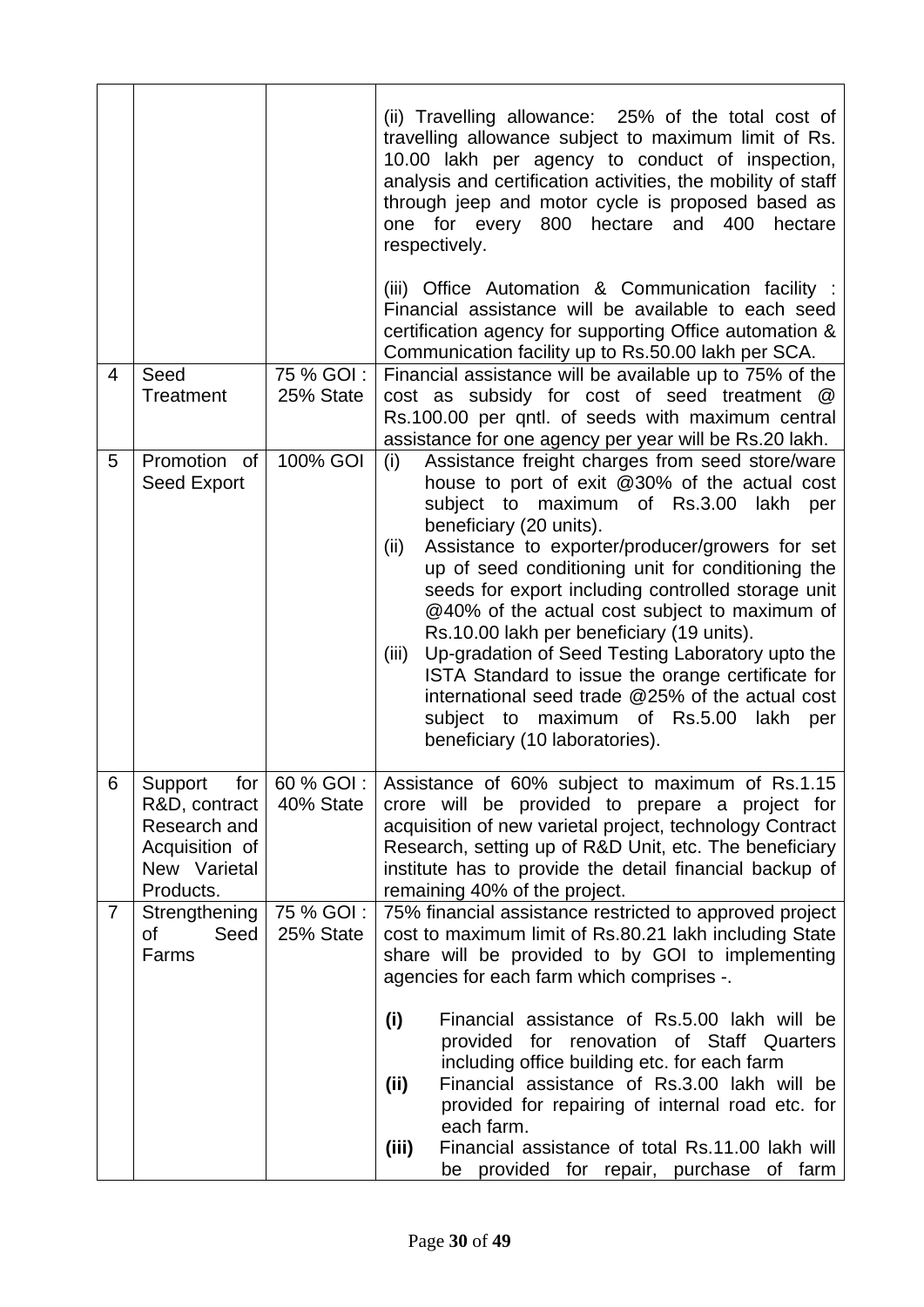|   |              |          |        | machinery & equipments etc. as per cost norms<br>for each farm                                             |
|---|--------------|----------|--------|------------------------------------------------------------------------------------------------------------|
|   |              |          | (iv)   | Financial assistance of total Rs.3.00 lakh will be<br>provided for construction of farm machinery &        |
|   |              |          |        | equipments etc. sheds each farm                                                                            |
|   |              |          | (v)    | Financial assistance of total Rs.3.65 lakh will be                                                         |
|   |              |          |        | provided for construction /repairing of threshing                                                          |
|   |              |          |        | floor @ Rs.730/sq. meter to a maximum of 500<br>sqm. for each farm                                         |
|   |              |          | (vi)   | Financial assistance of total Rs.14.00 lakh will                                                           |
|   |              |          |        | provided for establishment<br>of Seed<br>be                                                                |
|   |              |          |        | Processing Plant 200 MT capacity including                                                                 |
|   |              |          |        | Building (Rs.9.80 lakh), approach road (Rs.                                                                |
|   |              |          | (vii)  | 2.20 lakh), Drainage (Rs.2.20 lakh),<br>Financial assistance of total Rs.7.56 lakh will be                 |
|   |              |          |        | provided<br>Processing<br>for<br>Seed                                                                      |
|   |              |          |        | Machinery/supporting equipments etc. for each                                                              |
|   |              |          | (viii) | Farm<br>Financial assistance of total Rs.10.50 lakh will                                                   |
|   |              |          |        | be provided for Pre fabricated /or other type of                                                           |
|   |              |          |        | Seed Storage Godown of 200 MT capacity for                                                                 |
|   |              |          |        | each Farm.                                                                                                 |
|   |              |          | (ix)   | Financial assistance of Rs.5.00<br>lakh<br>for<br>development of irrigation facilities will<br>be          |
|   |              |          |        | provided as under-                                                                                         |
|   |              |          |        | a) Shallow tube well (70-80 feet) Rs.1.50                                                                  |
|   |              |          |        | lakh<br>Rs.3.00                                                                                            |
|   |              |          |        | (b) Medium tube well(40 meter)<br>lakh                                                                     |
|   |              |          |        | Rs.3.90<br>(c) Deep tube well(75 meter)                                                                    |
|   |              |          |        | lakh                                                                                                       |
|   |              |          | (x)    | assistance of total Rs.7.50 lakh maximum will be<br>provided for Irrigation underground HDPs               |
|   |              |          |        | Pipeline etc. for each farm.                                                                               |
|   |              |          | (xi)   | Financial assistance for<br>Drip & Sprinkler                                                               |
|   |              |          |        | Irrigation facilities will be provided as per NMMI<br>or actual, whichever is less upto a maximum of       |
|   |              |          |        | Rs.10.00 lakhs.                                                                                            |
| 8 | Seed Village | 100% GOI | (i)    | Distribution of Seeds : 50% assistance will be                                                             |
|   |              |          |        | provided for distribution of foundation / certified seeds                                                  |
|   |              |          |        | required for 1 acre area per farmer for cereal crops.                                                      |
|   |              |          | (ii)   | Financial assistance @ 60% cost of foundation/                                                             |
|   |              |          |        | certified seeds of pulses, oilseeds, Green Manure &                                                        |
|   |              |          |        | Fodder crops etc. required for 1 acre area per farmer<br>will be provided.                                 |
|   |              |          |        |                                                                                                            |
|   |              |          |        | (iii) Financial assistance of Rs.15000 per groups (50-                                                     |
|   |              |          |        | 150 farmers each groups) will be provided for farmers<br>training on seed production and post harvest seed |
|   |              |          |        | technology (Rs.0.15 lakh)                                                                                  |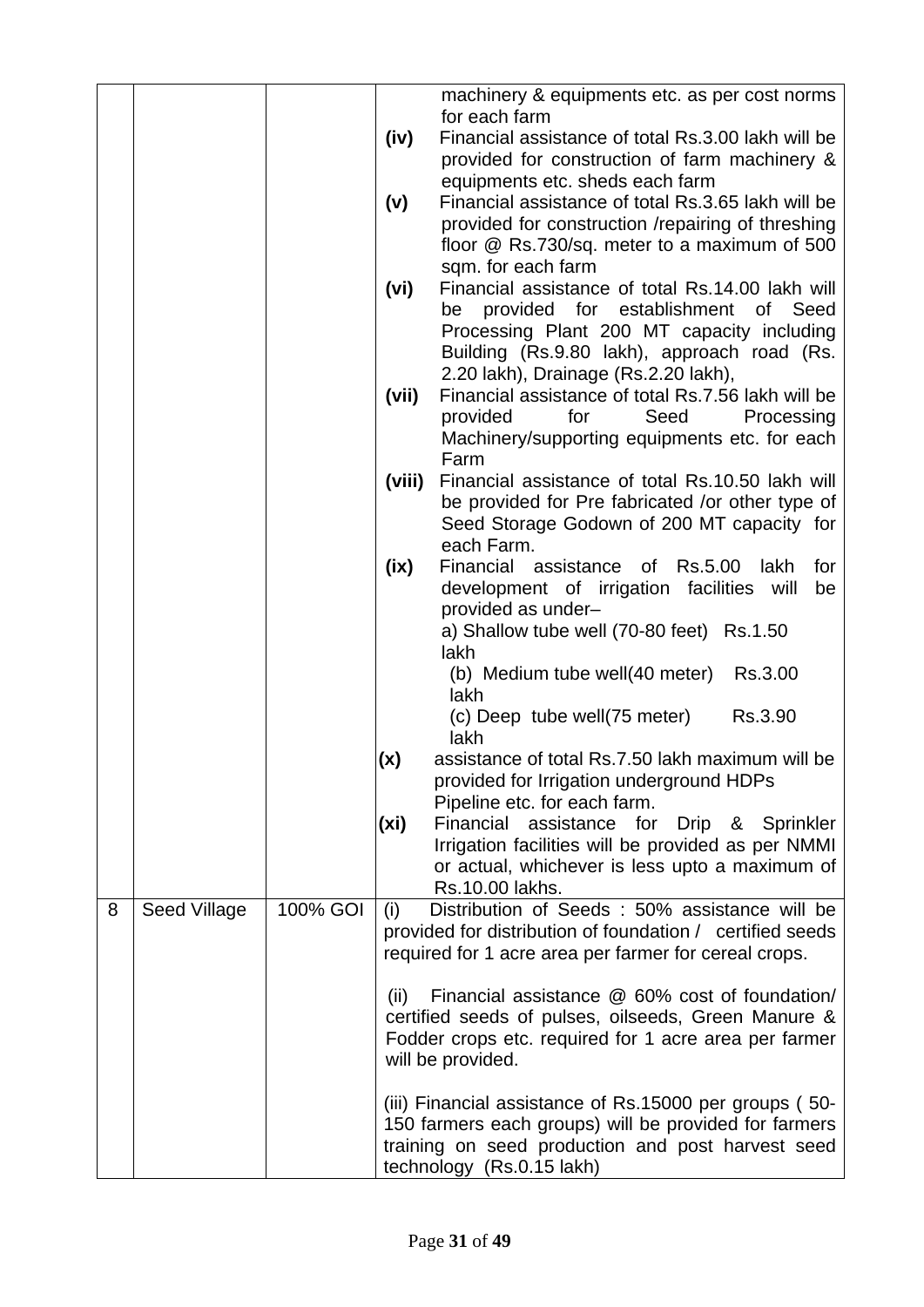|                 |                                                          |                        | (iv) Financial assistance for treating seeds produced<br>in the Seed Village will be available @ 3500 per seed<br>treating drum of 20Kg capacity and Rs. 5000 per drum<br>of 40Kg capacity.<br>(v) To encourage farmers to develop storage capacity<br>of appropriate quality, financial assistance will be given<br>to farmers for purchasing Seed Storage bins. The rate<br>of assistance will be as under.<br>@33% for SC/ST farmers for 10 qtls. capacity Rs.1500<br>@33% for SC/ST farmers for 20 qtls. capacity Rs.3000<br>@25% for General farmers for 10 qtls. capacity<br>Rs.1000<br>@25% for General farmers for 20 qtls. capacity<br>Rs.2000                                                                                                                                                                                                                                                              |
|-----------------|----------------------------------------------------------|------------------------|----------------------------------------------------------------------------------------------------------------------------------------------------------------------------------------------------------------------------------------------------------------------------------------------------------------------------------------------------------------------------------------------------------------------------------------------------------------------------------------------------------------------------------------------------------------------------------------------------------------------------------------------------------------------------------------------------------------------------------------------------------------------------------------------------------------------------------------------------------------------------------------------------------------------|
| 9               | Certified seed<br>production<br>through seed<br>villages | 75 % GOI:<br>25% State | 75% financial assistance will be providing for<br>L.<br>foundation/certified seeds required for 1 acre<br>per farmers for pulses, oilseeds, fodder and<br>green manure crops.<br>Ш.<br>Financial assistance @50% of seed certification<br>charges actual or maximum of Rs.600/ha<br>whichever is less. (Rs.0.60 lakh for 100ha.<br>area)<br>III.<br>Financial assistance @ Rs.15000 per groups<br>(of 50-150 farmers each groups) will be<br>provided for farmers training on seed production<br>and post harvest seed technology will be<br>provided.<br>IV.<br>Assistance to establish seed processing and<br>prefabricated or other type of seed storage<br>godowns 150 sqm. @ Rs.10000 per sqm. to<br>process and store 200 Mt capacity will be<br>available for each seed village<br>Financial assistance of Rs.7.56 lakh will be<br>۷.<br>provided for seed processing machinery and<br>supporting equipments. |
| 10 <sup>°</sup> | Seed<br>Processing<br>Plant                              | 100%GOI                | (i) Financial assistance will be provided to modular<br>design of 1000 MT and higher annual capacity<br>seed processing capacity plants (wheat basis) @<br>Rs. 37.80 lakh and so on.<br>(ii) Financial assistance for construction of building<br>required for Seed processing plant and other<br>supporting structure @ Rs. 32.70 lakh and so on.                                                                                                                                                                                                                                                                                                                                                                                                                                                                                                                                                                   |
| 11              | Seed Storage                                             | 100% GOI               | (i) Financial assistance towards cost of construction for<br>various type of seed storage godowns including<br>pallet/ racks, cover, sprays, dusters etc. required for<br>safe storage of seeds will be provided as per details<br>annexed.                                                                                                                                                                                                                                                                                                                                                                                                                                                                                                                                                                                                                                                                          |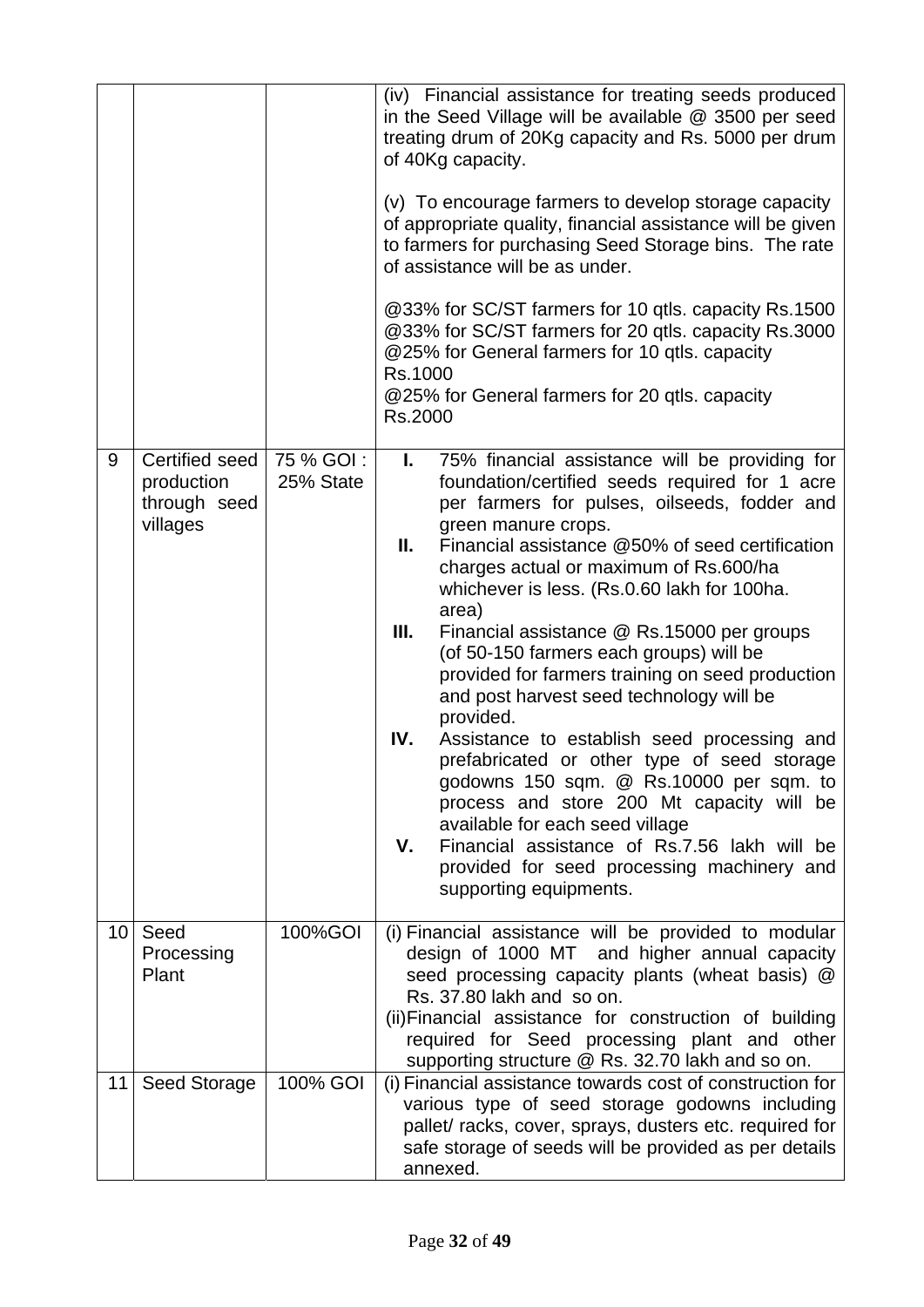|    |                                                                  |                         | Financial assistance for modernization of<br>(ii)<br>existing Asbestos Sheet stores / ventilated flat roof<br>dehumidified<br>stores<br>dehumidified stores will be provided at a differential<br>cost @ Rs. 6500 per sqm. and Rs. 10500 per sqm.<br>respectively. Financial Assistance @ Rs. 4000/-<br>sqm. will also be provided for modernization of<br>dehumidified storage to the level of air conditioned<br>and dehumidified stores.                                                                                     | <b>or</b>                      | air                | conditioned         | and                          |
|----|------------------------------------------------------------------|-------------------------|---------------------------------------------------------------------------------------------------------------------------------------------------------------------------------------------------------------------------------------------------------------------------------------------------------------------------------------------------------------------------------------------------------------------------------------------------------------------------------------------------------------------------------|--------------------------------|--------------------|---------------------|------------------------------|
| 12 | Transport<br>Subsidy                                             | 100% GOI                | (i) 100%<br>difference<br>transportation charges will be reimbursed to the<br>implementing States/ Agencies for Movement of<br>Seeds produced outside the States and moved to<br>these identified States Capital / district head quarter.<br>Actual cost restricted to maximum limit of<br>(ii)<br>Rs.120 per qtls. whichever is less for movement of<br>seeds transported within the State from States<br>Capitals / District Head Quarters to sales outlets<br>/sale counters will be reimbursed to the identified<br>States. | between                        | road               | and                 | Rail                         |
| 13 | Assistance<br>for<br>maintenance<br><b>Breeder</b><br>Οf<br>Seed | 75 % GOI :<br>25% State | Financial assistance @ Rs. 99.98 lakh (Recurring and<br>Non recurring) will be provided for maintenance<br>breeding of nucleus seeds for further multiplication of<br>breeder seeds of various agricultural crops.                                                                                                                                                                                                                                                                                                              |                                |                    |                     |                              |
| 14 | National<br>Seed<br>Reserve                                      | 100% GOI                | Cost of Seeds (Revolving Fund): Financial<br>(i)<br>assistance @ 100% of total procurement value of<br>foundation and certified seeds will be given to the<br>participating organizations in the form of revolving<br>fund.                                                                                                                                                                                                                                                                                                     |                                |                    |                     |                              |
|    |                                                                  |                         | (ii) Maintenance Cost: Maintenance cost pertaining<br>to Processing charges, cost of packing material, labour<br>costs involved in the packing, cost of certification will<br>be provided to the implementing agency up to Rs.300<br>per qtls. and handling cost up to Rs.200 per qtls.<br>subject to actual cost incurred by implementing<br>agencies.                                                                                                                                                                         |                                |                    |                     |                              |
|    |                                                                  |                         | <b>Cost of Seed Storage Infrastructure:- Financial</b><br>(iii)<br>assistance will be provided in the enlarged proportion<br>based on the criteria fixed/ specified in the guidelines as<br>under:-                                                                                                                                                                                                                                                                                                                             |                                |                    |                     |                              |
|    |                                                                  |                         | <b>Particulars</b>                                                                                                                                                                                                                                                                                                                                                                                                                                                                                                              | <b>Capacity</b><br><b>M.T.</b> | <b>Size</b><br>Sqm | Rate<br>Rs./sq<br>m | <b>Tota</b><br>cost<br>In la |
|    |                                                                  |                         | Ventilated<br>Flat<br>roof stores                                                                                                                                                                                                                                                                                                                                                                                                                                                                                               | 1000                           | 700                | 7500                | 52                           |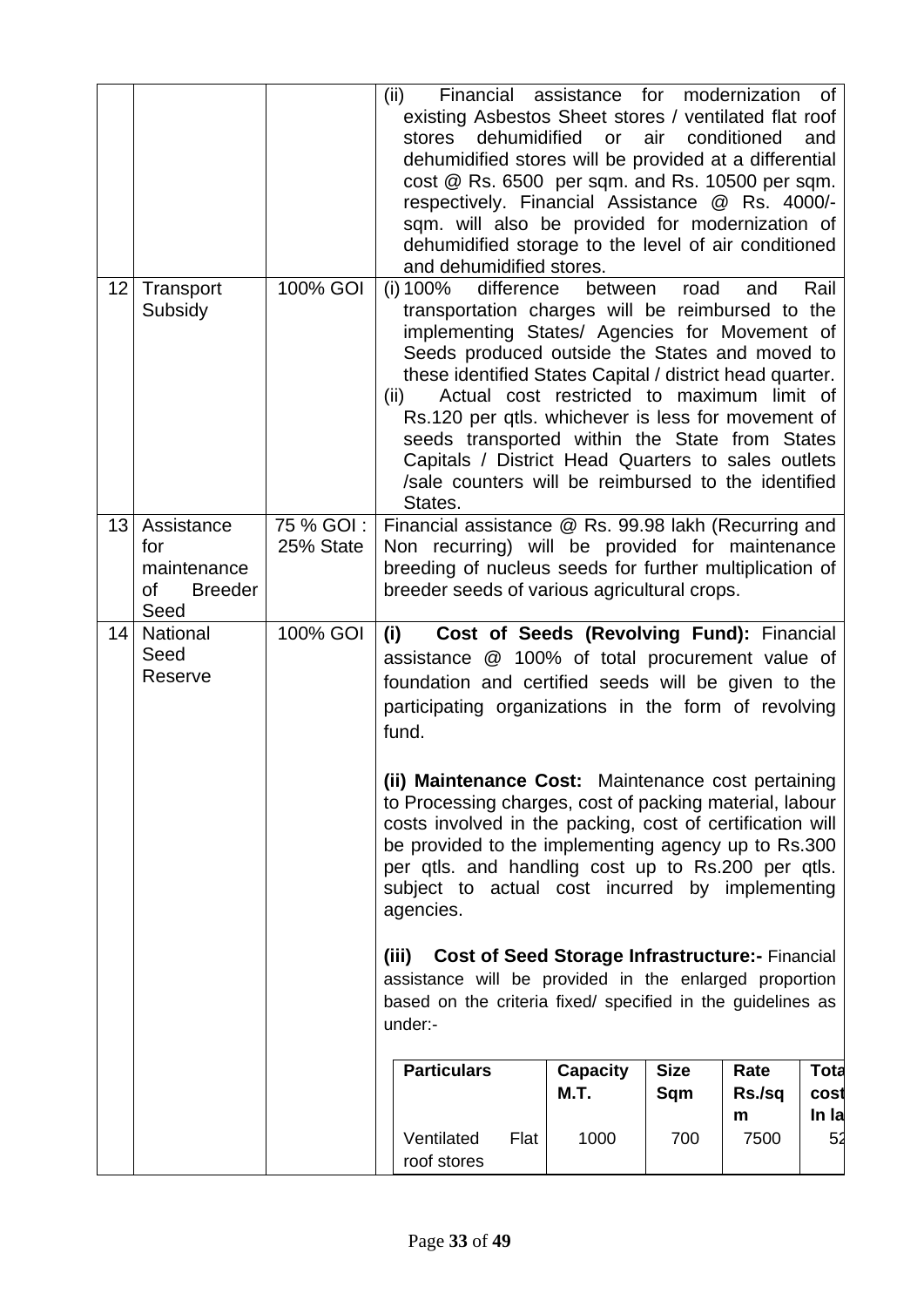|  | <b>Electrification-</b> @ 5% of cost of Rs. 52.50 lakh<br>incurred on seed storage infrastructure for one<br>$location = Rs. 2.62$ lakh                                                                                                                                                                                                |       |       |        |
|--|----------------------------------------------------------------------------------------------------------------------------------------------------------------------------------------------------------------------------------------------------------------------------------------------------------------------------------------|-------|-------|--------|
|  | <b>Compound wall &amp; internal roads - @ 5% of</b><br>cost of Seed Storage infrastructure for one location<br>i.e., $=$ Rs. 2.62 lakh                                                                                                                                                                                                 |       |       |        |
|  | (iv) Cost of material handling equipment: Financial<br>assistance will be provided @ Rs. 50 per qtls to<br>the implementing agency for purchasing of<br>material handling equipment.<br>Assistance for purchase of Machinery, plant<br>(v)<br>receiving shed<br>building,<br>platform: The maximum assistance to the                   |       | and   | drying |
|  | implementing agencies will be given                                                                                                                                                                                                                                                                                                    |       |       | for    |
|  | purchase of machinery upto the capacity of                                                                                                                                                                                                                                                                                             |       |       |        |
|  | 3000 tonnes per annum at the place where                                                                                                                                                                                                                                                                                               |       |       |        |
|  | NSR has been maintained.                                                                                                                                                                                                                                                                                                               |       |       |        |
|  |                                                                                                                                                                                                                                                                                                                                        |       |       |        |
|  | <b>Items</b>                                                                                                                                                                                                                                                                                                                           | 1000  | 2000  | 3000   |
|  | Equipment & Machinery<br>cost (Rs. in Lakhs)                                                                                                                                                                                                                                                                                           | 37.80 | 43.00 | 61.00  |
|  | Size in sqm. @<br>Rs.<br>7000/sqm.                                                                                                                                                                                                                                                                                                     | 450   | 525   | 700    |
|  | Plant building cost (Rs.<br>in lakh)                                                                                                                                                                                                                                                                                                   | 31.50 | 36.75 | 49.00  |
|  | Size in sqm. @ Rs.<br>1200/sqm.                                                                                                                                                                                                                                                                                                        | 100   | 200   | 300    |
|  | Drying<br>platform<br>cost<br>(Rs. in lakh)                                                                                                                                                                                                                                                                                            | 1.20  | 2.40  | 3.60   |
|  | <b>Total</b>                                                                                                                                                                                                                                                                                                                           | 70.50 | 82.15 | 113.60 |
|  | Cost of services outsourced for fumigation,<br>(vi)                                                                                                                                                                                                                                                                                    |       |       |        |
|  | spraying, maintenance of dust free environment<br>staking, de-staking and other operations involving<br>labour:- Maximum assistance upto Rs. 10 per qtl or<br>actual amount incurred (whichever is less) would be<br>provided to the implementing agencies every year on<br>the qty of seeds maintained by the implementing<br>agency. |       |       |        |
|  | (vii) Cost of condemnation /unfit seeds: 10% qty of<br>targeted qty for the National Seed Reserve may                                                                                                                                                                                                                                  |       |       |        |
|  | be allowed under cost of condemnation.                                                                                                                                                                                                                                                                                                 |       |       |        |
|  | "The procurement value of the seeds of 10%                                                                                                                                                                                                                                                                                             |       |       |        |
|  | of reserved qty or maintained qty (x)-value                                                                                                                                                                                                                                                                                            |       |       |        |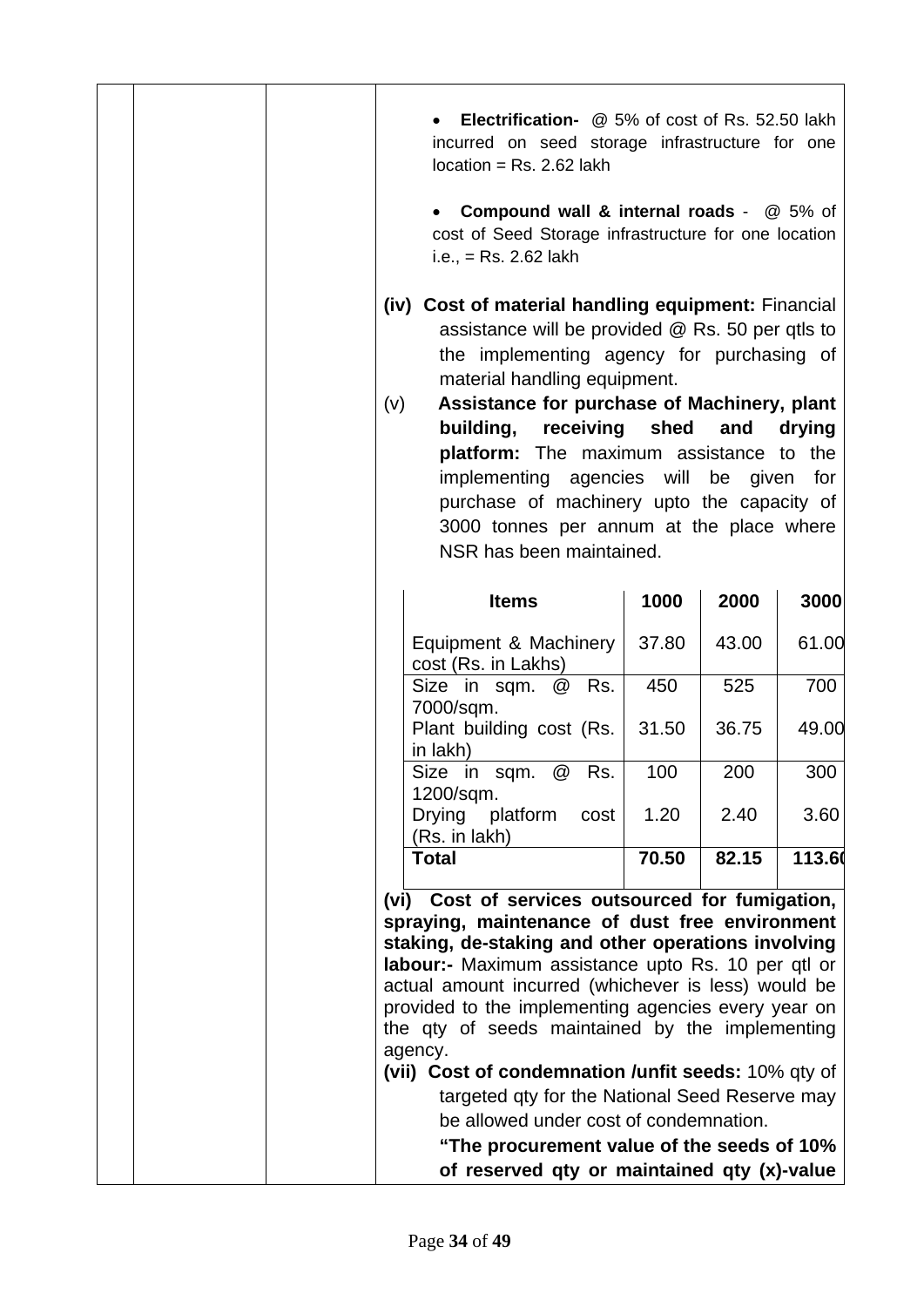|                 |                                                                                    |            | of seeds sold as commercial grain after                                                                                                                                                                                                                                                                                                                                                                                                                                                                                                                                                                                                                                                                                                                                                                                             |
|-----------------|------------------------------------------------------------------------------------|------------|-------------------------------------------------------------------------------------------------------------------------------------------------------------------------------------------------------------------------------------------------------------------------------------------------------------------------------------------------------------------------------------------------------------------------------------------------------------------------------------------------------------------------------------------------------------------------------------------------------------------------------------------------------------------------------------------------------------------------------------------------------------------------------------------------------------------------------------|
|                 |                                                                                    |            | condemnation (Y)= Reimbursable amount                                                                                                                                                                                                                                                                                                                                                                                                                                                                                                                                                                                                                                                                                                                                                                                               |
|                 |                                                                                    |            | would be x-y".                                                                                                                                                                                                                                                                                                                                                                                                                                                                                                                                                                                                                                                                                                                                                                                                                      |
|                 |                                                                                    |            | (viii)<br>Cost of computerization: The lump sum<br>financial assistance on the basis of requirement<br>of Implementing agency would be provided to<br>maintain the information on crop wise, variety<br>wise qty maintained by the implementing<br>agencies under NSR against the qty allotted by<br>GOI.                                                                                                                                                                                                                                                                                                                                                                                                                                                                                                                           |
| 15              | Application of                                                                     | 100% GOI   | Financial Assistance up to Rs. 2.50 crores for                                                                                                                                                                                                                                                                                                                                                                                                                                                                                                                                                                                                                                                                                                                                                                                      |
|                 | Bio-                                                                               |            | establishment of new Tissue Culture Unit and financial                                                                                                                                                                                                                                                                                                                                                                                                                                                                                                                                                                                                                                                                                                                                                                              |
|                 | technology in<br>Agriculture                                                       |            | assistance up to Rs. 20 lakh for rehabilitation<br>/strengthening of old tissue culture lab as per the item                                                                                                                                                                                                                                                                                                                                                                                                                                                                                                                                                                                                                                                                                                                         |
|                 |                                                                                    |            | given in the details in the Scheme.                                                                                                                                                                                                                                                                                                                                                                                                                                                                                                                                                                                                                                                                                                                                                                                                 |
| 16              | <b>Public Private</b>                                                              | 50 % GOI : | The credit linked @ 50% of the cost of the project                                                                                                                                                                                                                                                                                                                                                                                                                                                                                                                                                                                                                                                                                                                                                                                  |
|                 | Partnership in                                                                     | 50% State  | subject to maximum of Rs.50.00 lakh per beneficiary                                                                                                                                                                                                                                                                                                                                                                                                                                                                                                                                                                                                                                                                                                                                                                                 |
|                 | <b>Seed Sector</b>                                                                 |            | will be provided.                                                                                                                                                                                                                                                                                                                                                                                                                                                                                                                                                                                                                                                                                                                                                                                                                   |
| 17              | Assistance<br>for Boosting<br>Seed<br>Production in<br>Private<br>Sector           | 100% GOI   | Credit linked back ended subsidy is enhanced<br>a)<br>@40% of the capital cost of the project in<br>general areas and 50% in case of hilly and<br>scheduled areas subject to an upper limit of Rs<br>150 lakhs per project<br>Assistance will also be available for R&D.<br>b)<br>With subsidy as proposed, a Committee will be<br>c)<br>set up by the Department to recommend cases<br>and monitor progress under the Scheme.<br>An agency will be selected and designated by<br>d)<br>the Mission as the nodal agency subject to<br>overall control of the Committee, 2% of the total<br>fund utilized under the component will be<br>allowed as administrative charges for the<br>agency.<br>Efforts will be made to popularize the Scheme<br>e)<br>and the 2% of the annual allocation will be<br>allowed as cost for the same. |
| 18 <sup>1</sup> | Support<br>to<br>Sub-Mission<br><b>Director</b><br>and<br>Survey<br><b>Studies</b> | 100% GOI   | Hiring of consultants @ Rs. 70,000/- (max) alongwith<br>supporting staff and surveys/studies conducted for<br>smooth/effective implementation of the SMSP.                                                                                                                                                                                                                                                                                                                                                                                                                                                                                                                                                                                                                                                                          |
| 19              | PPV&FRA                                                                            | 100% GOI   | Funds have been allocated for the PPV&FRA for<br>undertake day-to-day activities and mandated works<br>under PPVFR Act.                                                                                                                                                                                                                                                                                                                                                                                                                                                                                                                                                                                                                                                                                                             |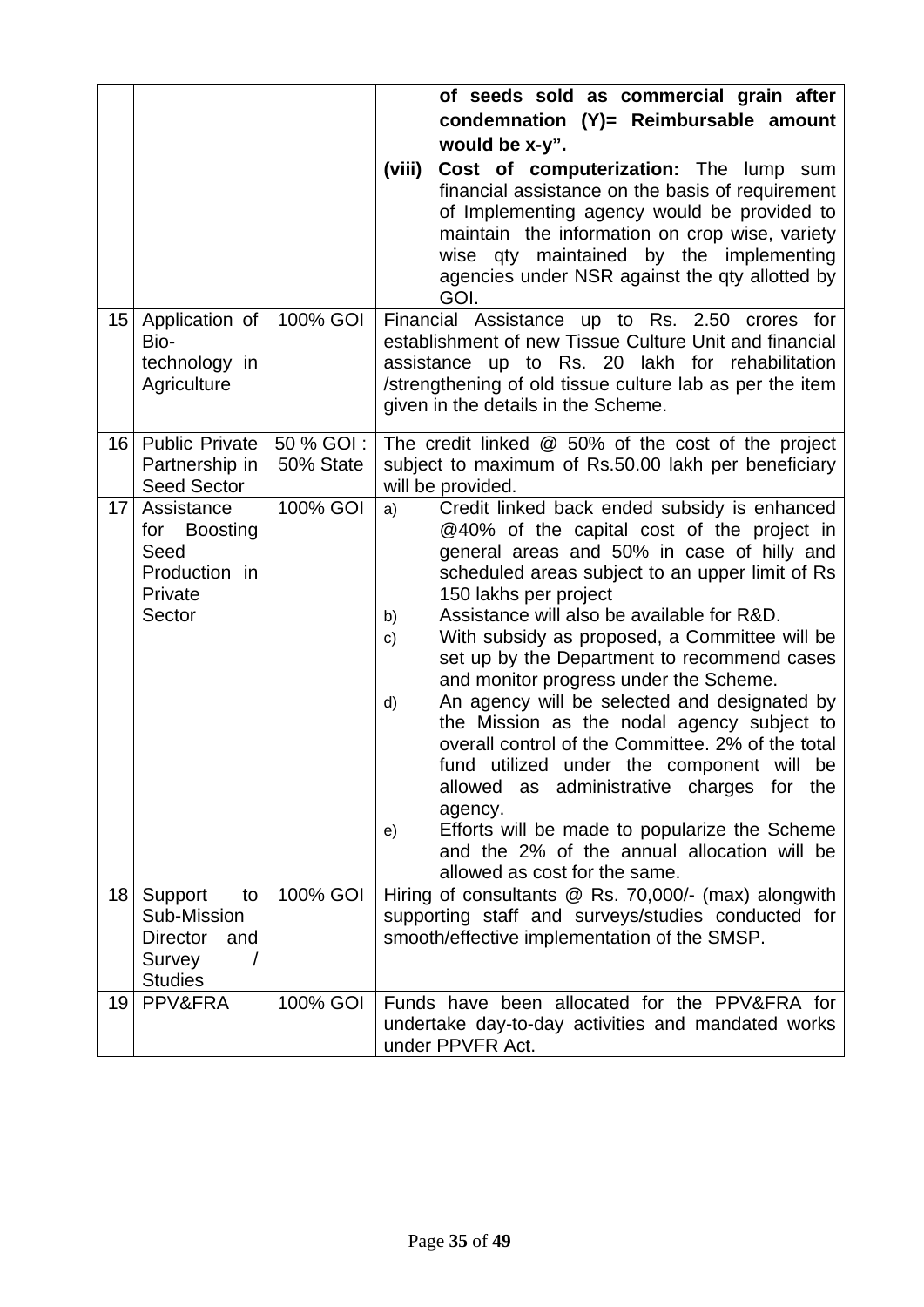#### **Annexure-I**

# **COST OF LABORATORY EQUIPMENTS FOR SEED TESTING LABORATORIES**

| <b>Equipment</b>                                   | No.<br><b>Required</b> | <b>Rate of Equipment</b><br>(Rs.) | <b>Total Amount</b><br>(Rs.) |
|----------------------------------------------------|------------------------|-----------------------------------|------------------------------|
| 1. Seed sampling and dividing                      |                        |                                   |                              |
| a) Seed triers (assorted sizes)                    | One set                | 25,000                            | 25,000                       |
| b) Boerner divider                                 | 1                      | 8,500                             | 8,500                        |
| c) Gamet divider                                   | 1                      | 17,000                            | 17,000                       |
| d) Soil type divider                               | 1                      | 7,500                             | 7,500                        |
| 2. Sample storage boxes and racks                  | As per<br>requirement  | 70,000                            | 70,000                       |
| 3. Laboratory models of following                  |                        |                                   |                              |
| a) Air Screen cleaner cum<br>grader                | 1                      | 1,50,000                          | 1,50,000                     |
| b) Aspirator                                       | 1                      | 35,000                            | 35,000                       |
| <b>Balances</b><br>4.                              |                        |                                   |                              |
| a) Single pan (top loading)                        | $\overline{c}$         | 20,000                            | 40,000                       |
| b) Analytical balance                              | 1                      | 50,000                            | 50,000                       |
| 5. Purity Work Boards                              | 6                      | 3,500                             | 21,000                       |
| 6. Germinators                                     |                        |                                   |                              |
| a) Cabinet germinators (Single<br>Chamber)         | 1                      | 1.75,000                          | 1.75,000                     |
| b) Cabinet germinators (Double<br>chamber)         | 1                      | 2,55,000                          | 2,55,000                     |
| c) Walk-in-room germinator, step-<br>in-germinator | 1                      | 15,00,000                         | 15,00,000                    |
| 7. Refrigerator                                    | 1                      | 35,000                            | 35,000                       |
| 8. Sand Sterilizer                                 | 1                      | 50,000                            | 50,000                       |
| 9. Hot air ovens                                   | $\overline{2}$         | 40,000                            | 80,000                       |
| 10. Grinding mill                                  | 1                      | 50,000                            | 50,000                       |
| 11. Binocular Stereoscopic<br>Microscope           | 1                      | 2,00,000                          | 2,00,000                     |
| 12. Incubators                                     | $\overline{2}$         | 95,000                            | 1,90,000                     |
| 13. Autoclave                                      | 1                      | 40,000                            | 40,000                       |
| 14. Controlled Seed Storage Room                   | 1                      | 9,00,000                          | 9,00,000                     |
| 15. Digital Temperature and Humidity<br>Indicator  | 3                      | 20,000                            | 60,000                       |
| 16. pH Meter                                       | $\overline{2}$         | 10,000                            | 20,000                       |
| 17. U V Lamp/Chamber                               | $\overline{1}$         | 40,000                            | 40,000                       |
| 18. Miscellaneous equipment                        |                        |                                   |                              |
| 1. Seed blower                                     | 1                      | 35,000                            | 35,000                       |
| 2. Digital Moisture Meter                          | $\overline{2}$         | 20,000                            | 40,000                       |
| 3. Hand Sieves                                     | One set                | 50,000                            | 50,000                       |
| 4. Seed Sieve Shaker                               | 1                      | 50,000                            | 50,000                       |
| 5. Seed herbarium model                            |                        | 1,00,000                          | 1,00,000                     |
| 6. Counting Boards                                 | Assorted               | 25,000                            | 25,000                       |
| 7. Sand benches                                    | As per<br>requirement  | 50,000                            | 50,000                       |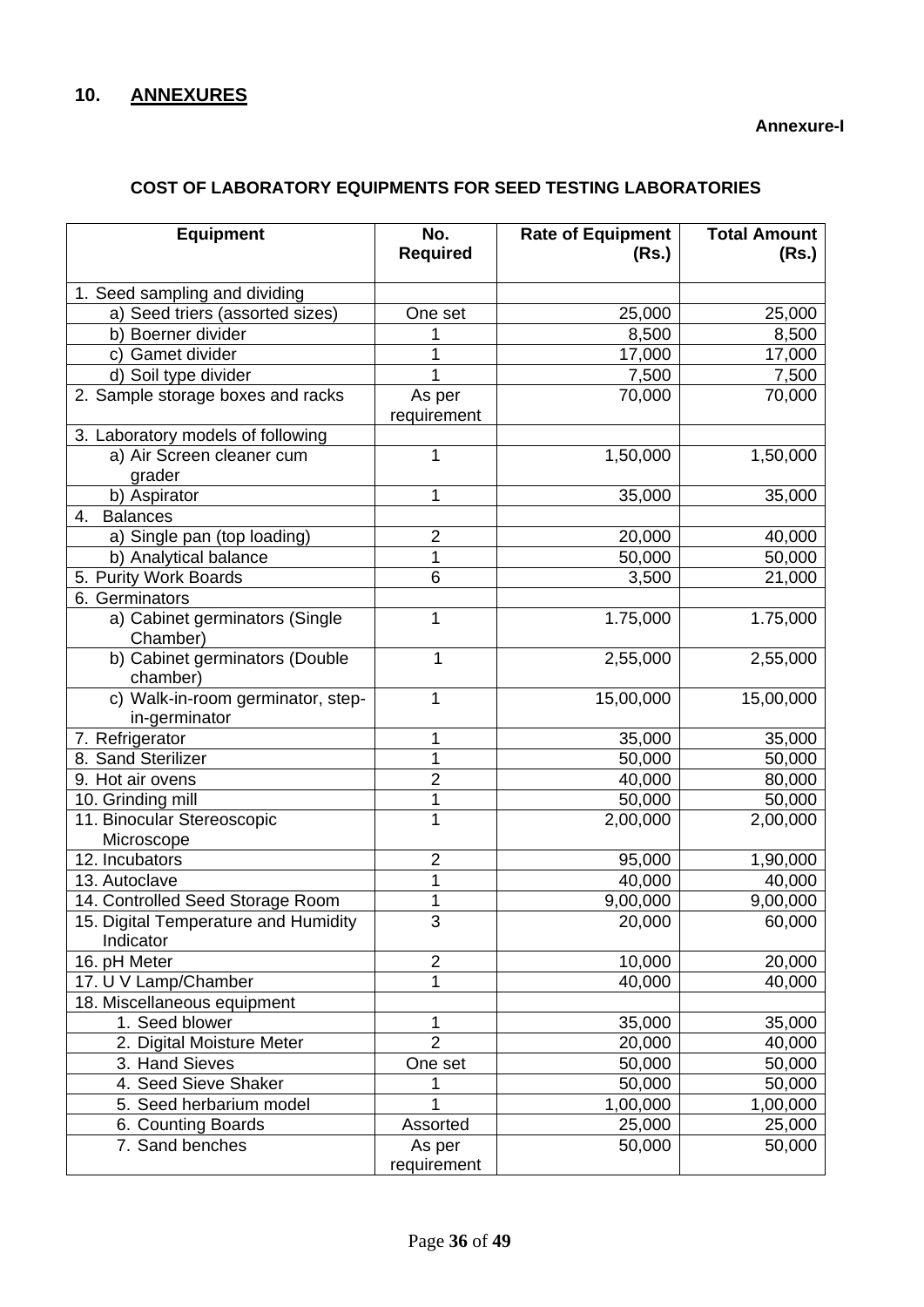| 8. Water Sprinklers                   | $\overline{2}$ | 25,000   | 50,000    |
|---------------------------------------|----------------|----------|-----------|
| 19. Miscellaneous supplies            |                |          |           |
| a) Sample pans                        | 10             | 10,000   | 1,00,000  |
| b) Desiccators                        | 6              | 20,000   | 1,20,000  |
| c) Aluminium cans with lids           | 100            |          | 25,000    |
| d) Forceps                            | 12             |          | 5,000     |
| e) Magnifiers (10x)                   | 6              |          | 35,000    |
| f) Aluminium dishes                   | 50             |          | 50,000    |
| g) Petri dishes                       | As per         |          | 35,000    |
|                                       | requirement    |          |           |
| h) Plastic boxes                      | -do-           |          | 25,000    |
| i) Other glassware &                  | -do-           |          | 2,50,000  |
| Apparatus/Desiccators                 |                |          |           |
|                                       |                |          |           |
| 20. Impression Board-Assorted         | 1 set          | 35,000   | 35,000    |
| numbers                               |                |          |           |
| 21. Illuminated Stand Magnifier       | $\overline{2}$ | 10,000   | 30,000    |
| 22. Hand lenses                       | 10             | 10,000   | 1,00,000  |
| 23. Electrical Conductivity Meter (EC | 1              | 35,000   | 35,000    |
| Bridge)                               |                |          |           |
| 24. Laminar Flow Chamber              | 1              | 75,000   | 75,000    |
| 25. Computer & Laser Printer          | 1              | 45,000   | 45,000    |
| 26.EC Meter (Digital)                 | $\overline{2}$ | 30,000   | 60,000    |
| 27. Seed Scarifier (Electric)         | 1              | 1,15,000 | 1,15,000  |
| 28. Thermometer (Dry Bulb)            | 6              | 1,000    | 6,000     |
| 29. Water Distillation Unit           | 1              | 35,000   | 35,000    |
| 30. Purchase of generator up to 50    | 1              | 5,00,000 | 5,00,000  |
| <b>KVA</b> capacities                 |                |          |           |
| <b>Total</b>                          |                |          | 60,00,000 |

*Note: Rate quoted is approximate and tentative*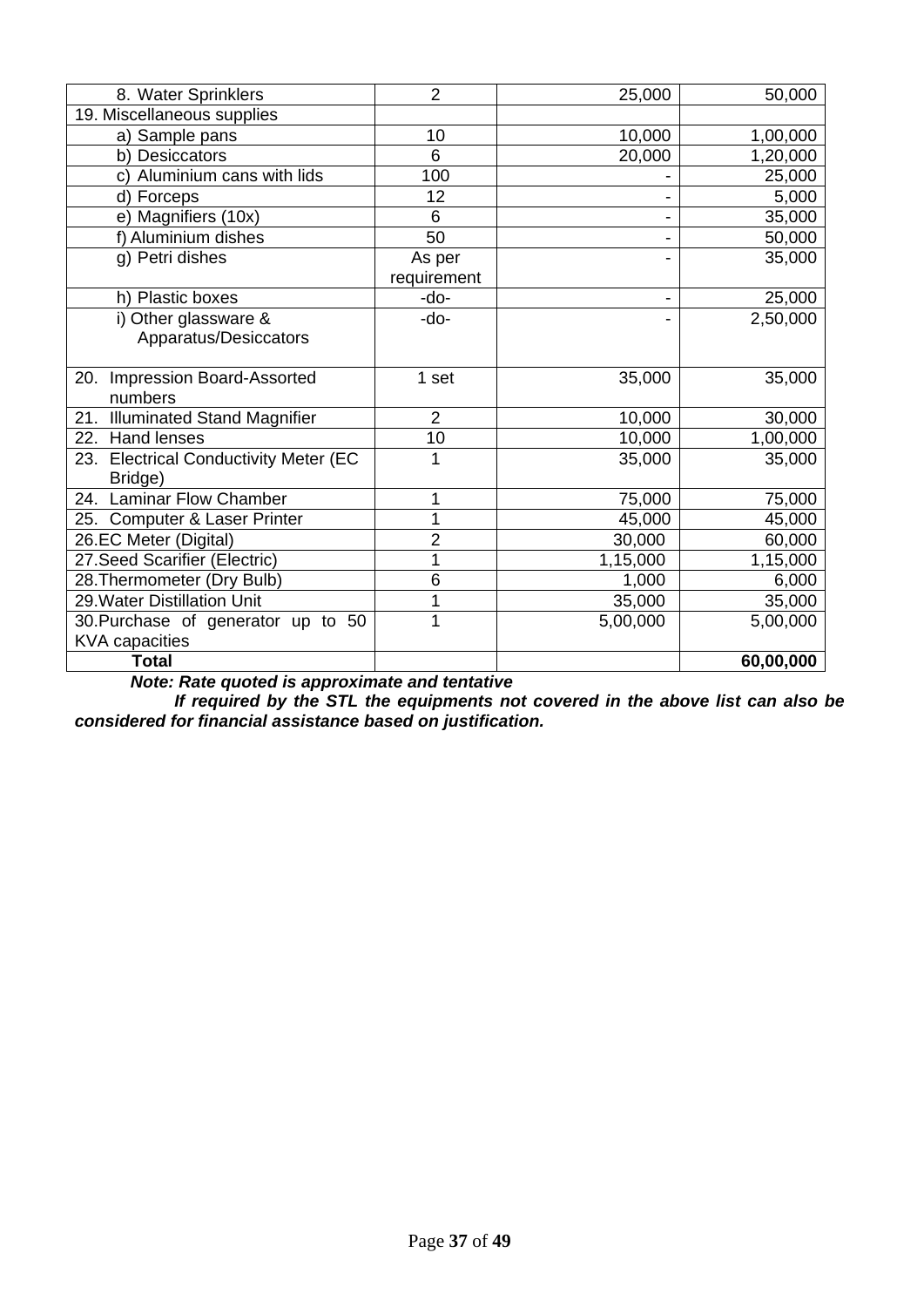#### **Annexure-II**

 **COST OF EQUIPMENTS FOR DNA FINGER PRINTING LABORATORIES** 

| <b>LAURINERIO LUIVULUI PI</b><br><b>Equipment</b>             | No.            | Rate of          | <b>Total</b>  |
|---------------------------------------------------------------|----------------|------------------|---------------|
|                                                               | Req.           | <b>Equipment</b> | <b>Amount</b> |
|                                                               |                | (Rs.)            | (Rs.)         |
| 1. DNA Electrophororesis system with power supply             | 1              | 5,00,000         | 5,00,000      |
| 2. Gel Documentation Unit with UV Transilluminator            | 1              | 3,50,000         | 3,50,000      |
| 3. ELISA Reader                                               | 1              | 2,00,000         | 2,00,000      |
| 4. PCR machine / Thermo Cycler                                | 1              | 4,00,000         | 4,00,000      |
| 5. Table Top Refrigerated                                     | 1              | 2,50,000         | 2,50,000      |
| Centrifuge                                                    |                |                  |               |
| 6. Micro Centrifuge                                           | 1              | 2,00,000         | 2,00,000      |
| 7. Multipurpose Digital Shaker/Orbital Shaker                 | 1              | 1,30,000         | 1,30,000      |
| 8. Water Bath                                                 | 1              | 50,000           | 50,000        |
| 9. Test Tube Rotator                                          | 1              | 20,000           | 20,000        |
| 10. Rotary Mixture                                            | 1              | 20,000           | 20,000        |
| 11. Heating Blocks                                            | 1              | 15,000           | 15,000        |
| 12. Water Purification /Double distillation system            | 1              | 4,00,000         | 4,00,000      |
| 14. Refrigerators                                             |                |                  |               |
| a. 710 Liters                                                 | 1              | 71,000           | 71,000        |
| b. 200 Liters                                                 | 1              | 25,000           | 25,000        |
| 15. Analytical Balance                                        | $\overline{2}$ | 50,000           | 1,00,000      |
| 16. Biotechnological Plastic wares and Glassware's            |                |                  | 1,75,000      |
| 17. 6KV UPS with Batteries                                    | 1              | 1,10,000         | 1,10,000      |
| 18.Autoclave                                                  | 1              | 60,000           | 60,000        |
| 19. Computer & Laser Printer                                  | 1              | 45,000           | 45,000        |
| 20. Fluorimeter                                               | 1              | 35,000           | 35,000        |
| 21. Freezer (-20 to - 80 °C)                                  | 1              | 1,00,000         | 1,00,000      |
| 22.Fumehood                                                   | 1              | 50,000           | 50,000        |
| 23. Furnishing of the Lab                                     | 1              | 1,50,000         | 1,50,000      |
| 24. Hot Air Oven                                              | 1              | 40,000           | 40,000        |
| 25. Hot plate cum stirrer                                     | 1              | 12,000           | 12,000        |
| 26. Liquid nitrogen can                                       | 1              | 35,000           | 35,000        |
| 27. Microwave oven                                            | 1              | 10,000           | 10,000        |
| 28. Mortar and pestle                                         | 10             | 500              | 5,000         |
| 29.pH meter                                                   | 1              | 12,000           | 12,000        |
| 30. Pipetman                                                  | 1 Set          | 1,00,000         | 1,00,000      |
| 31.Spectrophotometer                                          | 1              | 40,000           | 40,000        |
| 32. Flash Gel System                                          | 1              | 7,50,000         | 7,50,000      |
| 33. Real Time - PCR with Accessories                          | 1              | 15,00,000        | 15,00,000     |
| 34. Nano-Drop                                                 | 1              | 2,50,000         | 2,50,000      |
| 35. Ice Flake Machine                                         | 1              | 1,50,000         | 1,50,000      |
| 36. Gel Drier (Bio-rad)                                       | 1              | 2,00,000         | 2,00,000      |
| 37. Vertex Mixer                                              | $\overline{2}$ | 20,000           | 40,000        |
| 38. Renovation of Lab to minimize the utilization of existing |                | 1,00,000         | 1,00,000      |
| facilities                                                    |                |                  |               |
| <b>Total</b>                                                  |                |                  | 70,00,000     |

*Note: Rate quoted is approximate and tentative*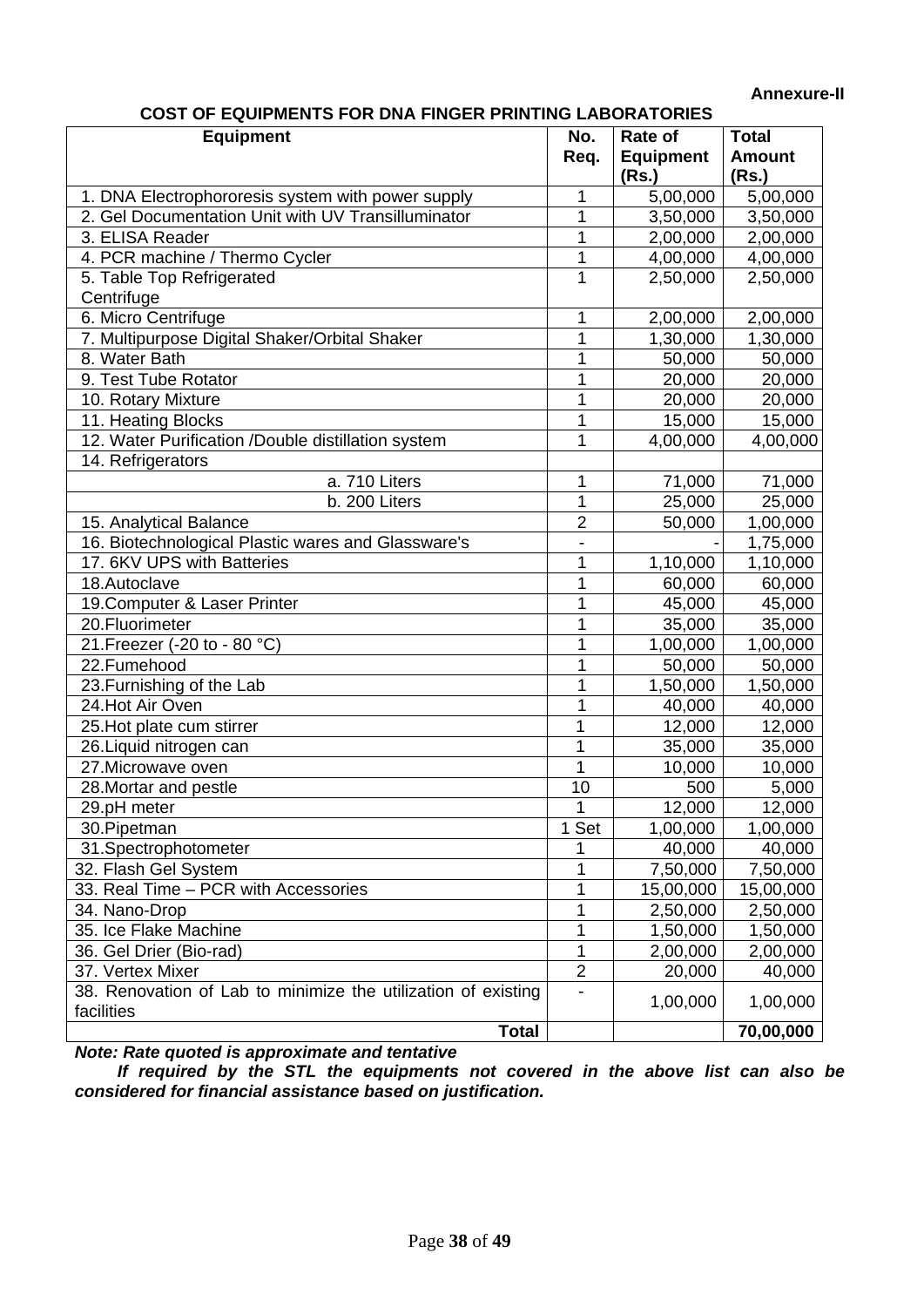#### **Annexure-III**

# **COST OF EQUIPMENTS FOR SEED HEALTH TESTING LABORATORIES**

|                                                                        |                |                  | (Amount in Rs.) |
|------------------------------------------------------------------------|----------------|------------------|-----------------|
|                                                                        | No.            | <b>Rate of</b>   | <b>Total</b>    |
| <b>Equipment</b>                                                       | Required       | <b>Equipment</b> |                 |
| Refrigerated Centrifuge (Up to 20,000 rpm)<br>1.                       |                | 7,50,000         | 7,50,000        |
| 2.<br>Centrifuge Table Top (up to 3-5,000 rpm)                         | 1              | 1,00,000         | 1,00,000        |
| 3.<br>Clean Bench                                                      | 1              | 75,000           | 75,000          |
| <b>Automatic Rotary Shaker</b><br>4.                                   | 1              | 50,000           | 50,000          |
| <b>Double Distillation Apparatus</b><br>5.                             | 1              | 1,50,000         | 1,50,000        |
| Incubation Chambers (25-32 <sup>0</sup> C) 6 lit with Glass Door<br>6. | 1              | 3,50,000         | 3,50,000        |
| 7.<br>NUV incubator (21°C) with automatic time switch for lamps        | 1              | 50,000           | 50,000          |
| <b>Bacteriological incubators</b><br>8.                                | 1              | 50,000           | 50,000          |
| Haemocytometer<br>9.                                                   | 1              | 10,000           | 10,000          |
| 10. Growth Chamber of Standard Size                                    | 1              | 3,00,000         | 3,00,000        |
| 11. Filtration Apparatus                                               | 1              | 55,000           | 55,000          |
| 12. Electrostatic Air Cleaner                                          | 1              | 1,00,000         | 1,00,000        |
| 13. Phase-Contrast Microscope                                          | 1              | 2,50,000         | 2,50,000        |
| 14. Fluorescence Microscope                                            | 1              | 2,50,000         | 2,50,000        |
| 15. Universal ELISA Plate Reader (ELx800 Ms)                           | 1              | 2,50,000         | 2,50,000        |
| 16. Immuno-Blotter and Accessories                                     | 1              | 1,50,000         | 1,50,000        |
| 17. Advanced Laminar Flow                                              | 1              | 1,50,000         | 1,50,000        |
| 18. Electrophoresis and Gel Documentation System                       | 1              | 3,00,000         | 3,00,000        |
| 19. Western Blot                                                       | 1              | 1,00,000         | 1,00,000        |
| 20. UV- Spectrophotometer                                              | 1              | 2,00,000         | 2,00,000        |
| 21. Ultra-microtome                                                    | 1              | 1,50,000         | 1,50,000        |
| 22. Millipore Water Purification Unit with Bacteriological Filter      | 1              | 1,00,000         | 1,00,000        |
| 23. Elisa Microplate Washer (ELx405 Select)-96 Well                    | 1              | 50,000           | 50,000          |
| 24. Microfiel 96 Well Plate Dispenser                                  | 1              | 50,000           | 50,000          |
| 25. pH meter (Table Top and Digital)                                   | 1              | 30,000           | 30,000          |
| 26. Shaking Incubator                                                  |                | 1,00,000         | 1,00,000        |
| 27. Micropipette (5 Electronic & 25 Manual)                            | 1 Set          | 50,000           | 50,000          |
| 28. Blender/Mixer Reputed Brand                                        | 1              | 30,000           | 30,000          |
| 29. Autoclave (Vertical)                                               | $\overline{1}$ | 50,000           | 50,000          |
| 30. Renovation of Lab to minimize the utilization of existing          |                |                  |                 |
| facilities                                                             |                | 2,00,000         | 2,00,000        |
| 31. Kits for Total Aflatoxins, Deoxynivalenol, Total Fumonisins,       |                | 5,00,000         | 5,00,000        |
| Ochratoxin A, T-2 Toxin and Zearalenone, Mycotoxin Tests.              | 1              |                  |                 |
| 32. Allergen ELISA Test Kit                                            | 1              | 50,000           | 50,000          |
| 33. Grinding Machine (Express Grinding)                                | 1              | 1,00,000         | 1,00,000        |
| 34. Microscope with Image Analyzer                                     | 1              | 1,50,000         | 1,50,000        |
| 35. Renovation of Lab to minimize the utilization of existing          |                | 2,00,000         | 2,00,000        |
| facilities                                                             |                |                  |                 |
| <b>Total</b>                                                           |                |                  | 55,00,000       |

*Note: Rate quoted is approximate and tentative*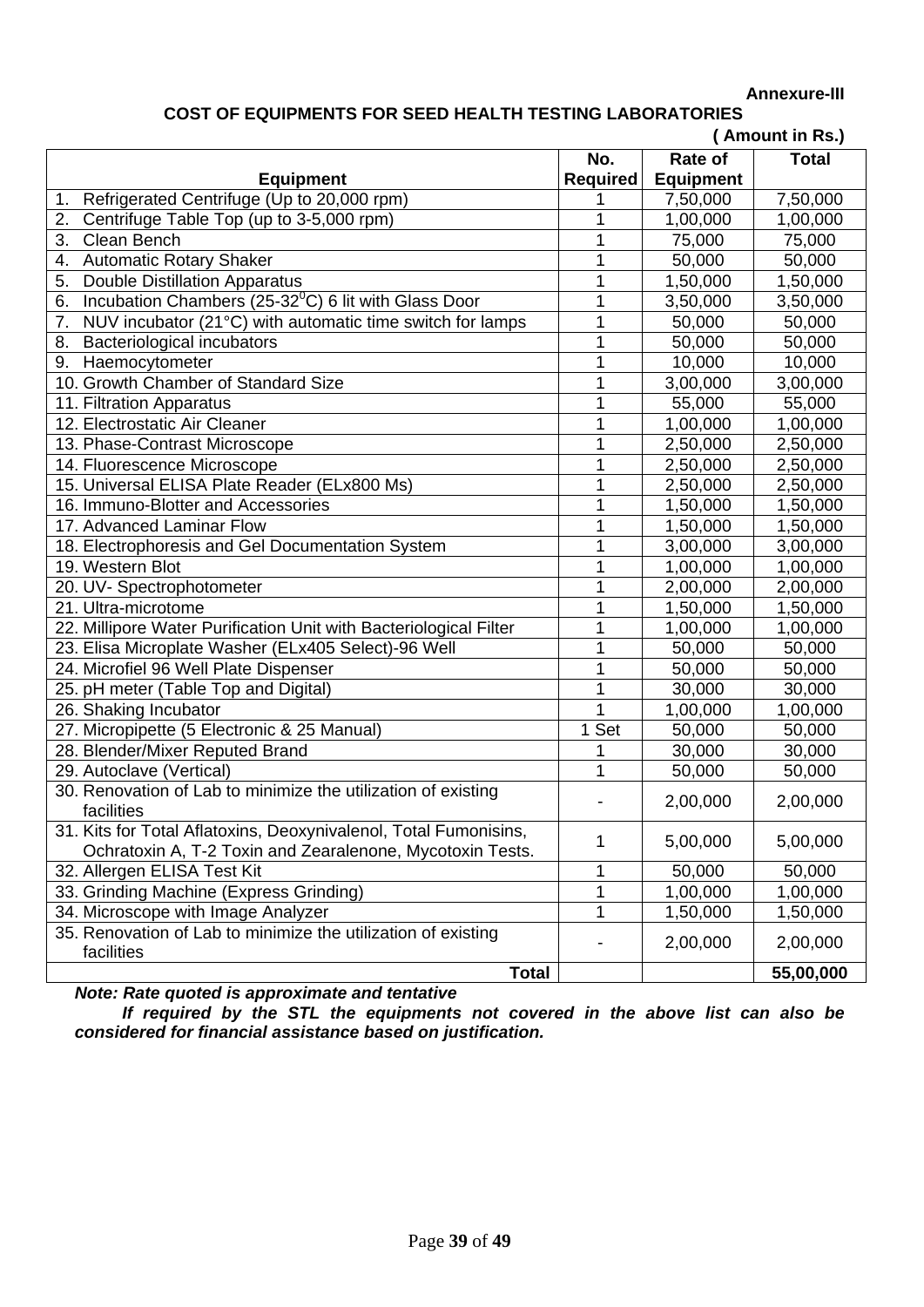| <b>PATTERN OF EXPENDITURE FOR TRAINING PROGRAMME</b> |
|------------------------------------------------------|
|------------------------------------------------------|

| S.             | <b>Particulars</b>                                                                                                                                                    |                                                                                                                     | <b>Tentative Cost</b>                                     | <b>Remarks</b>  |
|----------------|-----------------------------------------------------------------------------------------------------------------------------------------------------------------------|---------------------------------------------------------------------------------------------------------------------|-----------------------------------------------------------|-----------------|
| <b>No</b>      |                                                                                                                                                                       | <b>Amount</b>                                                                                                       | per course (5<br>days duration)<br>for 25<br>participants |                 |
| 1              | Honorarium/Remuneration to<br><b>Course Director</b>                                                                                                                  | Rs. 1500/-                                                                                                          | Rs. 1500/-                                                | Do not exceed   |
| 2              | Honorarium to lectures and<br>Secretariat Staff including<br>TA/DA to non-officials                                                                                   | $1000/-$<br>Rs.<br>per<br>lecture                                                                                   | Rs. 16000                                                 | Do not exceed   |
| 3              | Preparation of AV Aids (with<br>introduction<br>of<br>the<br>power<br>point presentation)                                                                             | 2000/-<br>Rs.<br>per<br>course                                                                                      | Rs. 2000/-                                                | Do not exceed   |
| 4              | including<br>hiring<br>of<br><b>POL</b><br>vehicle of institute vehicle,<br>stationary,<br>misc.<br>contingencies,<br>0f<br>cost<br>detailed report, field trips etc. | 8000/-<br>Rs.<br>per<br>course                                                                                      | Rs. 8000/-                                                | Do not exceed   |
| 5              | Supply of supportive literature                                                                                                                                       | $500/-$<br>Rs.<br>per<br>participants                                                                               | Rs. 12500/-                                               | On actual basis |
| 6              | Boarding & lodging                                                                                                                                                    | Rs.<br>$400/-$<br>per<br>participant/per day                                                                        | Rs. 50000/-                                               | On actual basis |
| $\overline{7}$ | Travelling expenditure to only<br>of<br>officers<br>the<br>line<br>the<br>departments                                                                                 | The TA will<br>be<br>reimbursed<br>on<br>actual basis<br>and<br>the<br>as<br>per<br>entitlement of the<br>officials | Rs. 110000/-                                              | On actual basis |
|                | Total                                                                                                                                                                 |                                                                                                                     | Rs. 2,00,000/-                                            |                 |

## **Note:-**

- 1. Expenditure on item 1,2,3 and 4 may be limited to provision given above.
- 2. Expenditure on item No. 5,6 and 7 will be on actual basis and will vary with the number of participants. The amount indicated against these items (5,6 and 7) is token in nature and indicated for the purpose of calculation. The Seeds Division/NSRTC, Department of Agriculture and Cooperation, will reimburse entire amount incurred in these items, while settling 'On account advance (OAA).
- 3. Travel expenses will be reimbursed on actual basis and as per the entitlement of the officials. The participants/trainees will be required to produce money receipt/voucher/original ticket/necessary certificate in support of their claim.
- 4. There will be an increment by 10% every year over base financial year (2013-14) on selected items at Sl. No. 1,2,4 and 6 with the prior approval of DAC.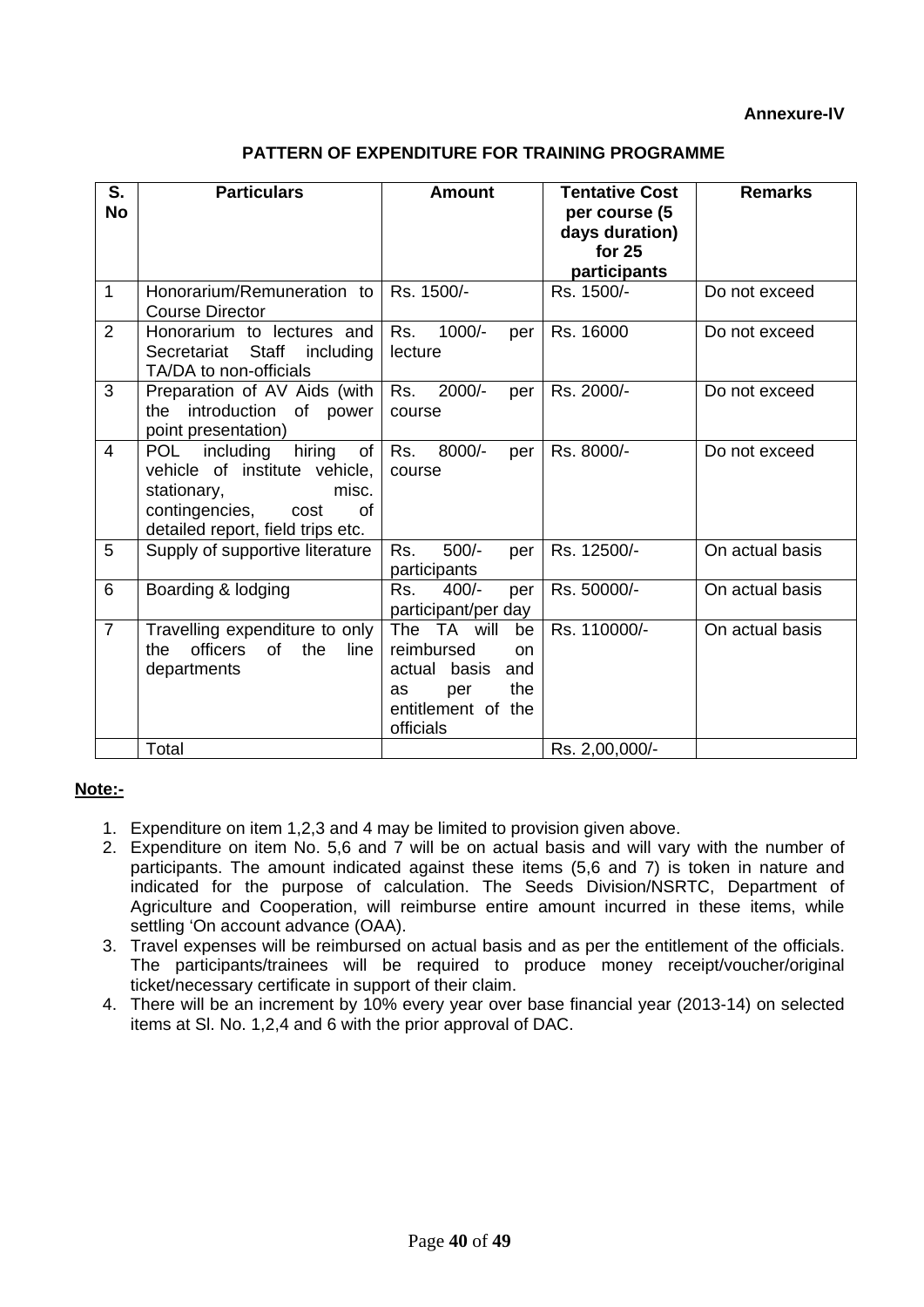#### **Annexure-V**

# **STRENGTHENING OF GROW OUT TEST FARM FOR 5 HECTARES**

| S.<br><b>No</b> | <b>Activity/Particulars</b>                                                                                                                                                                           | Amount<br>(Rs.in lakh) |
|-----------------|-------------------------------------------------------------------------------------------------------------------------------------------------------------------------------------------------------|------------------------|
| 1               | Essential civil works at site- sheds, stores, pump houses, workshop, road,<br>fencing, electrification, drying platforms, threshing yards buildings etc. for the<br>Center as a whole.                | 10.00                  |
| 2               | Irrigation/drainage setup, pipelines, water tanks, slab channels etc.                                                                                                                                 | 10.00                  |
| 3               | Land development, leveling, mapping, topography adjustments, bounding, plot<br>lay out, etc                                                                                                           | 10.00                  |
| $\overline{4}$  | Mould board plough, disc harrow, tillers, levelers, rigger, bund former and such<br>other implements/farm machinery, essential tools for repair and maintenance<br>with trolley. Tractor 35 HP-1 etc. | 15.00                  |
| 5               | Mobility for field visit- hiring of one jeep, one motorcycle and 2 bicycles                                                                                                                           | 5.00                   |
|                 | Total                                                                                                                                                                                                 | 50.00                  |

*Note: Rate quoted is approximate and tentative* 

# **Annexure-VI**

### **CREATION OF GREEN HOUSE FACILITIES**

| S.N          | <b>Product and Specifications/Technical Details</b>                      | Rate of        |
|--------------|--------------------------------------------------------------------------|----------------|
| $\mathsf{o}$ |                                                                          | Equipment(Rs.) |
| 1.           | Photo synthetically Active Radiation lamp                                | 2,00,000       |
| 2.           | Normal Tube Lights Standard 4'with fitting                               | 10,000         |
| 3.           | Microprocessor Photosynthesis Monitor panel                              | 50,000         |
| 4.           | Water pad Cooling System                                                 | 1,00,000       |
| 5.           | Heating system by electric heat convector system                         | 50,000         |
| 6.           | Timer piltz for humidity.                                                | 10,000         |
| 7.           | Misting unit heavy duty motor with nozzles, filter, pipes sintex polymer | 1,00,000       |
|              | tank 1000 ltr                                                            |                |
| 8.           | Polycarbonate sheet double walled 6 mm thick,.                           | 80,000         |
| 9.           | Roof Screen 50% (shading) colour green manually rolable                  | 25,000         |
| 10.          | Super structure module aluminium anodized covering strip infra structure | 50,000         |
| 11.          | Benching system size 9' x 4' x 2 (LxWxH) Mild steel rust resistant with  | 35,000         |
|              | movable top.                                                             |                |
| 12.          | Foundation for green house WIDE BASED 1' below earth's surface, 1'       | 1,00,000       |
|              | above earth's surface, as kick-board 9" wide. Frame base block height2'. |                |
| 13.          | Floor made of crushed                                                    | 50,000         |
| 14.          | Electrical wiring of entire green house                                  | 25,000         |
| 15.          | Electrical Wiring and other works                                        | 50,000         |
| 16.          | Pro-Tray 50 Cavity (50 Nos.)                                             | 25,000         |
| 17.          | Miscellaneous                                                            | 40,000         |
|              | Total                                                                    | 10,00,000      |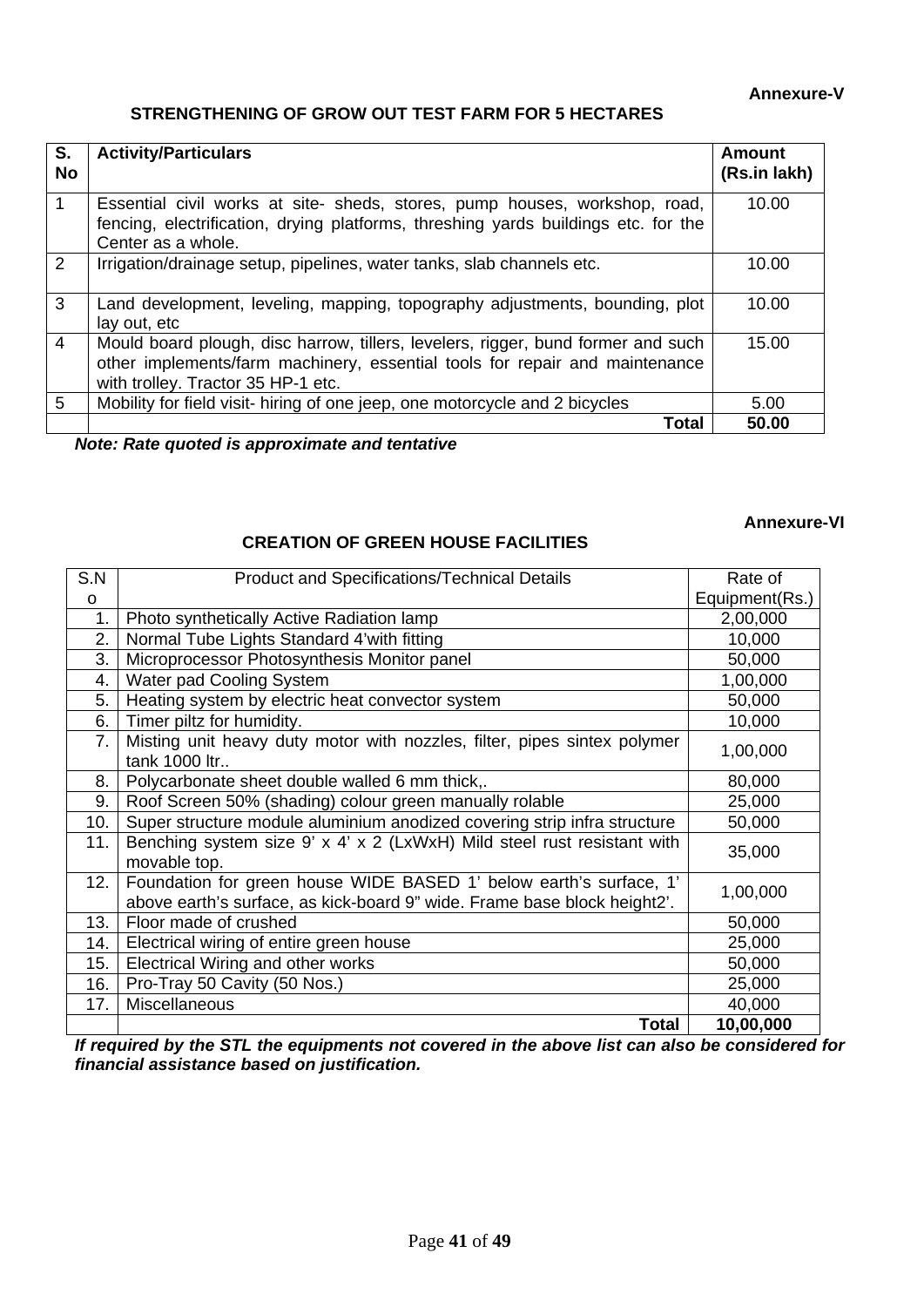## **FORMAT**

#### **A. Monitoring Proforma for Strengthening for Seed Quality Control, Strengthening of Grow-Out Test facilities and Support to Seed Certification Agencies**

| SI. | <b>Particulars</b>                                                         |  |
|-----|----------------------------------------------------------------------------|--|
| No. |                                                                            |  |
| 1.  | Name & Address of the Implementing Agency                                  |  |
| 2.  | Amount and type of activities for which funds sanctioned                   |  |
| 3.  | Item wise amount spent and activities/facilities created or strengthened   |  |
| 4.  | List of equipments purchased along with cost                               |  |
| 5.  | Number of seed samples drawn and re-imbursement cost of seed<br>(i)        |  |
|     | samples                                                                    |  |
|     | Total Travelling cost of seed inspector for drawing the seed<br>(ii)       |  |
|     | samples                                                                    |  |
|     | (iii) Details of activities of awareness along with cost of each activity. |  |
| 6.  | Particulars of training conducted and number of persons trained along      |  |
|     | with cost                                                                  |  |
| 7.  | Total number of staff in the seed certification agencies                   |  |
| 8.  | Total salary of the seed certification agencies                            |  |
| 9.  | 25% of the annual staff cost                                               |  |
| 10. | Number of vehicle available in the seed certification agencies             |  |
| 11. | Total amount spent on TA                                                   |  |
| 12. | 25% of the travelling cost                                                 |  |
| 13. | Any other information                                                      |  |

Signature & Designation of SNO of Implementing Agency with Seal

#### **B. Monitoring Proforma for Scheme for Seed Treatment**

| SI. | <b>Particulars</b>                                                     |  |
|-----|------------------------------------------------------------------------|--|
| No. |                                                                        |  |
| 14. | Name & Address of the Implementing Agency                              |  |
| 15. | Details of the villages & Panchayats                                   |  |
| 16. | Numbers of farmers identified                                          |  |
| 17. | Name & Address of the farmers identified (full details to be annexed)  |  |
| 18. | Name of the Crop & Variety of seeds treated                            |  |
| 19. | Total quantities of seed produced and out of which total quantity of   |  |
|     | seeds treated                                                          |  |
|     | Foundation seed                                                        |  |
|     | Certified seed<br>ii)                                                  |  |
|     | Total                                                                  |  |
| 20. | Name of the pesticide/fungicide/bio-chemical agent/plant extract etc   |  |
|     | used for the seed treatment.                                           |  |
| 21. | Quantity of pesticide/fungicide/bio-chemical agent/plant extract etc   |  |
|     | used for the seed treatment.                                           |  |
| 22. | Price of pesticide/fungicide/bio-chemical agent/plant extract etc used |  |
|     | for the seed treatment.                                                |  |
| 23. | Total cost of seed treatment                                           |  |
| 24. | Total subsidy claimed                                                  |  |
| 25. | Any other information                                                  |  |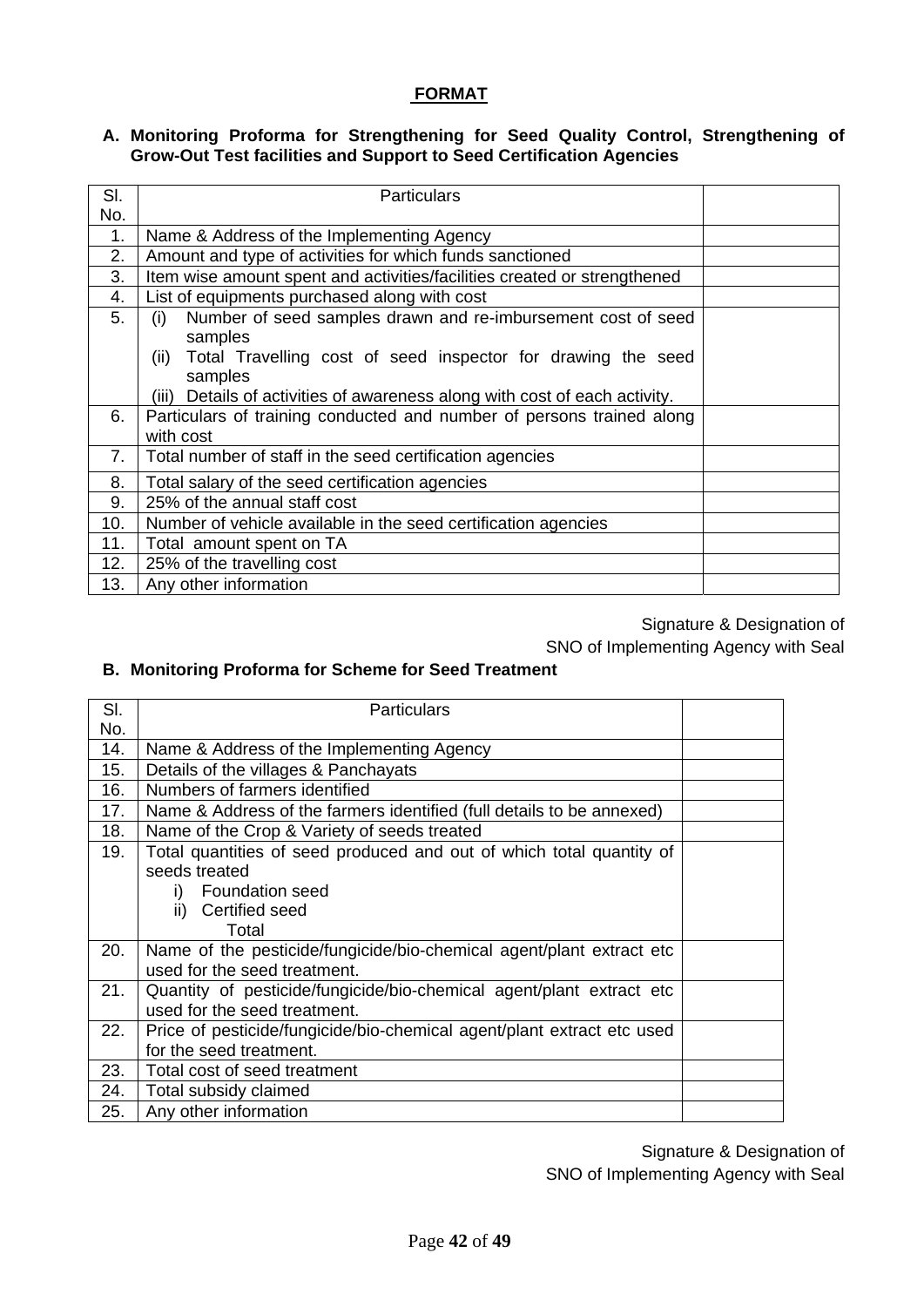#### **C. Monitoring Proforma for Promotion of seed export, Support for R & D, Contract Research and acquisition of new varietal product**

- 1. Name of the project
- 2. Name, address and location of the beneficiary
- 3. i) Total financial outlay Rs.
	- ii) Central share Rs.\_\_\_\_\_\_\_\_\_\_\_\_\_\_\_\_\_
	- iii) Beneficiary share Rs.
- 4. Capacity created
	- (i) Type of facilities in the project.
	- (ii) List of machineries & equipment along with cost
	- (iii) Capacity of individual facility of the Project
	- (iv) Others.
- 5. Date of operationalisation of Project
- 6. Detailed Outcome of the Project

Signature & Designation of SNO of Implementing Agency with Seal

#### **D. Monitoring Proforma for Public Private Partnership (PPP) in Seed Sector**

- 1. Name of the project
- 2. Name, address and location of the beneficiary
- 3. Name of the financing bank
- 4. Name & address of financing branch
- 5. Date of sanction of loan by bank
- 6. i) Total financial outlay Rs.\_\_\_\_\_\_\_\_\_\_\_\_
	- ii) Margin money Rs.\_\_\_\_\_\_\_\_\_\_\_\_\_\_\_\_\_
	- iii) Bank loan Rs.
- 7. Subsidy claimed
	- i) Date of completion of 25% of Project and subsidy claimed
	- ii) Date of completion of 50% of Project and subsidy claimed
	- iii) Date of completion of 75% of Project and subsidy claimed
	- iv) Date of completion of 100% of Project and subsidy claimed
	- v) Date of operationalisation of Project and subsidy claimed
- 8. Capacity created
	- (i) Type of facilities created in the project.
	- (ii) List of machineries & equipment along with cost
	- (iii) Capacity of individual facility of the Project
	- (iv) Others.
- 9. Brief Outcome of the Project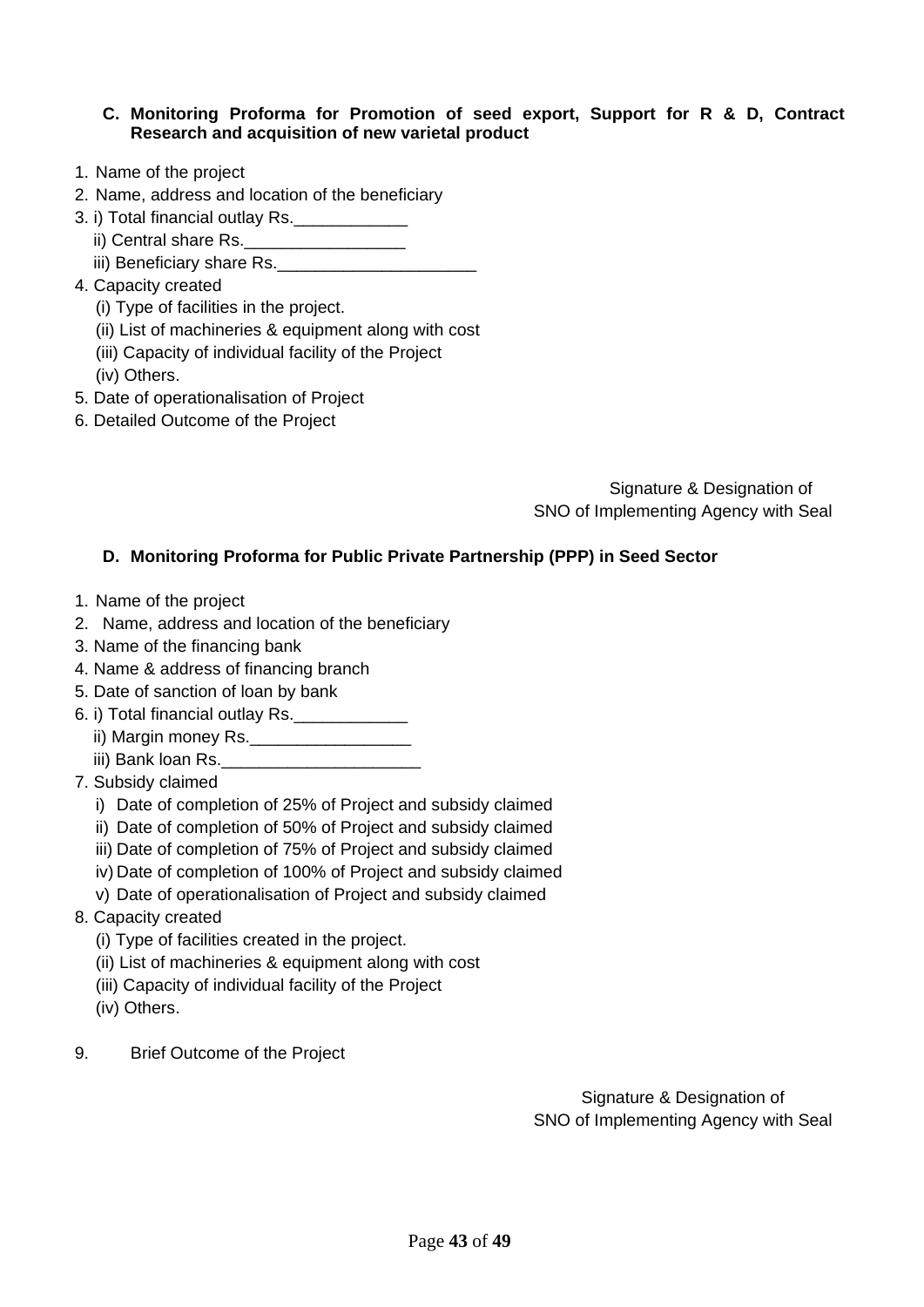### E. **PROFORMA FOR SUBMISSION OF PROPOSAL UNDER SEED VILLAGE PROGRAMME**

|                                  | Name of the implementing agency -<br>Address-<br>Contact person (alongwith phone no., email and Fax no. etc.) -<br>Fax No. -<br>Year and Season of Implementation - |                  |                           |                                |                             |                                              |                            |                        |    |           |               |       |                     |                                  |
|----------------------------------|---------------------------------------------------------------------------------------------------------------------------------------------------------------------|------------------|---------------------------|--------------------------------|-----------------------------|----------------------------------------------|----------------------------|------------------------|----|-----------|---------------|-------|---------------------|----------------------------------|
|                                  | Component: Seed Village Programme                                                                                                                                   |                  |                           |                                |                             |                                              |                            |                        |    |           | Rs. in Lakhs. |       |                     |                                  |
|                                  | Amount Proposed                                                                                                                                                     |                  |                           |                                |                             |                                              |                            |                        |    |           |               |       |                     |                                  |
| $\overline{\mathsf{S}}$ .<br>No. | Crop/variety                                                                                                                                                        | Area<br>(in ha.) | Seed<br>Rate<br>(per ha.) | Seed<br>Required<br>(in Qtls.) | Seed<br>Cost (Per<br>Qtls.) | Assistance for<br>seed allowed<br>(Per Qtls) | No. of<br>Seed<br>Villages | No. of farmers covered |    |           |               |       | Amount<br>(in lakh) | Other<br>information<br>(if any) |
|                                  |                                                                                                                                                                     |                  |                           |                                |                             |                                              |                            | General                | SC | <b>ST</b> | Women         | Total |                     |                                  |
| A.1                              | Cereals                                                                                                                                                             |                  |                           |                                |                             | <b>50% Seed</b><br>Cost                      |                            |                        |    |           |               |       |                     |                                  |
|                                  | Pulses,<br>oil seeds,<br>fodders,<br>Green<br>manure etc.                                                                                                           |                  |                           |                                |                             | 60 % Seed<br>Cost                            |                            |                        |    |           |               |       |                     |                                  |
|                                  | Total                                                                                                                                                               |                  |                           |                                |                             |                                              |                            |                        |    |           |               |       |                     |                                  |
| <b>B.</b>                        | <b>Farmers Training</b>                                                                                                                                             |                  |                           |                                |                             |                                              |                            |                        |    |           |               |       |                     |                                  |
|                                  | No. of Groups                                                                                                                                                       |                  |                           |                                |                             |                                              |                            |                        |    |           |               |       |                     |                                  |
|                                  | No. of Farmers Each Group                                                                                                                                           |                  |                           |                                |                             |                                              |                            |                        |    |           |               |       |                     |                                  |
|                                  | Training amount of each Group                                                                                                                                       |                  |                           |                                |                             | Rs.15,000                                    |                            |                        |    |           |               |       |                     |                                  |
|                                  | Total Training amount required for Training                                                                                                                         |                  |                           |                                |                             |                                              |                            |                        |    |           |               |       |                     |                                  |
| C.                               | Seed Storage Bin *                                                                                                                                                  |                  |                           |                                |                             |                                              |                            |                        |    |           |               |       |                     |                                  |
|                                  | Seed Bins of 10 qtl. to SC/ST farmers @ Rs. 1500 per bin                                                                                                            |                  |                           |                                |                             |                                              |                            |                        |    |           |               |       |                     |                                  |
|                                  | Seed Bins of 10 qtl. to General farmers @ Rs. 1000 per<br>bin                                                                                                       |                  |                           |                                |                             |                                              |                            |                        |    |           |               |       |                     |                                  |
|                                  | Total amount proposed for Seed Bin                                                                                                                                  |                  |                           |                                |                             |                                              |                            |                        |    |           |               |       |                     |                                  |
| D.                               | Assistance for Seed Treating /Dressing Drums                                                                                                                        |                  |                           |                                |                             |                                              |                            |                        |    |           |               |       |                     |                                  |
|                                  | 20 Kg capacity @Rs.3500/drum                                                                                                                                        |                  |                           |                                |                             |                                              |                            |                        |    |           |               |       |                     |                                  |
|                                  | 40 Kg capacity @Rs.5000/drum                                                                                                                                        |                  |                           |                                |                             |                                              |                            |                        |    |           |               |       |                     |                                  |
|                                  | Grand Total (A+B+C+D)**                                                                                                                                             |                  |                           |                                |                             |                                              |                            |                        |    |           |               |       |                     |                                  |

\* as per demand of farmers, the subsidy amount will be decreased / increased according to capacity of seed bins.

\*\* Proposed expenditure (in %) for General, SC and Tribal farmers is to be indicated out of total is mandatory.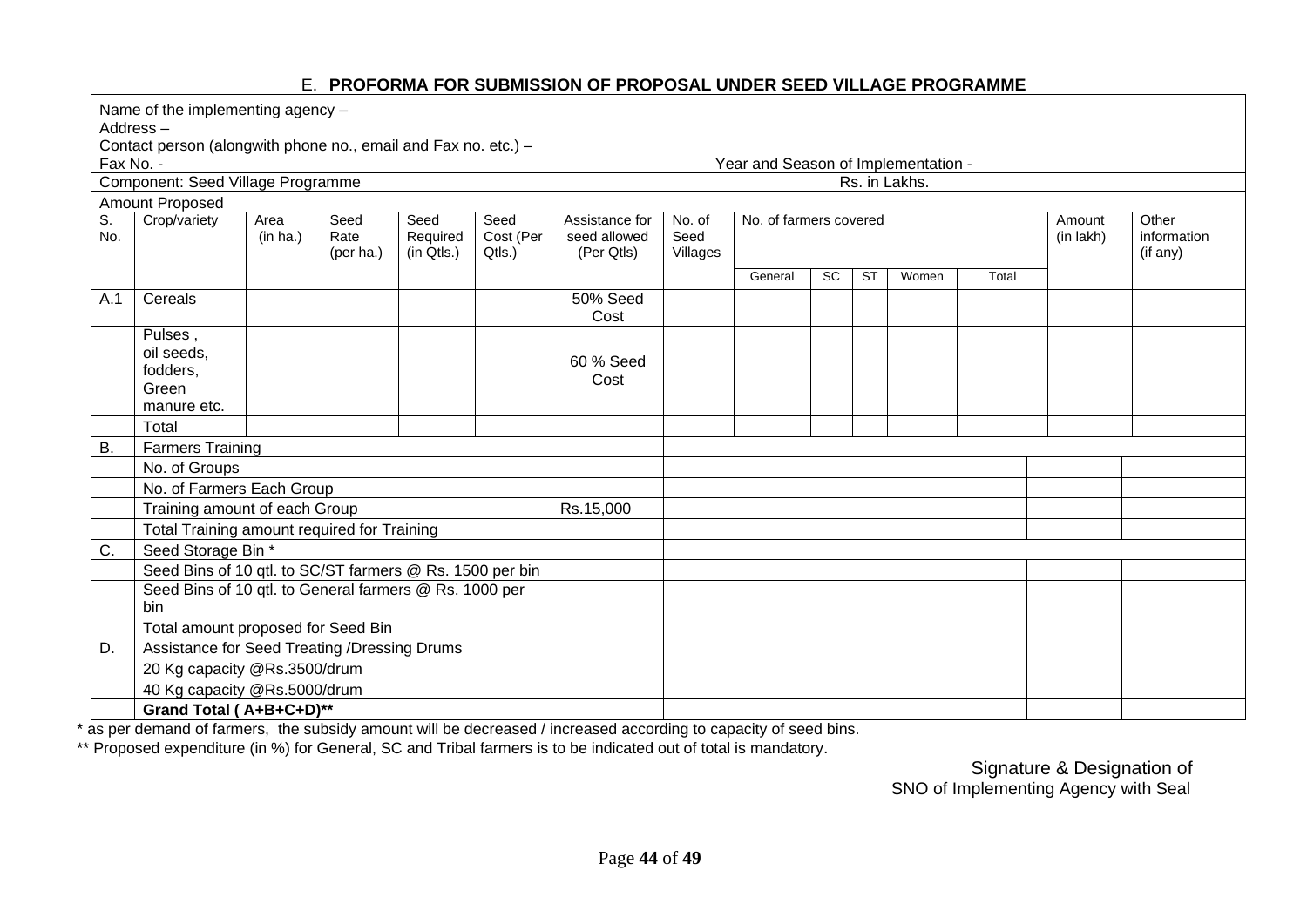#### **F. PROFORMA FOR SUBMISSION OF PHYSICAL AND FINANCIAL PROGRESS REPORT INCENTIVE ON CERTIFIED SEED PRODUCTION OF PULSES, OIL SEEDS, FODDER, GREEN MANURE CROPS THROUGH SEED VILLAGES**

Name & Address of implementing agency Season & Year of implementation

A SEED DISTRIBUTION

|                                                                                           | State District                                                            | Crop /<br>Variety     | Area (Acre)             |                                           | <b>Certified Seeds</b><br>Supplied (Qtl.) |                    | Qty. of Foundation / Qty. of<br>certified<br>seeds<br>Produced<br>(Qtl.) |         |                      | Organized*                                                       |               | No. of Seed Village No. of Farmers Covered* |      |          | Financial Progress (Amount Rs.<br>in lakh) for Foundation Seed /<br><b>Certified Seed Distribution</b> |  |                            | Remarks<br>Crop-Variety-<br>wise 50%<br>cost of seed<br>per kg. |  |
|-------------------------------------------------------------------------------------------|---------------------------------------------------------------------------|-----------------------|-------------------------|-------------------------------------------|-------------------------------------------|--------------------|--------------------------------------------------------------------------|---------|----------------------|------------------------------------------------------------------|---------------|---------------------------------------------|------|----------|--------------------------------------------------------------------------------------------------------|--|----------------------------|-----------------------------------------------------------------|--|
|                                                                                           |                                                                           |                       |                         | Farget Achievement∏arget Achievement      |                                           |                    |                                                                          |         |                      | Target AchievementGen.SC ST MomenTotal                           |               |                                             |      |          | Fund<br>Received                                                                                       |  | <b>Fund UtilisedBalanc</b> |                                                                 |  |
|                                                                                           |                                                                           |                       |                         |                                           |                                           |                    |                                                                          |         |                      |                                                                  |               |                                             |      |          |                                                                                                        |  |                            |                                                                 |  |
|                                                                                           |                                                                           |                       |                         |                                           |                                           |                    |                                                                          |         |                      |                                                                  |               |                                             |      |          |                                                                                                        |  |                            |                                                                 |  |
| S.<br>No.                                                                                 | <b>B. FARMERS TRAINING</b><br>Place of Training<br>Crop / Variety<br>Date |                       |                         | No. of farmers participated*<br>Target    |                                           | Achievement        |                                                                          |         |                      | Financial Progress for farmers training<br>(Amount Rs. in lakhs) |               |                                             |      |          | Remarks                                                                                                |  |                            |                                                                 |  |
|                                                                                           |                                                                           |                       |                         |                                           |                                           |                    |                                                                          | General | <b>SC</b>            | <b>ST</b>                                                        | Women         | Total                                       | Fund | Received | Fund<br>utilized                                                                                       |  | Balance                    |                                                                 |  |
|                                                                                           |                                                                           |                       |                         |                                           |                                           |                    |                                                                          |         |                      |                                                                  |               |                                             |      |          |                                                                                                        |  |                            |                                                                 |  |
|                                                                                           |                                                                           |                       |                         | C. SEED PROCESSING AND STORAGE FACILITIES |                                           |                    |                                                                          |         |                      |                                                                  |               |                                             |      |          |                                                                                                        |  |                            |                                                                 |  |
| $\overline{\mathsf{S}}$ .<br>No.                                                          |                                                                           |                       | Item                    |                                           |                                           | Physical<br>target | Actual<br>Achievement                                                    |         |                      | Financial Progress for farmers training<br>(Amount Rs. in lakhs) |               |                                             |      |          | Remarks                                                                                                |  |                            |                                                                 |  |
|                                                                                           | a.                                                                        |                       | Seed processing         |                                           |                                           |                    | Fund<br>Received                                                         |         |                      | Fund utilized<br><b>Balance</b>                                  |               |                                             |      |          |                                                                                                        |  |                            |                                                                 |  |
|                                                                                           | b.                                                                        |                       | Seed storage facilities |                                           |                                           |                    |                                                                          |         |                      |                                                                  |               |                                             |      |          |                                                                                                        |  |                            |                                                                 |  |
|                                                                                           | C.                                                                        | Seed                  |                         | processing machineries                    |                                           |                    |                                                                          |         |                      |                                                                  |               |                                             |      |          |                                                                                                        |  |                            |                                                                 |  |
|                                                                                           | and                                                                       | Supporting equipments |                         |                                           |                                           |                    |                                                                          |         |                      |                                                                  |               |                                             |      |          |                                                                                                        |  |                            |                                                                 |  |
| D. SEED CERTIFICATION CHARGES PAID<br>Seed Certification Charges paid (50%) or Rs.600/ha. |                                                                           |                       |                         | <b>Physical Target</b><br>(ha.)           |                                           | Actual             | Achievement (ha.)                                                        |         | <b>Fund Received</b> |                                                                  | Fund utilized | <b>Balanc</b>                               |      | Remarks  |                                                                                                        |  |                            |                                                                 |  |
|                                                                                           |                                                                           |                       |                         |                                           |                                           |                    |                                                                          |         |                      |                                                                  |               |                                             |      |          |                                                                                                        |  |                            |                                                                 |  |
| Total Funds Received from GOI (A+B+C+ D)<br>(Amount Rs. in lakh)                          |                                                                           |                       |                         | <b>Funds Utilized</b>                     |                                           |                    | <b>Balance</b>                                                           |         |                      |                                                                  | Remarks       |                                             |      |          |                                                                                                        |  |                            |                                                                 |  |

 \* Name of district and block wise seed villages and list of beneficial farmers covered to be uploaded on the website of the State Govt. and a copy of same may also be send to this office.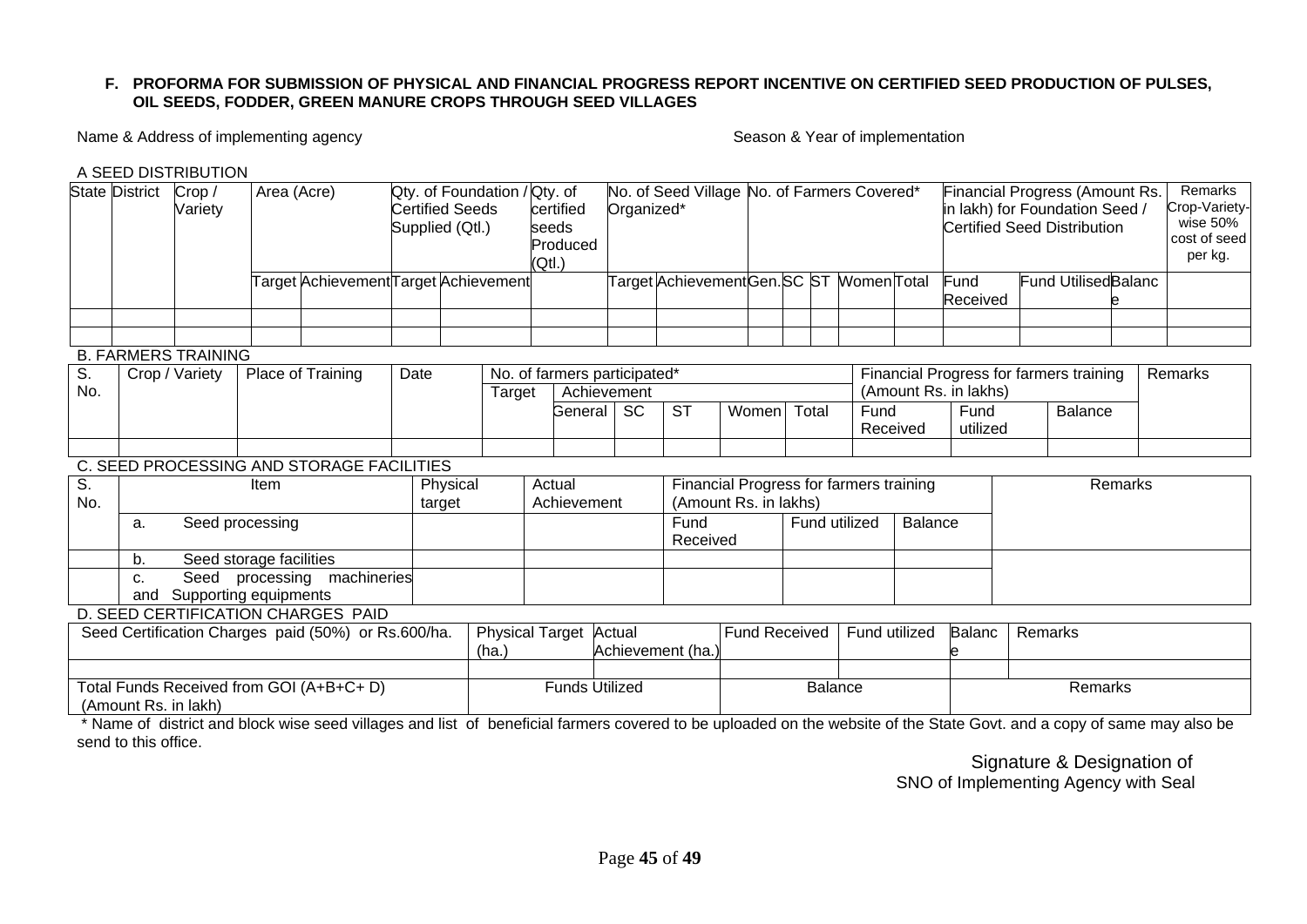## **G. PROFORMA FOR SUBMITTING PHYSICAL PROGRESS REPORT UNDER THE COMPONENT CREATION/STRENGTHENING OF SEED INFRASTRUCTURE FACILITIES**

Year\_\_\_\_\_\_\_\_\_\_\_\_\_

Name of the implementing agency –

Address –

Contact person (alongwith phone no., email and Fax no. etc.) –

**Fax No. -** 

### **A) Seed Processing Facilities**

| S.<br>N.<br>$\Omega$ . | <b>Location-wise Seed</b><br><b>Processing Plant</b><br>Created / Strengthened | Number of<br>Processing   Capacity (M.T.)<br>Plant | Seed Processing |                       |          | <b>Funds Received for Seed Processing</b><br>Plants from GOI (Amount Rs. in Lakh) |                | Other<br>Information<br>$($ If any $)$ | Remarks |
|------------------------|--------------------------------------------------------------------------------|----------------------------------------------------|-----------------|-----------------------|----------|-----------------------------------------------------------------------------------|----------------|----------------------------------------|---------|
|                        |                                                                                |                                                    | Target          | Actual<br>Achievement | Received | Utilized                                                                          | <b>Balance</b> |                                        |         |
|                        |                                                                                |                                                    |                 |                       |          |                                                                                   |                |                                        |         |
|                        |                                                                                |                                                    |                 |                       |          |                                                                                   |                |                                        |         |
|                        |                                                                                |                                                    |                 |                       |          |                                                                                   |                |                                        |         |
|                        | <b>Total</b><br>$\overline{\phantom{a}}$<br>                                   |                                                    |                 |                       |          |                                                                                   |                |                                        |         |

**B) Seed Storage Facilities:** 

| S.<br>N<br>$\Omega$ . | <b>Location-wise Seed</b><br>Storage Godown<br>Constructed | Number of<br>Seed<br>storage | (M.T.) | <b>Seed Storage Capacity</b> | <b>Funds Received for Seed Storage</b><br>Godown from GOI (Amount Rs. in<br>Lakh) |                 |                | Other Information<br>$($ lf any $)$ | Remarks |
|-----------------------|------------------------------------------------------------|------------------------------|--------|------------------------------|-----------------------------------------------------------------------------------|-----------------|----------------|-------------------------------------|---------|
|                       |                                                            | godown                       | Target | Actual<br>Achievement        | Received                                                                          | <b>Utilized</b> | <b>Balance</b> |                                     |         |
|                       |                                                            |                              |        |                              |                                                                                   |                 |                |                                     |         |
|                       |                                                            |                              |        |                              |                                                                                   |                 |                |                                     |         |
|                       |                                                            |                              |        |                              |                                                                                   |                 |                |                                     |         |
|                       | <b>Total</b>                                               |                              |        |                              |                                                                                   |                 |                |                                     |         |
|                       | Grand Total (A+B)                                          |                              |        |                              |                                                                                   |                 |                |                                     |         |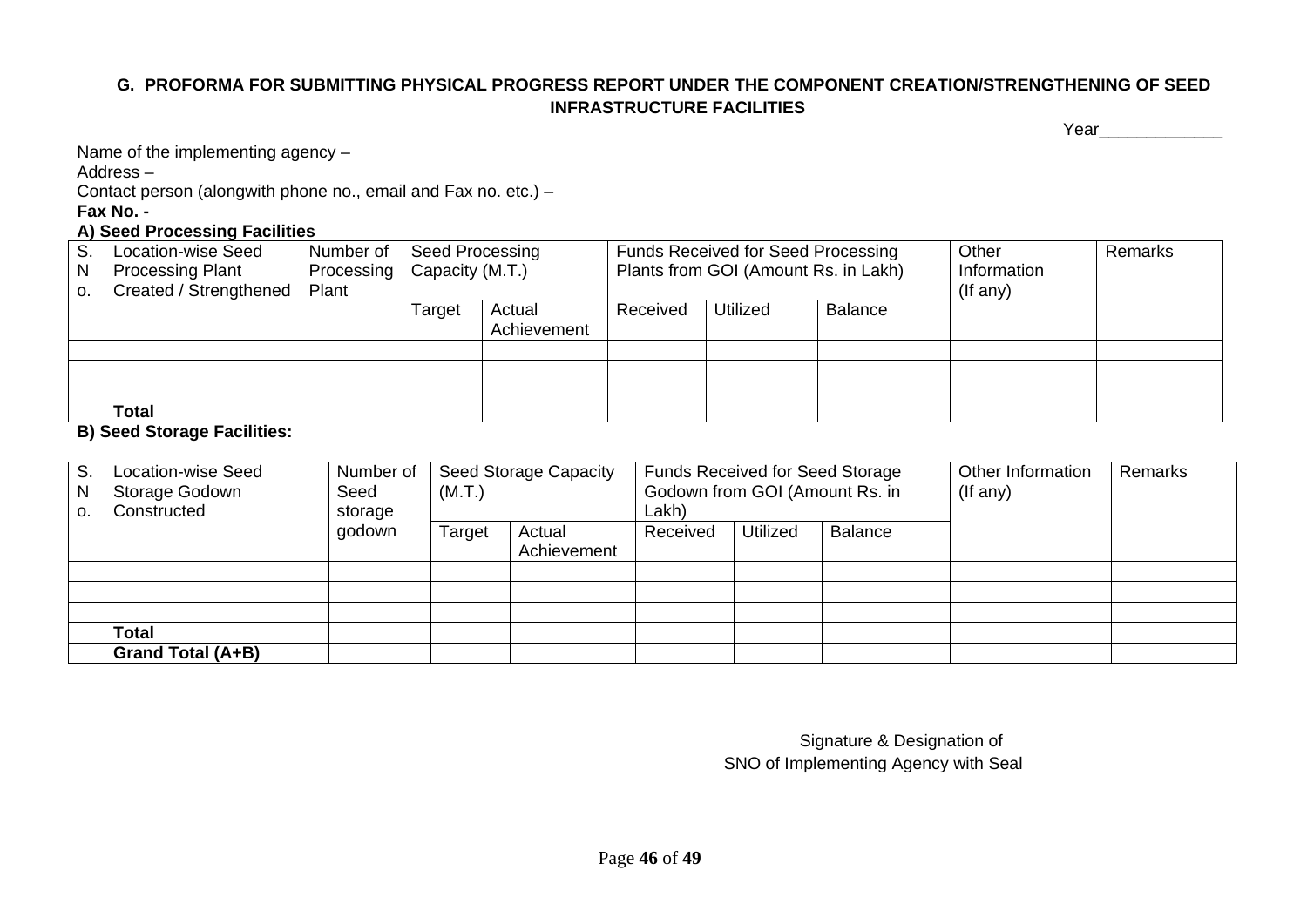## H. PROFORMA FOR TRANSPORT SUBSIDY SCHEME ON MOVEMENT OF SEEDS

SEEDS TRANSPORTED FOR KHARIF / RABI/ SUMMER SOWING (NAME OF STATE) FROM OUTSIDE STATE TO STATE

# CAPITAL/DISTRICT HEADQUARTER

Name of the Implementing Agency

(Quantity in quintals) (Amount in Rs.)

| Name of<br><b>State</b> | Name of<br>the<br>Dispatching<br>Place &<br><b>State</b> | Place<br>where seed<br>received | Name of<br>crop | Quantity<br>moved by<br>road (qtls) |      | Freight Charges (Rs.) |                   |
|-------------------------|----------------------------------------------------------|---------------------------------|-----------------|-------------------------------------|------|-----------------------|-------------------|
|                         |                                                          |                                 |                 |                                     | Rail | Road                  | <b>Difference</b> |
|                         | 2                                                        | 3                               |                 | 5                                   | 6    |                       | 8                 |
|                         |                                                          |                                 |                 |                                     |      |                       |                   |
|                         |                                                          |                                 |                 |                                     |      |                       |                   |
|                         |                                                          |                                 |                 |                                     |      |                       |                   |
|                         |                                                          |                                 |                 |                                     |      |                       |                   |
|                         |                                                          |                                 |                 |                                     |      |                       |                   |

- 1. It is certified that the quality shown in column 5 have actually been dispatched.
- 2. It is certified that rate of rail freight shown in column 6 have been taken from Indian Govt. Railway.
- 3. It is certified that rate of freight shown in column 7 is on actual basis.
- 4. It is certified that seed dispatched from to
- 5. It is certified that this amount has not submitted in earlier bill by implementing agency.

Signature of Marketing Head of Implementing agency.

> Signature of Financial Controller/ Financial Adviser of the Implementing Agency

> > Counter signature of MD/Chairman of Implementing agency other than State Department of Agriculture/Horticulture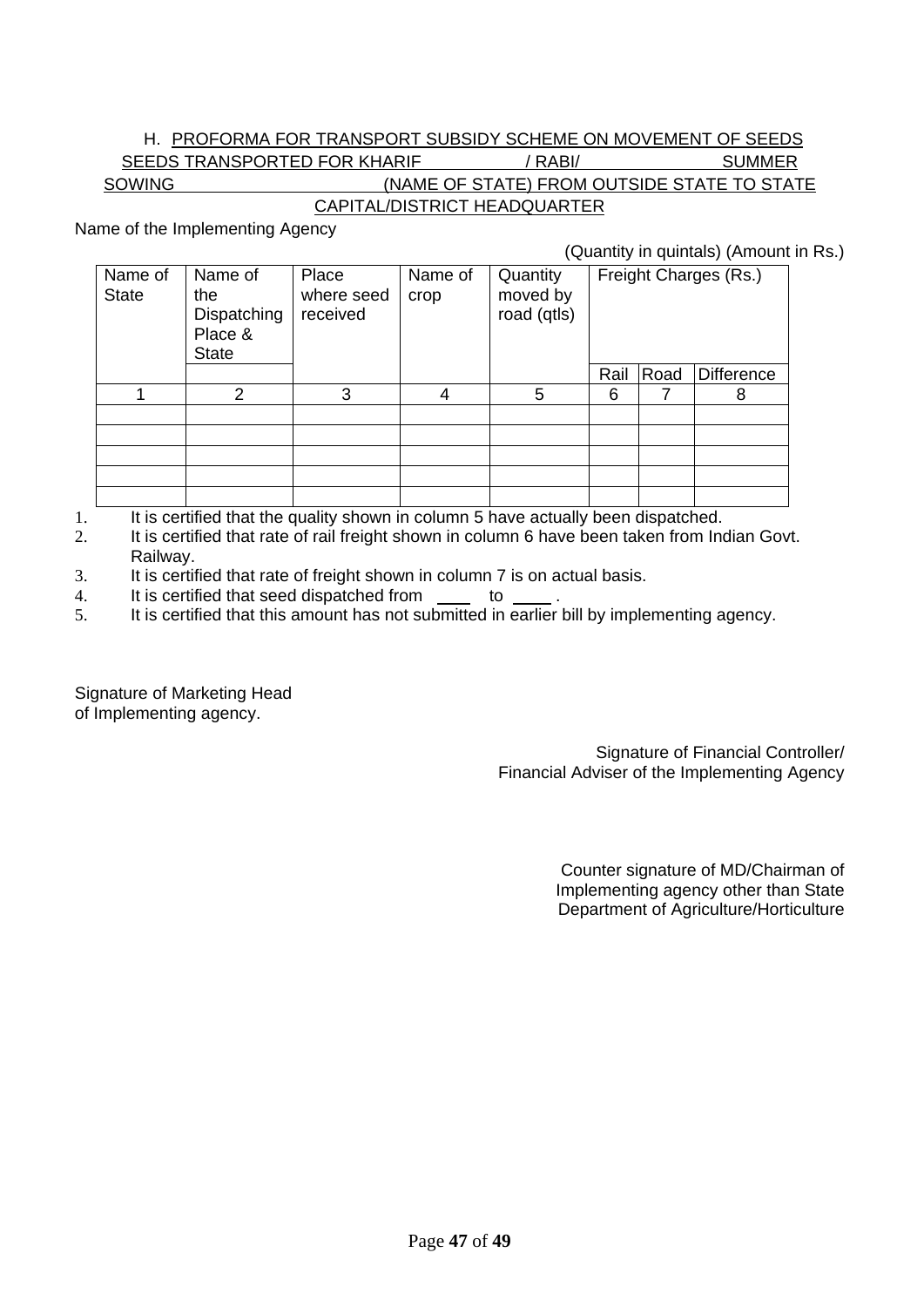## **ABBREVIATIONS**

| AAP            | <b>Annual Action Plan</b>                                   |
|----------------|-------------------------------------------------------------|
| <b>ADG</b>     | <b>Assistant Director General</b>                           |
| <b>AESA</b>    | Agro-Eco-System Analysis                                    |
| <b>APC</b>     | <b>Agriculture Production Commissioner</b>                  |
| <b>APSSDC</b>  | Andhra Pradesh State Seed Development Corporation           |
| <b>ASC</b>     | <b>Assam State Seed Corporation</b>                         |
| <b>ASSP</b>    | <b>Annual State Seed Plan</b>                               |
| <b>BE</b>      | <b>Budget Estimate</b>                                      |
| <b>BRBN</b>    | Bihar Rajya Beej Nigarm                                     |
| CAG            | Comptroller & Auditor General of India                      |
| <b>CMD</b>     | Chairman-cum- Managing Director                             |
| <b>CPWD</b>    | <b>Central Public Works Department</b>                      |
| <b>DAC</b>     | Department of Agriculture & Cooperation                     |
| <b>DBT</b>     | Department of Bio-Technology                                |
| <b>DARE</b>    | Department of Agriculture Research & Education              |
| <b>DDG</b>     | <b>Deputy Director General</b>                              |
| DG (ICAR)      | Director General (Indian Council of Agricultural Research)  |
| <b>DNA</b>     | Deoxyribonucleic Acid                                       |
| <b>DUS</b>     | Distinctiveness, Uniformity and Stability                   |
| <b>EC</b>      | <b>Executive Committee</b>                                  |
| <b>ECS</b>     | <b>Executive Committee on Seeds</b>                         |
| <b>FIGs</b>    | <b>Farmer's Interest Groups</b>                             |
| GC             | <b>General Council</b>                                      |
| <b>GSSC</b>    | <b>Gujarat State Seeds Corporation</b>                      |
| <b>GDP</b>     | <b>Gross Domestic Product</b>                               |
| <b>GFR</b>     | <b>General Financial Rules</b>                              |
| GOI            | Government of India                                         |
| <b>GPS</b>     | Global Positioning System (Navigation Device)               |
| Hr             | Hour                                                        |
| <b>HDPs</b>    | <b>High Density Pipes</b>                                   |
| <b>HSDC</b>    | Haryana Seed Development Corporation                        |
| <b>ICAR</b>    | <b>Indian Council of Agricultural Research</b>              |
| <b>ICRISAT</b> | International Crop Research Institute for Semi-Arid Tropics |
| <b>ICT</b>     | Information & Communications Technology                     |
| <b>IFD</b>     | <b>Internal Finance Division</b>                            |
| <b>ISTA</b>    | <b>International Seed Testing Association</b>               |
| <b>JS</b>      | <b>Joint Secretary</b>                                      |
| <b>KSSC</b>    | Karnataka State Seeds Corporation                           |
| <b>KSSDA</b>   | Kerala State Seeds Development Authority                    |
| <b>KVKs</b>    | Krishi Vigyan Kendras                                       |
| <b>MIS</b>     | <b>Management Information System</b>                        |
| <b>MMA</b>     | Macro Management in Agriculture                             |
| <b>MOA</b>     | Ministry of Agriculture                                     |